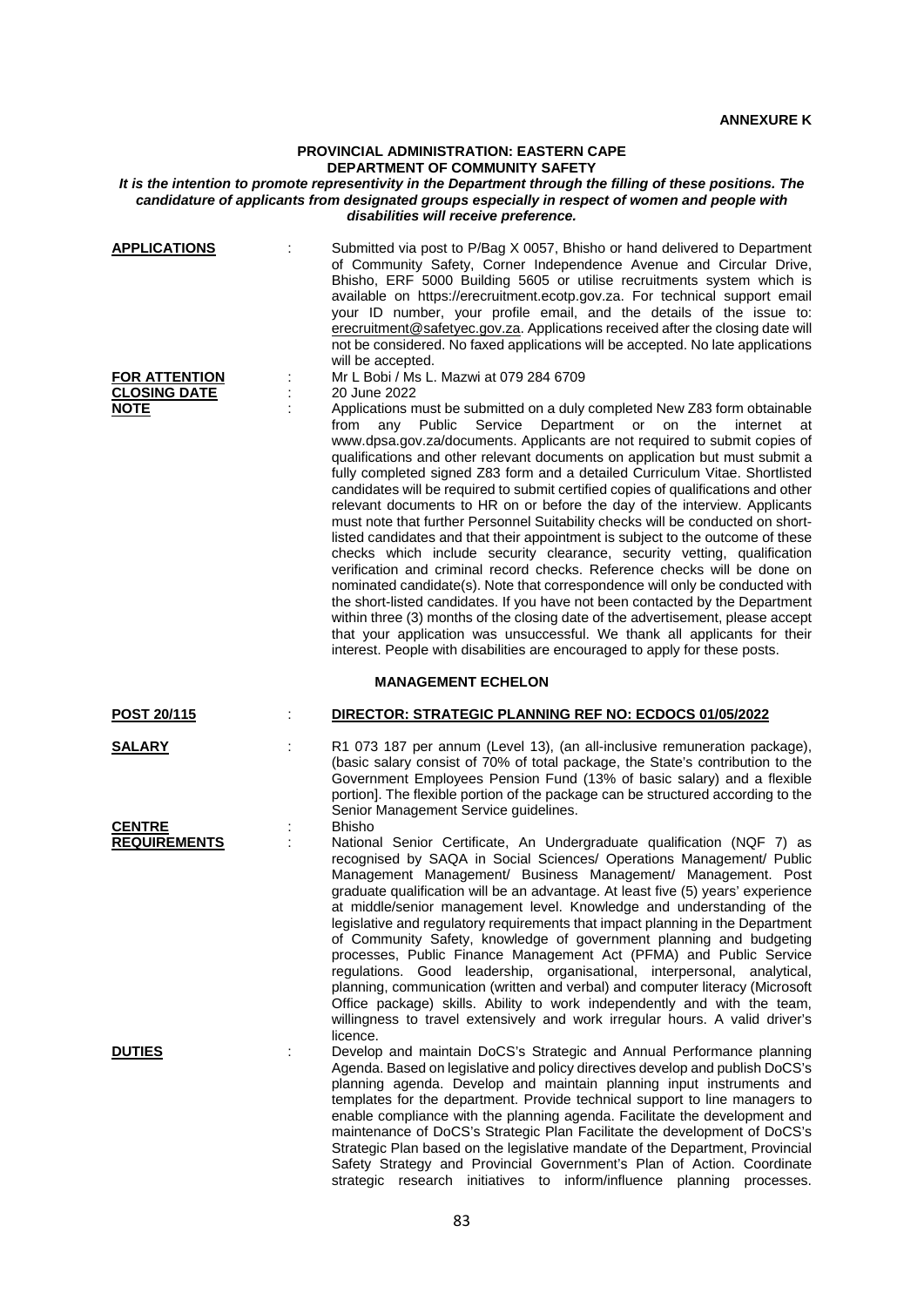| <b>ENQUIRIES</b><br>NOTE                       | Coordinate and consolidate strategic planning input processes for the DoCS<br>and other external stakeholders. Coordinate and consolidate consultation<br>processes, including at sector, provincial and national levels e.g. Eastern Cape<br>Planning Commission. Develop and publish DoCS's Strategic Plan for tabling<br>in the Legislature by the Member of the Executive Council. Provide continuous<br>technical support and advisory services to DoCS's governance structures<br>(EXCO, GMC and Audit Committee) and to ensure that planned activities are<br>aligned to objectives set out in the Strategic Plan. Develop and maintain<br>organisational monitoring, evaluation and reporting instruments and templates<br>for the Department: Coordinate evaluation processes for the Department.<br>Based on the identified objectives and performance targets set in relevant<br>plans coordinate the submission of quarterly performance reports. Validate and<br>analyse performance data/evidence, develop and present on a quarterly basis<br>performance reports to the governance structures of the Department. Provide<br>early warning support to executive management. Coordinate performance<br>input processes for reporting to the Legislature. Coordinate the development<br>and publishing of DoCS's Annual Performance Report. Coordinate<br>organisational performance review processes. Manage the allocated<br>resources of the Directorate in line with legislative and departmental policy<br>directives and comply with corporate governance and planning imperatives.<br>Identify the resource (financial, human and equipment) needs of the<br>Directorate required to optimally support the implementation of the Annual<br>Performance Plan and Work Plan. Represent the operational intent of the<br>Directorate as part of internal resource allocation processes. Manage and<br>account for the utilisation of the financial resources of the Directorate in line<br>with the departmental delegations. Monitor, evaluate and account for the<br>effective and efficient utilisation (value for money) of allocated resources.<br>Direct, manage and account for the utilisation of the Directorate's human<br>resources. Based on operational imperatives re-prioritise the allocation of<br>resources within the Directorate. Manage strategic, annual- and work planning<br>as well as reporting processes for the Directorate and ensure compliance with<br>DoCS's Strategic Planning and Performance Review Agenda. Direct the<br>utilisation of technology in support of the Directorate's business processes.<br>Mr L. Bobi at 079 284 6709<br>e-Recruitment Technical enquiries: erecruitment@safetyec.gov.za<br>applicants from designated groups especially in respect of women and people<br>with disabilities will receive preference. |
|------------------------------------------------|-------------------------------------------------------------------------------------------------------------------------------------------------------------------------------------------------------------------------------------------------------------------------------------------------------------------------------------------------------------------------------------------------------------------------------------------------------------------------------------------------------------------------------------------------------------------------------------------------------------------------------------------------------------------------------------------------------------------------------------------------------------------------------------------------------------------------------------------------------------------------------------------------------------------------------------------------------------------------------------------------------------------------------------------------------------------------------------------------------------------------------------------------------------------------------------------------------------------------------------------------------------------------------------------------------------------------------------------------------------------------------------------------------------------------------------------------------------------------------------------------------------------------------------------------------------------------------------------------------------------------------------------------------------------------------------------------------------------------------------------------------------------------------------------------------------------------------------------------------------------------------------------------------------------------------------------------------------------------------------------------------------------------------------------------------------------------------------------------------------------------------------------------------------------------------------------------------------------------------------------------------------------------------------------------------------------------------------------------------------------------------------------------------------------------------------------------------------------------------------------------------------------------------------------------------------------------------------------------------------------------------------------------------------------------------------------------------------------------------------------------------------------------------------------------------------------------------------------------------------------------------------------|
|                                                | <b>OTHER POSTS</b>                                                                                                                                                                                                                                                                                                                                                                                                                                                                                                                                                                                                                                                                                                                                                                                                                                                                                                                                                                                                                                                                                                                                                                                                                                                                                                                                                                                                                                                                                                                                                                                                                                                                                                                                                                                                                                                                                                                                                                                                                                                                                                                                                                                                                                                                                                                                                                                                                                                                                                                                                                                                                                                                                                                                                                                                                                                                        |
| POST 20/116                                    | <b>COMMUNITY LIAISON OFFICER REF NO: ECDOCS 02/05/2022</b>                                                                                                                                                                                                                                                                                                                                                                                                                                                                                                                                                                                                                                                                                                                                                                                                                                                                                                                                                                                                                                                                                                                                                                                                                                                                                                                                                                                                                                                                                                                                                                                                                                                                                                                                                                                                                                                                                                                                                                                                                                                                                                                                                                                                                                                                                                                                                                                                                                                                                                                                                                                                                                                                                                                                                                                                                                |
| SALARY<br><b>CENTRE</b><br><b>REQUIREMENTS</b> | R321 543 - R378 765 per annum (Level 08), (inclusive)<br><b>Amathole District</b><br>National Senior Certificate, Degree or National Diploma in the field of Social<br>Sciences and/or Police Science, Public Management/Administration with 3 to<br>5 year's relevant experience. Competencies: The Constitution of RSA, 1996.<br>Civilian Secretariat for Police Service Act, 2011. Independent Investigative<br>Directorate Act 1 of 2011. Knowledge of public service Act and regulations.<br>PFMA. South African Police Service Act, 1995. National Crime Prevention<br>Strategy, 1996. Domestic Violence Act, 1998. Child Care Act, 1983. Criminal<br>Procedure Act, 1977. South African Police Service National Instructions,<br>Standing Orders and Regulations (remove). Promotion of Administrative<br>Justice Act, 2000. Promotions of Access to Information Act, 2000.<br>Communication skills. Project management skills, Community Development<br>(remove). Report writing skills. Financial Management skills (remove). Valid<br>driver's license Code B                                                                                                                                                                                                                                                                                                                                                                                                                                                                                                                                                                                                                                                                                                                                                                                                                                                                                                                                                                                                                                                                                                                                                                                                                                                                                                                                                                                                                                                                                                                                                                                                                                                                                                                                                                                                                   |
| <b>DUTIES</b>                                  | Conduct effective oversight of the South African Police Services. Conduct<br>Policing Accountability engagement. Conduct service delivery evaluations at<br>police stations. Strengthen community police relations in the district. Conduct<br>assessment of functionality of the CPF structures within the district. Oversee<br>CPF Elections. Establish and monitor the functioning of street and village<br>Committees. Conduct capacity building programs for CPFs in the district.<br>Conduct social crime prevention awareness. Support Municipalities with<br>establishment and functioning of Community Safety forum, Participate in IDP<br>and IGR sessions. Facilitate the establishment, payment and monitoring of                                                                                                                                                                                                                                                                                                                                                                                                                                                                                                                                                                                                                                                                                                                                                                                                                                                                                                                                                                                                                                                                                                                                                                                                                                                                                                                                                                                                                                                                                                                                                                                                                                                                                                                                                                                                                                                                                                                                                                                                                                                                                                                                                             |

84

safety patrollers. Compile and Submit Performance reports. Submit verified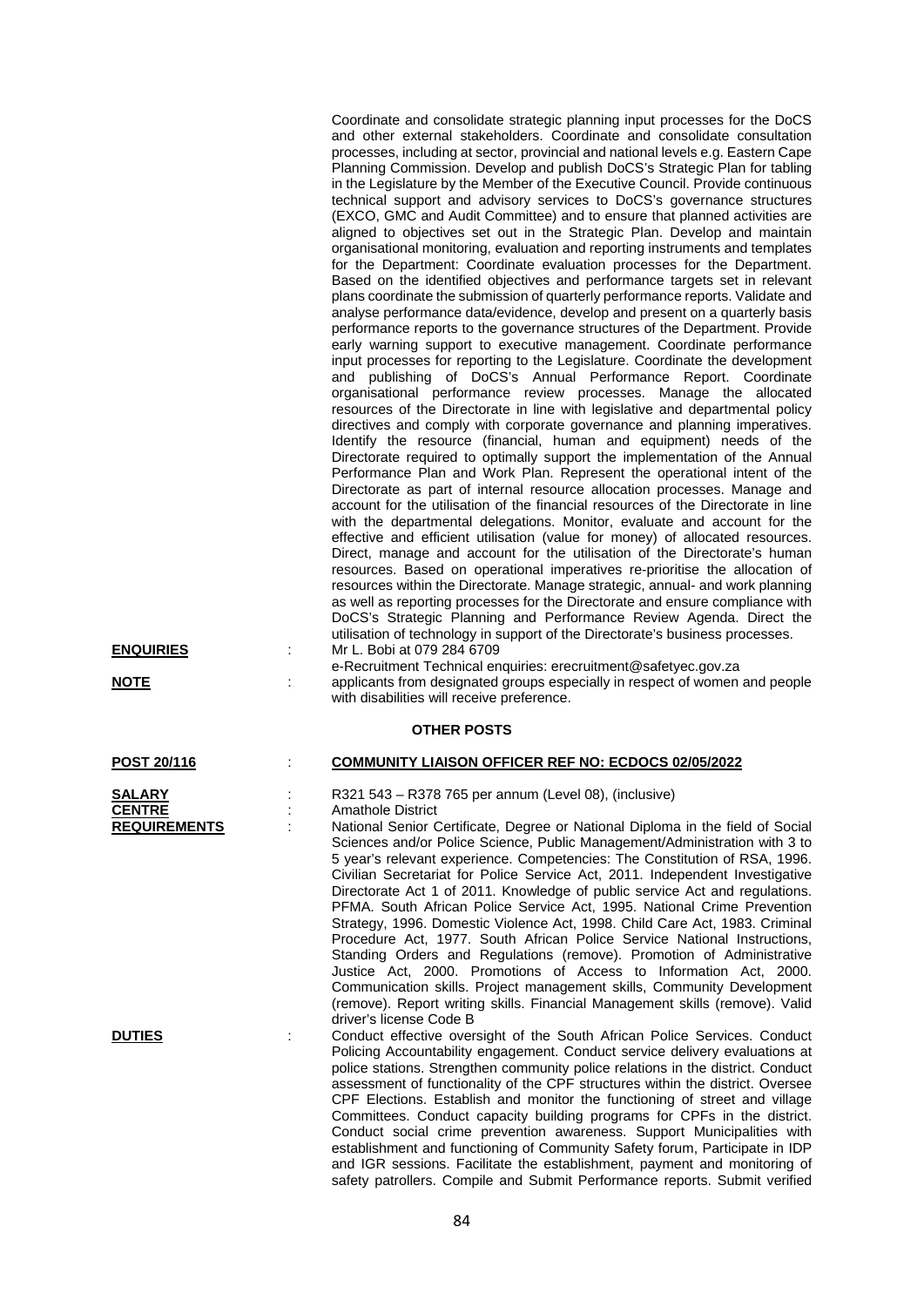|                                                       |   | monthly progress reports on activities add this line conducted as per the district<br>Operational Plan. Comply with PMDS requirements.                                                                                                                                                                                                                                                                                                                                                                                                                                                                                                                                                                                            |
|-------------------------------------------------------|---|-----------------------------------------------------------------------------------------------------------------------------------------------------------------------------------------------------------------------------------------------------------------------------------------------------------------------------------------------------------------------------------------------------------------------------------------------------------------------------------------------------------------------------------------------------------------------------------------------------------------------------------------------------------------------------------------------------------------------------------|
| <b>ENQUIRIES</b>                                      | ÷ | Mr L. Bobi at 079 284 6709<br>e-Recruitment Technical enquiries: erecruitment@safetyec.gov.za                                                                                                                                                                                                                                                                                                                                                                                                                                                                                                                                                                                                                                     |
| POST 20/117                                           |   | ADMIN OFFICER REF NO: ECDOCS 03/05/2022                                                                                                                                                                                                                                                                                                                                                                                                                                                                                                                                                                                                                                                                                           |
| <b>SALARY</b><br><b>CENTRE</b>                        |   | R261 372 - R 307 890 per annum (Level 07)<br>Joe Gqabi: District                                                                                                                                                                                                                                                                                                                                                                                                                                                                                                                                                                                                                                                                  |
| <b>REQUIREMENTS</b>                                   | ÷ | National Senior Certificate, plus a Degree/National Diploma in Public<br>Management/Administration/ Financial Management/ Human Resource<br>Management. 3-5 years' relevant experience in Financial Management or<br>Supply Chain Management and Human Resource Management. A Valid<br>Driver' licence. Competences: Knowledge of Public Service Act, Public Service<br>Regulations, PFMA, PPPFA, Treasury regulations, acquisition procedures,<br>human resource procedures and other relevant prescripts. Financial<br>management skills, problem solving, planning and organising, interpersonal                                                                                                                               |
|                                                       |   | skills, communication skills (Verbal and Witten), customer care etc. Knowledge<br>and ability to use BAS, LOGIS and PERSAL. Ability to work under pressure                                                                                                                                                                                                                                                                                                                                                                                                                                                                                                                                                                        |
| <b>DUTIES</b>                                         | ÷ | and independently. Computer Literacy.<br>Supervise and render general clerical support services. Supervise and provide<br>supply chain and asset management support services within the district.<br>Supervise and provide personnel administration clerical support services within<br>the district. Supervise and provide financial administration support services<br>within the district. Supervise human resources/staff.                                                                                                                                                                                                                                                                                                    |
| <b>ENQUIRIES</b>                                      | ÷ | Mr L. Bobi at 079 284 6709<br>e-Recruitment Technical enquiries: erecruitment@safetyec.gov.za                                                                                                                                                                                                                                                                                                                                                                                                                                                                                                                                                                                                                                     |
| <b>POST 20/118</b>                                    |   | ADMIN OFFICER REF NO: ECDOCS 04/05/2022                                                                                                                                                                                                                                                                                                                                                                                                                                                                                                                                                                                                                                                                                           |
| <b>SALARY</b><br><b>CENTRE</b><br><b>REQUIREMENTS</b> | ÷ | R261 372 - R 307 890 per annum (Level 07)<br><b>Amathole District</b><br>National Senior Certificate, plus a Degree/National Diploma in Public                                                                                                                                                                                                                                                                                                                                                                                                                                                                                                                                                                                    |
|                                                       |   | Management/Administration/ Financial Management/ Human Resource<br>Management. 3-5 years' relevant experience in Financial Management or<br>Supply Chain Management and Human Resource Management. A Valid<br>Driver' licence. Competences: Knowledge of Public Service Act, Public Service<br>Regulations, PFMA, PPPFA, Treasury regulations, acquisition procedures,<br>human resource procedures and other relevant prescripts. Financial<br>management skills, problem solving, planning and organising, interpersonal<br>skills, communication skills (Verbal and Witten), customer care etc. Knowledge<br>and ability to use BAS, LOGIS and PERSAL. Ability to work under pressure<br>and independently. Computer Literacy. |
| <b>DUTIES</b>                                         |   | Supervise and render general clerical support services. Supervise and provide<br>supply chain and asset management support services within the district.<br>Supervise and provide personnel administration clerical support services within<br>the district. Supervise and provide financial administration support services<br>within the district. Supervise human resources/staff.                                                                                                                                                                                                                                                                                                                                             |
| <b>ENQUIRIES</b>                                      |   | Mr L. Bobi at 079 284 6709<br>e-Recruitment Technical enquiries: erecruitment@safetyec.gov.za                                                                                                                                                                                                                                                                                                                                                                                                                                                                                                                                                                                                                                     |
|                                                       |   | <b>DEPARTMENT OF COOPERATIVE GOVERNANCE AND TRADITIONAL AFFAIRS</b><br>The Department of Cooperative Governance is an equal opportunity, affirmative action employer. Military<br>Veterans, persons from previously disadvantaged (designated) groups including people with disabilities<br>are encouraged to apply. Employment Equity targets of the Department will be considered in the<br>selection process.                                                                                                                                                                                                                                                                                                                  |
| <b>APPLICATIONS</b>                                   |   | must be submitted as follows: Via the provincial e-recruitment system<br>accessible<br>https://ecprov.gov.za<br>and/or<br>at:<br>at<br>https://erecruitment.ecotp.gov.za. The Provincial E-Recruitment System<br>Closes at 23: 59 on the Closing Date. And should be directed to: The Head of<br>Department: Cooperative Governance & Traditional Affairs; Private Bag<br>X0035, Bhisho, 5605. Hand delivered applications will be received at Foyer.                                                                                                                                                                                                                                                                             |
| <b>FOR ATTENTION</b><br><b>CLOSING DATE</b>           |   | Mr M. Matebese<br>20 June 2022. Applications received after closing date will not be considered.                                                                                                                                                                                                                                                                                                                                                                                                                                                                                                                                                                                                                                  |
|                                                       |   |                                                                                                                                                                                                                                                                                                                                                                                                                                                                                                                                                                                                                                                                                                                                   |

| ULUJINU DATE |      |     |  | zo June zozz. Applications received after closing date will not be considered. |  |  |  |
|--------------|------|-----|--|--------------------------------------------------------------------------------|--|--|--|
| NOTE         |      |     |  | Applications must be submitted on a duly completed New Z83 form obtainable     |  |  |  |
|              | trom | anv |  | Public Service Department or on the internet at                                |  |  |  |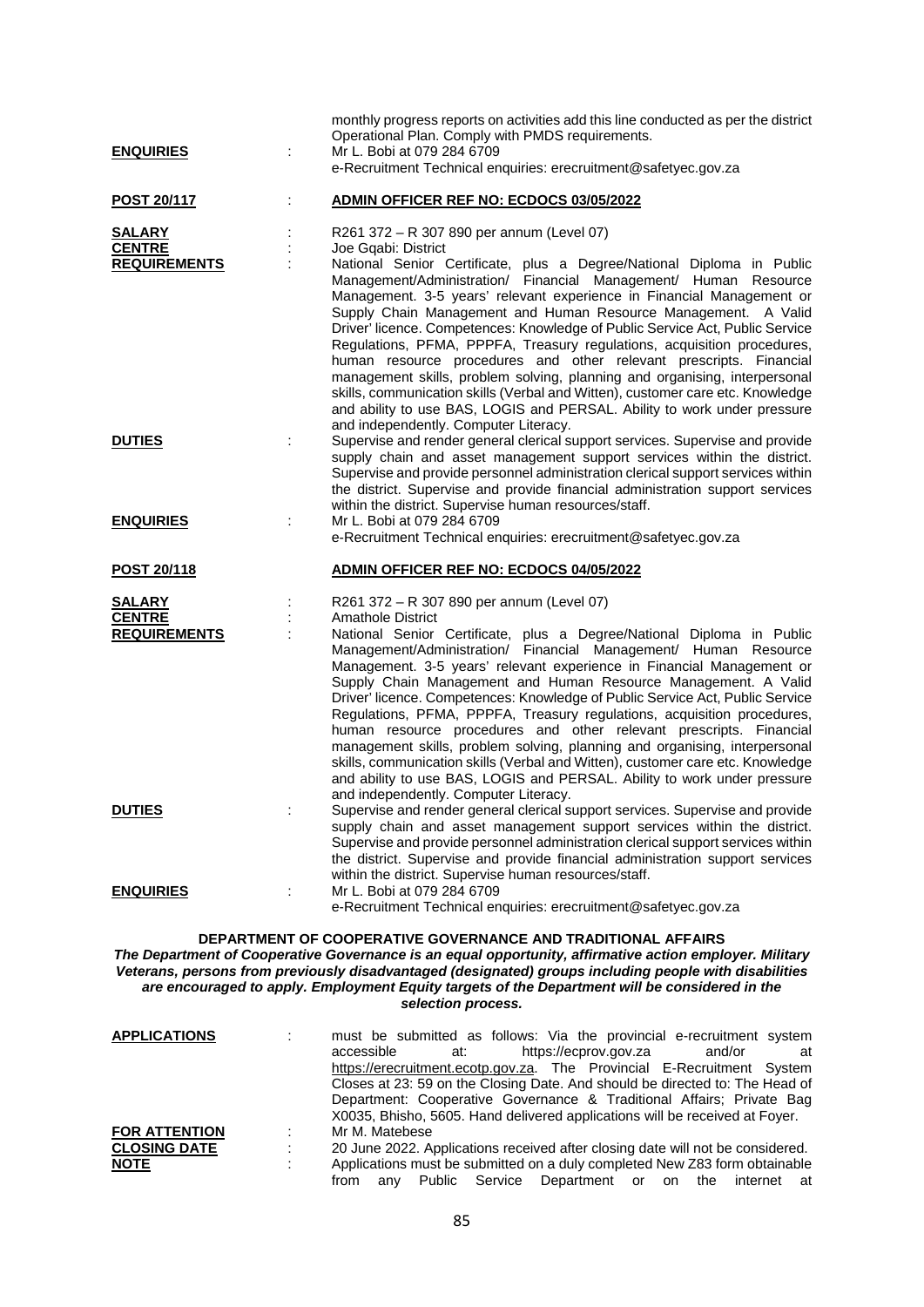www.dpsa.gov.za/documents. Applicants are not required to submit copies of qualifications and other relevant documents on application but must submit a fully completed signed Z83 form and a detailed Curriculum Vitae. Shortlisted candidates will be required to submit certified copies of qualifications and other relevant documents to HR on or before the day of the interview. Applicants must note that further Personnel Suitability checks will be conducted on shortlisted candidates and that their appointment is subject to the outcome of these checks which include security clearance, security vetting, qualification verification and criminal record checks. Reference checks will be done on nominated candidate(s). Note that correspondence will only be conducted with the short-listed candidates. If you have not been contacted by the Department within three (3) months of the closing date of the advertisement, please accept that your application was unsuccessful. We thank all applicants for their interest. People with disabilities are encouraged to apply for these posts.

### **MANAGEMENT ECHELON**

| <b>SALARY</b>       |  |
|---------------------|--|
| <b>CENTRE</b>       |  |
| <b>REQUIREMENTS</b> |  |

### **POST 20/119** : **DIRECTOR: TRADITIONAL FINANCE MANAGEMENT REF NO: COGTA (01/05/2022)**

**SALARY** : R1 073 187 – R1 264 176 per annum (Level 13) **CENTRE :** Bhisho Head Office

Senior Certificate plus NQF 7 (Degree) as recognised by SAQA in Financial Accounting / Financial Management/ Public Finance or any other related field. A minimum of five (5) years' working experience at middle management level position in Finance or Accounting / Financial Management environment. Experience in Traditional Affairs working environment will be an added advantage. Competencies Required: In-depth knowledge of legislative framework that governs the Public Service. Understanding and application of the following prescripts:, Public Financial Management Act, National Treasury Regulations, National Treasury Instruction & Practice notes, National Treasury Circulars, DPSA Circulars, Accounting Systems, to render effective creditors payments services. Applied Strategic Thinking, Applying Technology, Budgeting and Financial Management, Communication and Information Management, Continuous Improvement, Citizen Focus and Responsiveness, Developing Others, Diversity Management, Impact and Influence, Managing Interpersonal Conflict and Resolving Problems, Networking and Building Bonds, Planning and Organising, Problem Solving and Decision Making, Project Management, Team Leadership, Honesty and integrity, Professionalism , Self – driven, Team work, Good communication skills (written and verbal skills) and a good command of English language.

**DUTIES** : Manage creditor's payments and reconciliation of accounts: Manage settlement of creditors accounts. Manage drawing and processing payment reports. Manage maintenance of accrual and invoice register. Manage reconciliation of creditors accounts. Provide and drive strategic direction for the Division and ensure the formulation and implementation of strategic policies which will enable the division/administration to successfully fulfill its role in delivering services to the communities/clients. Manage salary payments and rebates: Manage authorisations and processing of salary payments, deductions and terminations on PERSAL. Manage maintenance of departmental salary records. Manage reconciliations between PERSAL and BAS. Manage salary pay-overs and statutory returns including tax. Promote and facilitate the intergovernmental relations as well as municipal international relations (twinning arrangements). Manage the provisioning of Departmental bas system control support: Ensure the management of BAS information systems. Ensure the management of monitoring of exception reports. Ensure the management of departmental system control support and facilitation of systems training. Ensure the management of maintenance of accounts records. Ensure the management of rendering reconciliations between LOGIS and BAS. Ensure the management of cash flow releases and reconciliation Treasury and Provincial Departments in relation to PFMA compliance. Manage the provisioning of debt management: Ensure the management of revenue collection and receipting. Ensure the reviewal of policies and procedures. Ensure the management of petty cash and cash on hand. Ensure the management of debt and the write-off thereof in compliance with the prescripts. Manage the allocated resources of the directorate: Maintain high standards by ensuring that the team / section produces excellent work in terms of quality /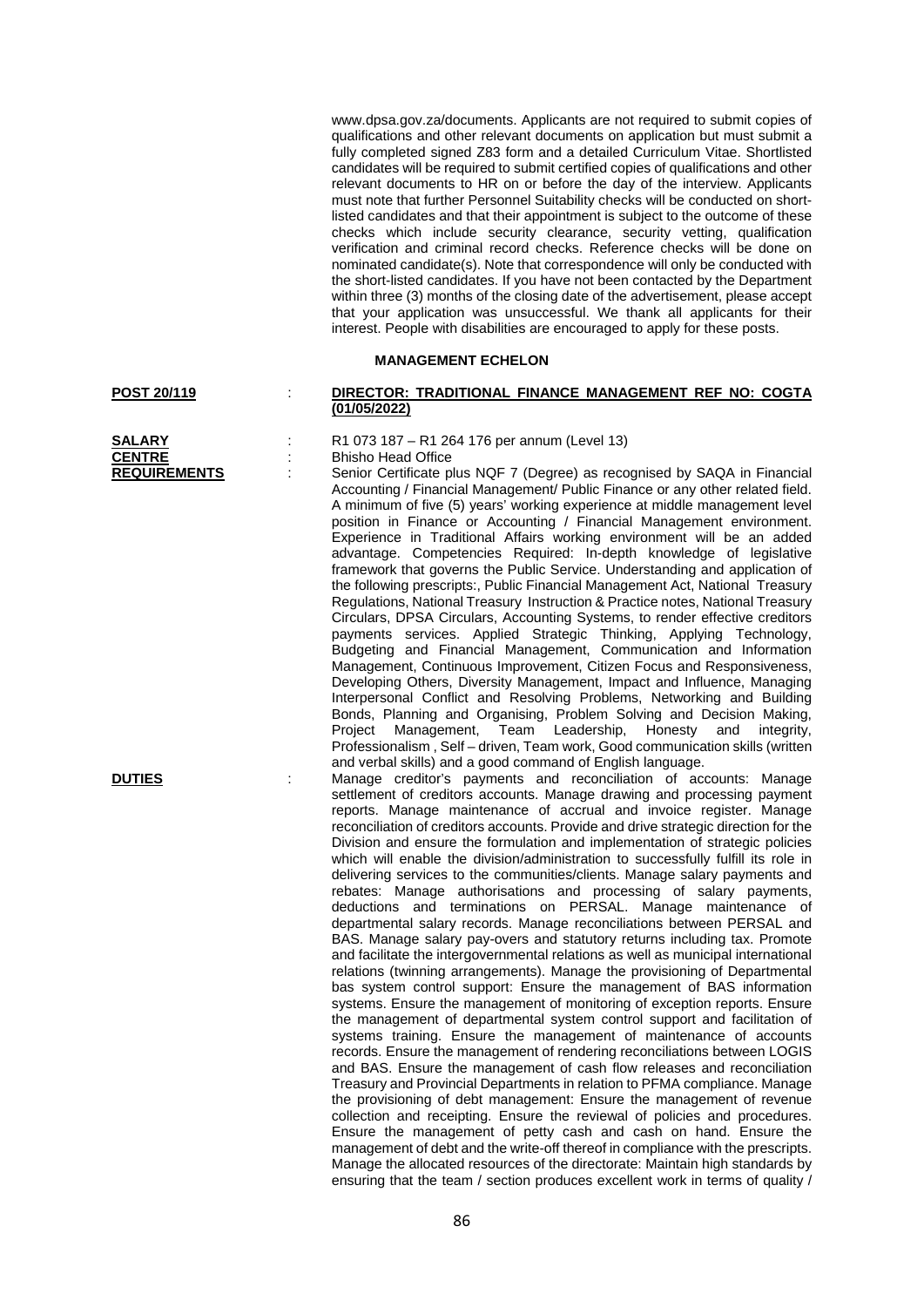| <b>ENQUIRIES</b>                               | quantity and timeliness. Resolve problems of motivation and control with<br>minimum guidance from manager. Delegate functions to staff based on<br>individual potential provide the necessary guidance and support and afford<br>staff adequate training and development opportunities. Ensure timeously<br>development of job descriptions and implementation of Work Plans and<br>Personal Development Plans (PDP's) for all subordinates. Manage daily<br>employee performance and ensure timely Performance Assessments of all<br>subordinates Ensure management, maintenance, and safekeeping of assets.<br>Mr W.M Cwele at Tel No: (040) 940 7073/7083/7071/7077/7079/7082/7080<br>Technical Enquiries: Nande.Mabusela@eccogta.gov.za                                                                                                                                                                                                                                                                                                                                                                                                                                                                                                                                                                                                                                                                                                                                                                                         |
|------------------------------------------------|-------------------------------------------------------------------------------------------------------------------------------------------------------------------------------------------------------------------------------------------------------------------------------------------------------------------------------------------------------------------------------------------------------------------------------------------------------------------------------------------------------------------------------------------------------------------------------------------------------------------------------------------------------------------------------------------------------------------------------------------------------------------------------------------------------------------------------------------------------------------------------------------------------------------------------------------------------------------------------------------------------------------------------------------------------------------------------------------------------------------------------------------------------------------------------------------------------------------------------------------------------------------------------------------------------------------------------------------------------------------------------------------------------------------------------------------------------------------------------------------------------------------------------------|
|                                                | <b>OTHER POSTS</b>                                                                                                                                                                                                                                                                                                                                                                                                                                                                                                                                                                                                                                                                                                                                                                                                                                                                                                                                                                                                                                                                                                                                                                                                                                                                                                                                                                                                                                                                                                                  |
| POST 20/120                                    | CONTROL SURVEY TECHNICIAN GRADE A: LAND SURVEY AND<br>CADASTRAL REF NO: COGTA 06/05/2022                                                                                                                                                                                                                                                                                                                                                                                                                                                                                                                                                                                                                                                                                                                                                                                                                                                                                                                                                                                                                                                                                                                                                                                                                                                                                                                                                                                                                                            |
| SALARY<br><b>CENTRE</b><br><b>REQUIREMENTS</b> | R459 687 – R517 842 per annum, (OSD)<br><b>Bhisho Head Office</b><br>National Senior certificate plus National Diploma/Degree in Survey or<br>Cartography or relevant qualification. Compulsory registration with PLATO as<br>a Survey Technician /Surveyor / Professional Land Surveyor in training. Six<br>year's post qualification technical (Survey) experience, Ms Office, Survey<br>programmes, GNSS, CAD & GIS software. Valid driver's licence (Code B/EB).<br>Competencies Required: Knowledge of Local Government environment, and<br>other Relevant Land Survey and Land Use Legislation Management and<br>development procedures. Have strong Project Management knowledge and<br>experience. Ability to carry out field surveys as and when required. Have Good                                                                                                                                                                                                                                                                                                                                                                                                                                                                                                                                                                                                                                                                                                                                                       |
| <b>DUTIES</b>                                  | financial management, interpersonal, self-leadership, and supervisory skills.<br>Knowledge of Geographic Information system (GIS) and Local Government<br>System experience will be an added advantage.<br>Support Municipalities in monitoring the execution of Cadastral Surveys and<br>Mapping Services. Assist in the interpretation of Land Survey and Planning<br>legislation, and processes. Assist in the efficient execution of functions of the<br>division, maintenance of discipline; promotion of sound labour relations, and<br>proper use of state resources. Assist in rendering technical support in relation<br>to Land Survey services across Municipalities without capacity. Provide<br>information on Land Survey related issues to the Municipalities and other                                                                                                                                                                                                                                                                                                                                                                                                                                                                                                                                                                                                                                                                                                                                              |
| <b>ENQUIRIES</b>                               | clients.<br>Mr W.M Cwele at Tel No: (040) 940 7073/7083/7071/7077/7079/7082/7080<br>Technical Enquiries: Nande.Mabusela@eccogta.gov.za                                                                                                                                                                                                                                                                                                                                                                                                                                                                                                                                                                                                                                                                                                                                                                                                                                                                                                                                                                                                                                                                                                                                                                                                                                                                                                                                                                                              |
| <b>POST 20/121</b>                             | <b>ASSISTANT DIRECTOR: MUNICIPAL PUBLIC PARTICIPATION REF NO:</b><br>COGTA 02/05/2022 (X3 POSTS)                                                                                                                                                                                                                                                                                                                                                                                                                                                                                                                                                                                                                                                                                                                                                                                                                                                                                                                                                                                                                                                                                                                                                                                                                                                                                                                                                                                                                                    |
|                                                |                                                                                                                                                                                                                                                                                                                                                                                                                                                                                                                                                                                                                                                                                                                                                                                                                                                                                                                                                                                                                                                                                                                                                                                                                                                                                                                                                                                                                                                                                                                                     |
| <b>SALARY</b>                                  | R382 245 - R450 255 per annum (Level 09)                                                                                                                                                                                                                                                                                                                                                                                                                                                                                                                                                                                                                                                                                                                                                                                                                                                                                                                                                                                                                                                                                                                                                                                                                                                                                                                                                                                                                                                                                            |
| <b>CENTRE</b>                                  | Sarah Baartman<br>Chris Hani<br><b>Alfred Nzo</b>                                                                                                                                                                                                                                                                                                                                                                                                                                                                                                                                                                                                                                                                                                                                                                                                                                                                                                                                                                                                                                                                                                                                                                                                                                                                                                                                                                                                                                                                                   |
| <b>REQUIREMENTS</b>                            | Senior Certificate plus recognised three (3) year Degree / Diploma (NQF6/7)<br>in Public Administration/Management or equivalent qualification in the relevant<br>field. Three to Five (3-5) years' experience at a supervisory level in Public<br>Administration and Community Development preferably Local Government<br>environment. An added advantages: Computer Literacy, research skills, Valid<br>Driver's license 8 (EB). Competencies Required: Knowledge of the Community<br>Development Facilitation and Community participation processes at Municipal<br>Level. Understanding of government programmes and project must be able to<br>interpret Government policy to communities, good working relations with the<br>community. Positive attitude towards public. Team building skills, conflict<br>management and interpersonal skills. Creative thinking and innovative,<br>communication and interpersonal skills. This refers to the ability to<br>communicate effectively and in understanding way without defeating the<br>purpose of communication. Cultural Sensitivity: Being able to respect the<br>culture and customs of the community, recognising the important role. Cultural<br>historical and social factors play as an integral part of balance development.<br>Adult education skills: Being able to teach experientially using participatory<br>techniques. Programming and develop0mental skills: The ability to plan,<br>manage, implement, monitor, and evaluate programmes in a wide array of |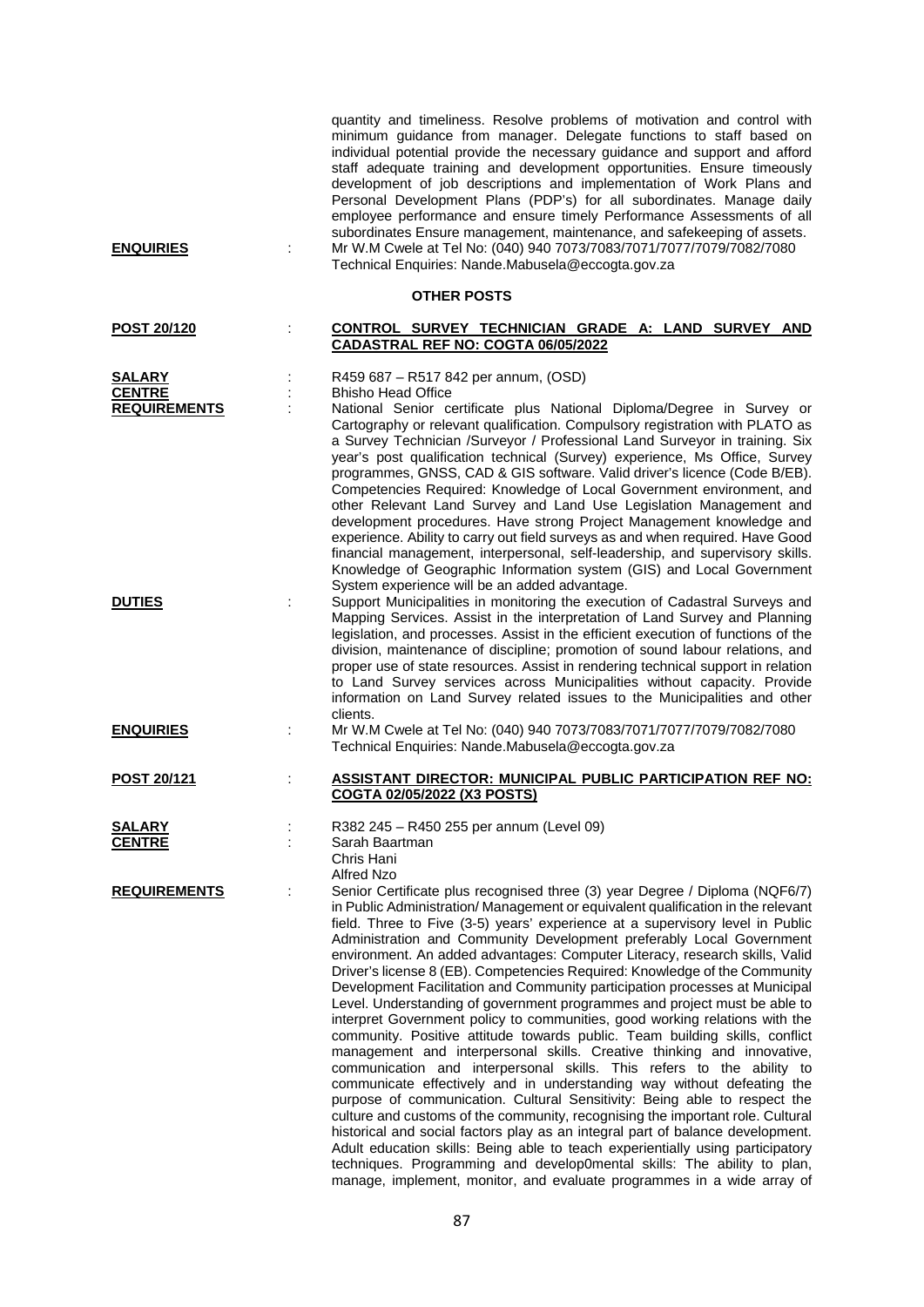| <b>DUTIES</b>                                         | developmental disciplines. Such as water supply, agriculture, infrastructure<br>development, housing, sports and recreation. Personal Attitude: self-<br>motivation, flexibility & ability to work in a team on participatory projects.<br>Development regulatory framework to set minimum standards for community<br>participation and development and engagement. Support Municipalities in the<br>establishment of functional structure to foster community participation and<br>develop mechanisms to monitor functionally of such constituencies. Develop<br>and implement citizen, improve communication between government and<br>citizens. (Engaging with individuals or organisation which are having a high<br>level of influence on public opinion, identifying publicizing and rewarding<br>innovations and good practices of citizen engagement. Number of<br>municipalities supported with community participation and empowerment of<br>partnerships. Coordination and supervision of community between government<br>and citizens through resolving community problems and identification of good<br>practices. Coordination and implementation of Masiphathisane.                                                                                                                                                                                                                                                                                                                     |
|-------------------------------------------------------|--------------------------------------------------------------------------------------------------------------------------------------------------------------------------------------------------------------------------------------------------------------------------------------------------------------------------------------------------------------------------------------------------------------------------------------------------------------------------------------------------------------------------------------------------------------------------------------------------------------------------------------------------------------------------------------------------------------------------------------------------------------------------------------------------------------------------------------------------------------------------------------------------------------------------------------------------------------------------------------------------------------------------------------------------------------------------------------------------------------------------------------------------------------------------------------------------------------------------------------------------------------------------------------------------------------------------------------------------------------------------------------------------------------------------------------------------------------------------------------------------------|
| <b>ENQUIRIES</b>                                      | Mr W.M Cwele at Tel No: (040) 940 7073/7083/7071/7077/7079/7082/7080<br>Technical Enquiries: Nande.Mabusela@eccogta.gov.za                                                                                                                                                                                                                                                                                                                                                                                                                                                                                                                                                                                                                                                                                                                                                                                                                                                                                                                                                                                                                                                                                                                                                                                                                                                                                                                                                                             |
| POST 20/122                                           | ASSISTANT DIRECTOR: MUNICIPAL PERFORMANCE MONITORING,<br><b>REPORTING AND EVALUATION REF NO: COGTA 03/05/2022</b>                                                                                                                                                                                                                                                                                                                                                                                                                                                                                                                                                                                                                                                                                                                                                                                                                                                                                                                                                                                                                                                                                                                                                                                                                                                                                                                                                                                      |
| <b>SALARY</b><br><b>CENTRE</b><br><b>REQUIREMENTS</b> | R382 245 - R450 255 per annum (Level 09)<br>Joe Gqabi District Support Centre<br>National Senior Certificate plus an undergraduate national diploma or Degree<br>(NQF 6/7) in Public Management/Social Science or any other related<br>qualification coupled with 3-5 years working experience at a supervisory level.<br>Computer Literacy ((MS Word, MS Excel, and PowerPoint & MS Outlook).<br>Valid driver's license code 08. Competencies Required: Full understanding of<br>Local Government: Municipal Systems Act and other Local Government<br>Legislation, including policies and procedures. Excellent communication skills<br>(written and verbal) including producing quality reports. Interpersonal relation<br>skills: ability to work under pressure; attention to details; analytical skills;                                                                                                                                                                                                                                                                                                                                                                                                                                                                                                                                                                                                                                                                                         |
| <b>DUTIES</b>                                         | presentation skills; meticulous planning and organisational skills.<br>Responsible for supporting municipalities with institutionalisation of PMS (i.e.<br>development of PMS Framework). Monitor municipalities in the development<br>and adoption of Annual Reports and tabling thereof to ensure compliance.<br>Assist in timely preliminary assessment of Section 46 reports from<br>municipalities. Assist in the assessment of Section 46 reports for the purposes<br>of developing Section 47 report. Assist in the development of a high-quality<br>Section 47 report for the province. Support assist and monitor municipalities in<br>the implementation of Local Government indicators (Circular 88 of MFMA) by<br>ensuring reports are submitted by municipalities on a quarterly basis. Monitor<br>and develop progress report on the implementation of Municipal Support &<br>Intervention Plans (MSIPs). Assist in conducting evaluation of support<br>programmes. Assist in providing hands on support on development of<br>Performance Agreements (PAs) of Section 54A and Section 56 managers of<br>municipalities. Monitor signing and timely submission of PAs as required by the<br>Legislation. Assist in analysing PAs and give feedback to the municipalities<br>(acknowledgement). Assist in compiling timely responses of parliamentary<br>questions by the Directorate Assist in the management and monitoring of the<br>directorate financial and non-financial resources. |
| <b>ENQUIRIES</b>                                      | Mr W.M Cwele at Tel No: (040) 940 7073/7083/7071/7077/7079/7082/7080<br>Technical Enquiries: Nande.Mabusela@eccogta.gov.za                                                                                                                                                                                                                                                                                                                                                                                                                                                                                                                                                                                                                                                                                                                                                                                                                                                                                                                                                                                                                                                                                                                                                                                                                                                                                                                                                                             |
| POST 20/123                                           | <u>ASSISTANT DIRECTOR: DEMAND MANAGEMENT REF NO: COGTA</u><br>04/05/2022                                                                                                                                                                                                                                                                                                                                                                                                                                                                                                                                                                                                                                                                                                                                                                                                                                                                                                                                                                                                                                                                                                                                                                                                                                                                                                                                                                                                                               |
| <b>SALARY</b><br><b>CENTRE</b><br><b>REQUIREMENTS</b> | R382 245 – R450 255 per annum (Level 09)<br><b>Bhisho Head Office</b><br>Senior Certificate plus, a three year Degree, NQF 7 in Finance/Public<br>Administration with 3- 5 years' experience at a supervisory level in Demand<br>Management under Supply Chain Management. Microsoft PowerPoint Suit<br>(Excel, Word and PowerPoint, Valid Driving License Code 08. Competencies<br>Required: Knowledge of Specification committee duties, report writing and<br>communication skills. Computer literacy. Ability to work effectively with officials<br>across all levels within the Department. Good team work. Management skills.<br>Excellent communication skills (written and verbal). Ability to work under                                                                                                                                                                                                                                                                                                                                                                                                                                                                                                                                                                                                                                                                                                                                                                                      |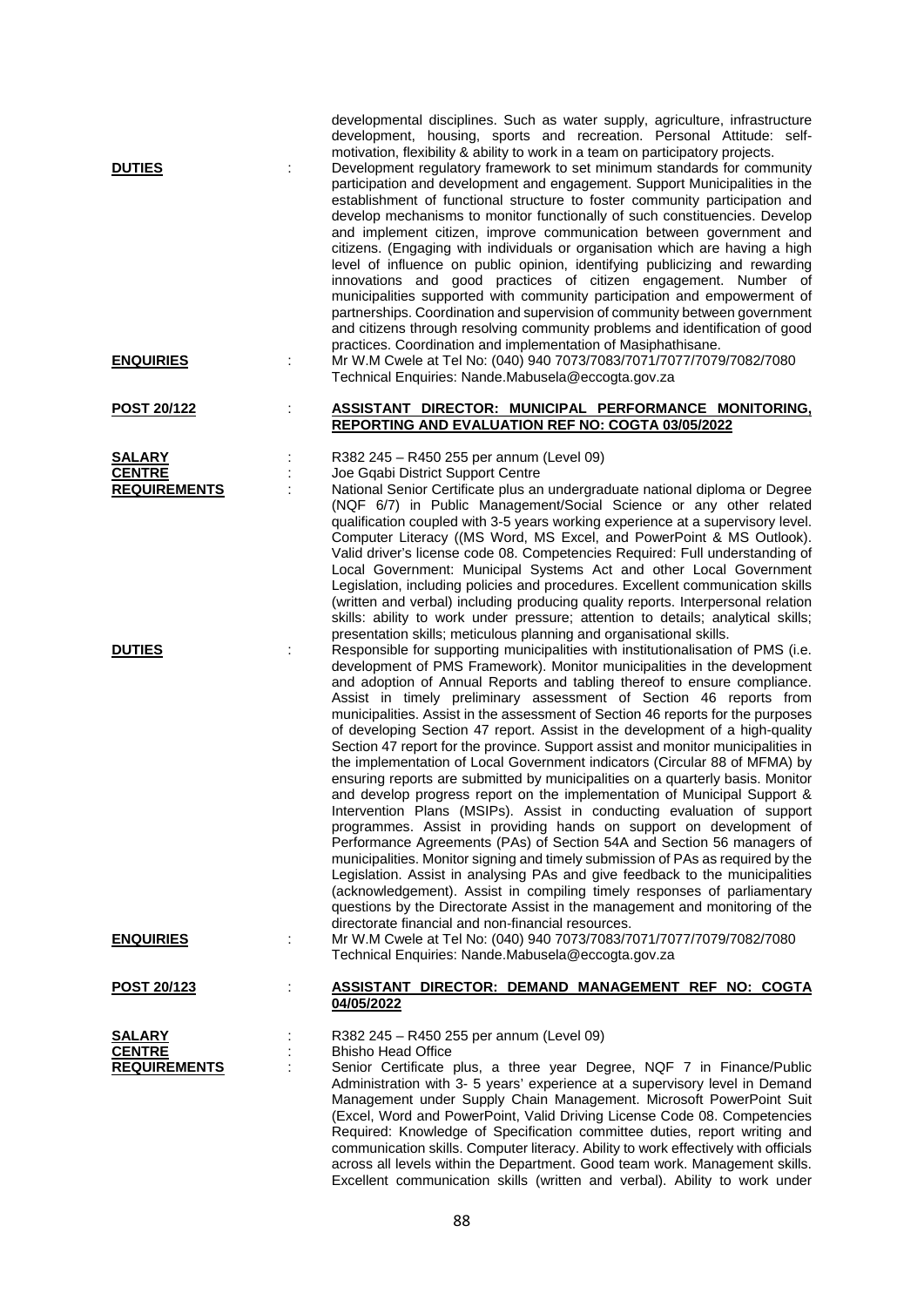| <b>DUTIES</b>       |                | of the Constitution, PFMA, PPPFA, BBBEE and all applicable Legislations as<br>well as applying them in the work environment. Knowledge of the bidding<br>process. Good financial Management & presentation skills. Experience in<br>Demand Management processes.<br>The incumbent will be responsible for the following: Track all movements of<br>Specifications and Terms of Reference submissions. Facilitate sittings of Bid<br>Committees. Provide secretariat support to the Bid Committee. Provide<br>technical assistance to cost centres to promote sound financial management.<br>Draw reports, interpret financial data and present to immediate supervisor/s in<br>preparation for management meetings Prepare monthly and quarterly demand<br>management reports. Establish needs analysis. Perform market analysis for<br>benchmarked price. Establish procurement plans for the Department. Ensure<br>required quantity and specifications are correctly determined. Assist in<br>management of monitoring of budget and personnel. Assist in gathering<br>information and responding to audit queries. Willing to work irregular hours.                                                                                                                                                                                                               |
|---------------------|----------------|-----------------------------------------------------------------------------------------------------------------------------------------------------------------------------------------------------------------------------------------------------------------------------------------------------------------------------------------------------------------------------------------------------------------------------------------------------------------------------------------------------------------------------------------------------------------------------------------------------------------------------------------------------------------------------------------------------------------------------------------------------------------------------------------------------------------------------------------------------------------------------------------------------------------------------------------------------------------------------------------------------------------------------------------------------------------------------------------------------------------------------------------------------------------------------------------------------------------------------------------------------------------------------------------------------------------------------------------------------------------------|
| <b>ENQUIRIES</b>    | İ              | Mr W.M Cwele at Tel No: (040) 940 7073/7083/7071/7077/7079/7082/7080<br>Technical Enquiries: Nande.Mabusela@eccogta.gov.za                                                                                                                                                                                                                                                                                                                                                                                                                                                                                                                                                                                                                                                                                                                                                                                                                                                                                                                                                                                                                                                                                                                                                                                                                                            |
| POST 20/124         |                | ASSISTANT DIRECTOR: TRADITIONAL LEADERSHIP POLICY AND<br>LEGISLATION DEVELOPMENT REF NO: COGTA 05/05/2022                                                                                                                                                                                                                                                                                                                                                                                                                                                                                                                                                                                                                                                                                                                                                                                                                                                                                                                                                                                                                                                                                                                                                                                                                                                             |
| <b>SALARY</b>       | $\ddot{\cdot}$ | R382 245 - R450 255 per annum (Level 09)                                                                                                                                                                                                                                                                                                                                                                                                                                                                                                                                                                                                                                                                                                                                                                                                                                                                                                                                                                                                                                                                                                                                                                                                                                                                                                                              |
| <b>CENTRE</b>       |                | <b>Bhisho Head Office</b>                                                                                                                                                                                                                                                                                                                                                                                                                                                                                                                                                                                                                                                                                                                                                                                                                                                                                                                                                                                                                                                                                                                                                                                                                                                                                                                                             |
| <b>REQUIREMENTS</b> |                | National Senior Certificate plus a recognised three-year Degree / National<br>Diploma (NQF6/7) in Policy Studies, Law, Public Administration / Management,<br>Social Sciences, or any relevant qualification. Three to Five (3-5) years'<br>experience at a supervisory level in Policy Development and Legislative<br>Drafting Environment. Computer literacy with knowledge of Microsoft Office<br>Applications, Ms Word, MS Excel, Ms PowerPoint, and Ms Outlook. Code 8<br>drivers' licence is compulsory. Competencies Required: Writing and Analytical<br>Skills. Sound Communication Skills (written & verbally). Presentation and<br>Report Writing Skills. Interpersonal skills, Human & Financial Management<br>Skills. Sound Knowledge and Understanding of Policy Development<br>Processes. Knowledge and Understanding of Legislative Drafting Processes.<br>Knowledge and Understanding of Legislation and Regulatory Frameworks<br>Governing Traditional Leadership Institutions. Ability to analyse information for<br>the purposes of formulating policies, development of policy related documents<br>and Drafting of Legislation. Ability to work in a team to accomplish objectives.<br>Ability to liaise, coordinate and manage stakeholders (both internally and<br>externally) and Willingness to travel and work beyond normal working hours. |
| <b>DUTIES</b>       | ÷              | Participate in the development and reviewal of policies, guidelines and other<br>policy related documents impacting on traditional leadership institution. Assist<br>in the drafting and amendment of legislation, regulations, and other legislative<br>related documents. Regularly liaise with key and relevant stakeholders (both<br>internal and external), on new and existing policies, legislation, and regulatory<br>frameworks (both provincial and national). Conduct awareness workshops to<br>ensure effective implementation of policies / legislation and compliance<br>thereof. Provide advice on policy and legislative matters with a bearing on<br>traditional leadership institution, to end-users and stakeholders. Responsible<br>for the effective and efficient management of the directorate, including the<br>compilation of budget / related reporting documents, utilisation, and training of<br>staff. Maintenance of discipline and promotion of sound labour relations.<br>Ensure compliance with the PFMA and other legislation relevant to the<br>department.                                                                                                                                                                                                                                                                        |
| <u>ENQUIRIES</u>    | ÷              | Mr W.M Cwele at Tel No: (040) 940 7073/7083/7071/7077/7079/7082/7080<br>Technical Enquiries: Nande.Mabusela@eccogta.gov.za                                                                                                                                                                                                                                                                                                                                                                                                                                                                                                                                                                                                                                                                                                                                                                                                                                                                                                                                                                                                                                                                                                                                                                                                                                            |
| <b>POST 20/125</b>  |                | SENIOR ADMIN OFFICER: (LED: O.R. TAMBO DISTRICT SUPPORT<br><b>CENTRE) REF NO: COGTA: 06/05/2022</b>                                                                                                                                                                                                                                                                                                                                                                                                                                                                                                                                                                                                                                                                                                                                                                                                                                                                                                                                                                                                                                                                                                                                                                                                                                                                   |
| <b>SALARY</b>       |                | R321 543 - R378 765 per annum (Level 08)                                                                                                                                                                                                                                                                                                                                                                                                                                                                                                                                                                                                                                                                                                                                                                                                                                                                                                                                                                                                                                                                                                                                                                                                                                                                                                                              |
| <b>CENTRE</b>       |                | O.R. Tambo District Support Centre                                                                                                                                                                                                                                                                                                                                                                                                                                                                                                                                                                                                                                                                                                                                                                                                                                                                                                                                                                                                                                                                                                                                                                                                                                                                                                                                    |
| <b>REQUIREMENTS</b> |                | National Senior certificate plus a recognised three (3) year National Diploma/<br>Degree (NQF6/7) in Public Admin/ Management of Economic/ Development<br>Studies or equivalent relevant qualification. 1-2 years' experience at<br>supervisory level or 4 years' experience at level 6 or equivalent ranks.                                                                                                                                                                                                                                                                                                                                                                                                                                                                                                                                                                                                                                                                                                                                                                                                                                                                                                                                                                                                                                                          |

pressure. Good telephone and e-mail etiquette. Knowledge and understanding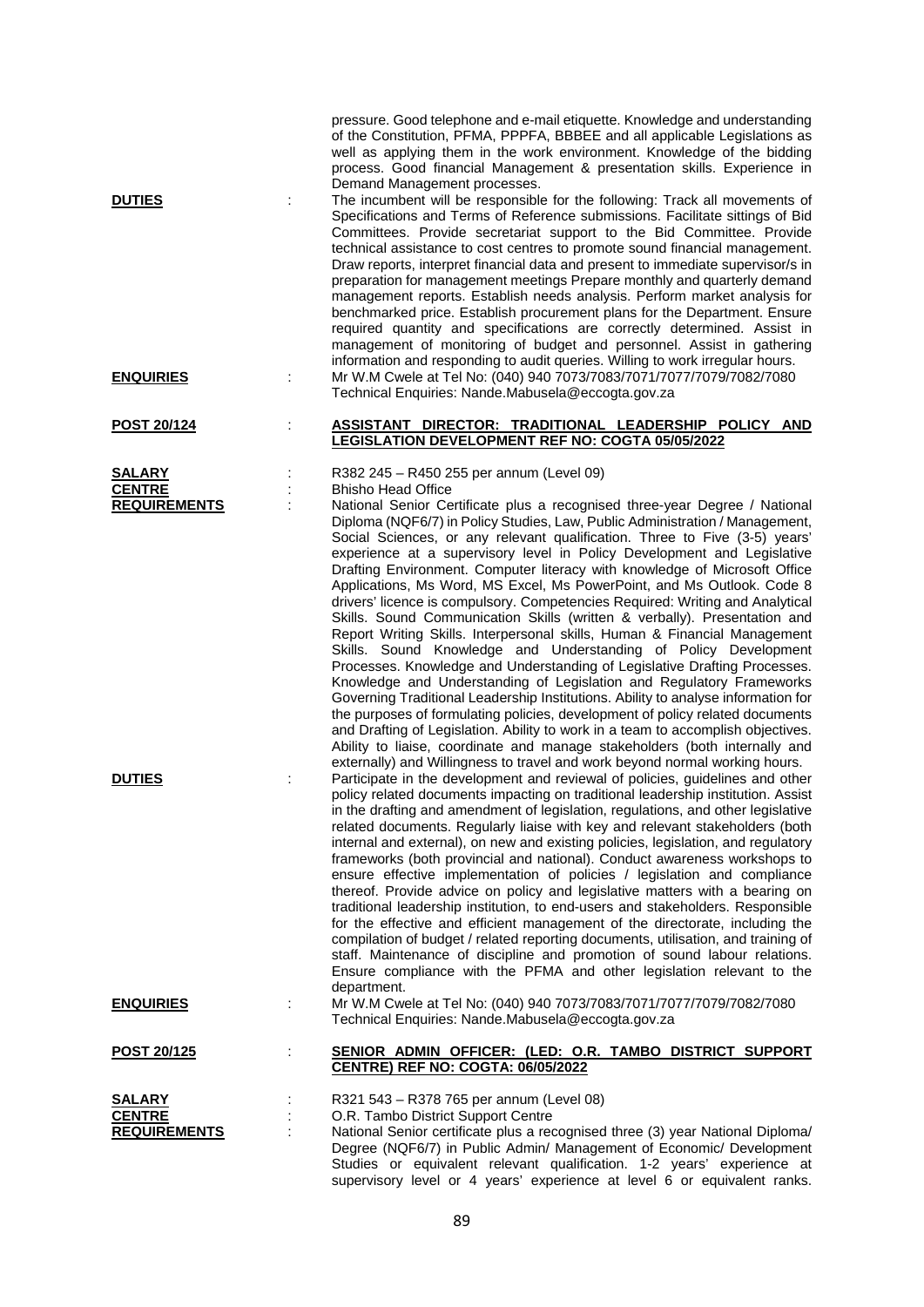| <b>DUTIES</b><br><b>ENQUIRIES</b>                     | Computer Literacy (Microsoft, Ms Excel, Project & PowerPoint) are all<br>mandatory. A valid code 8 driver's licence is compulsory.<br>Render a fully functional & efficient support office within the LED Directorate.<br>Assist in compilation, analysis & management of the directorate financial &<br>non-financial reports. Support & monitor the development & implementation of<br>LED strategies. Provide administration support for effective management of<br>LED strategies, LED partnerships & LED Capacity.<br>Mr W.M Cwele at Tel No: (040) 940 7073/7083/7071/7077/7079/7082/7080<br>Technical Enquiries: Nande.Mabusela@eccogta.gov.za                                                                                                                                                                                                                                                                                     |
|-------------------------------------------------------|-------------------------------------------------------------------------------------------------------------------------------------------------------------------------------------------------------------------------------------------------------------------------------------------------------------------------------------------------------------------------------------------------------------------------------------------------------------------------------------------------------------------------------------------------------------------------------------------------------------------------------------------------------------------------------------------------------------------------------------------------------------------------------------------------------------------------------------------------------------------------------------------------------------------------------------------|
| <b>POST 20/126</b><br>÷                               | PERSONAL ASSISTANT: CHRIS HANI DISTRIICT SUPPORT CENTRE<br><b>REF NO: COGTA: 07/05/2022</b>                                                                                                                                                                                                                                                                                                                                                                                                                                                                                                                                                                                                                                                                                                                                                                                                                                               |
| <b>SALARY</b><br><b>CENTRE</b><br><b>REQUIREMENTS</b> | R261 372 - R307 890 per annum (Level 07)<br>Chris Hani District Support Centre<br>National Senior certificate plus a recognised National Diploma /Degree,<br>NQF6/7, in Administrative Management / Office Management. Computer<br>literacy. Valid Driver's license. Competencies: Administrative skills, time<br>management, planning, good verbal and written communication, customer<br>service excellence, ability to operate office equipment.                                                                                                                                                                                                                                                                                                                                                                                                                                                                                       |
| <b>DUTIES</b>                                         | Facilitate smooth running of the office of the District Director. Manage diary of<br>the District Director Screening phone calls, enquiries and requests and<br>handling of them properly. Arranging travel and accommodation for the District<br>Director and District Support Centre staff. Arrange meetings, venues for<br>scheduled meetings and refreshments for such meetings. Taking minutes in<br>meetings and report writing. Assess incoming correspondence and distribute<br>where it is required. Filing of documents according to the departmental filling<br>index. Procurement of office supplies, stationery, cleaning material,<br>refreshments. Responsible for the directorate's commitment register and<br>analyse expenditure patterns. Monitoring of weekly plans of all staff members.                                                                                                                             |
| <b>ENQUIRIES</b>                                      | Mr W.M Cwele at Tel No: (040) 940 7073/7083/7071/7077/7079/7082/7080<br>Technical Enquiries: Nande.Mabusela@eccogta.gov.za                                                                                                                                                                                                                                                                                                                                                                                                                                                                                                                                                                                                                                                                                                                                                                                                                |
| <b>POST 20/127</b>                                    | PERSONAL ASSISTANT: TRADITIONAL INSTITUTIONAL SUPPORT<br><b>COORDINATION REF NO: COGTA: 08/05/2022</b>                                                                                                                                                                                                                                                                                                                                                                                                                                                                                                                                                                                                                                                                                                                                                                                                                                    |
| <b>SALARY</b><br><b>CENTRE</b><br><b>REQUIREMENTS</b> | R261 372 - R307 890 per annum (Level 07)<br><b>Bhisho Head Office</b><br>National senior certificate plus National Diploma/ B Degree (NQF Level 6/7) in<br>Administration or Financial Management or related qualification. Computer<br>literacy (Ms Word, Excel & Power Point). 1-2 years' working experience in<br>administration. Understanding of financial management will be an added<br>advantage. Valid Drivers' licence. Competencies: Excellent writing and<br>presentation skills. Good communication skills. Stakeholder management and<br>coordination skills. Paying attention to details. Ability to work long hours.<br>Exceptional communication skills. Exceptional understanding of government<br>processes. Possess analytical and observation. Possess exceptional reading<br>skills. Very organised and structural person. Understanding of how government<br>works across the Traditional Leadership Institutions. |
| <b>DUTIES</b>                                         | Ensure the smooth functioning of the Director's Office. Ensure safekeeping of<br>records and accessibility at all times. Assess incoming correspondence and<br>distribution thereof. Preparation of reports on PowerPoint, Provide support in<br>the coordination of submissions from directorates regions, kingdoms and Local<br>Houses, Thorough management of the Directors diary, preparation of<br>reimbursement claims, procurement of goods and services. Provide secretariat<br>duties during meetings. Manage the diary and provide logistical arrangements<br>as and when required. Liaise and communicate with other staff responsible for<br>supporting Traditional Leadership Institutions as and when required.                                                                                                                                                                                                             |
| <b>ENQUIRIES</b>                                      | Mr W.M Cwele at Tel No: (040) 940 7073/7083/7071/7077/7079/7082/7080<br>Technical Enquiries: Nande.Mabusela@eccogta.gov.za                                                                                                                                                                                                                                                                                                                                                                                                                                                                                                                                                                                                                                                                                                                                                                                                                |
| POST 20/128                                           | PERSONAL ASSISTANT: DEVELOPMENTAL LOCAL GOVERNMENT REF                                                                                                                                                                                                                                                                                                                                                                                                                                                                                                                                                                                                                                                                                                                                                                                                                                                                                    |
|                                                       | NO: COGTA: 09/05/2022                                                                                                                                                                                                                                                                                                                                                                                                                                                                                                                                                                                                                                                                                                                                                                                                                                                                                                                     |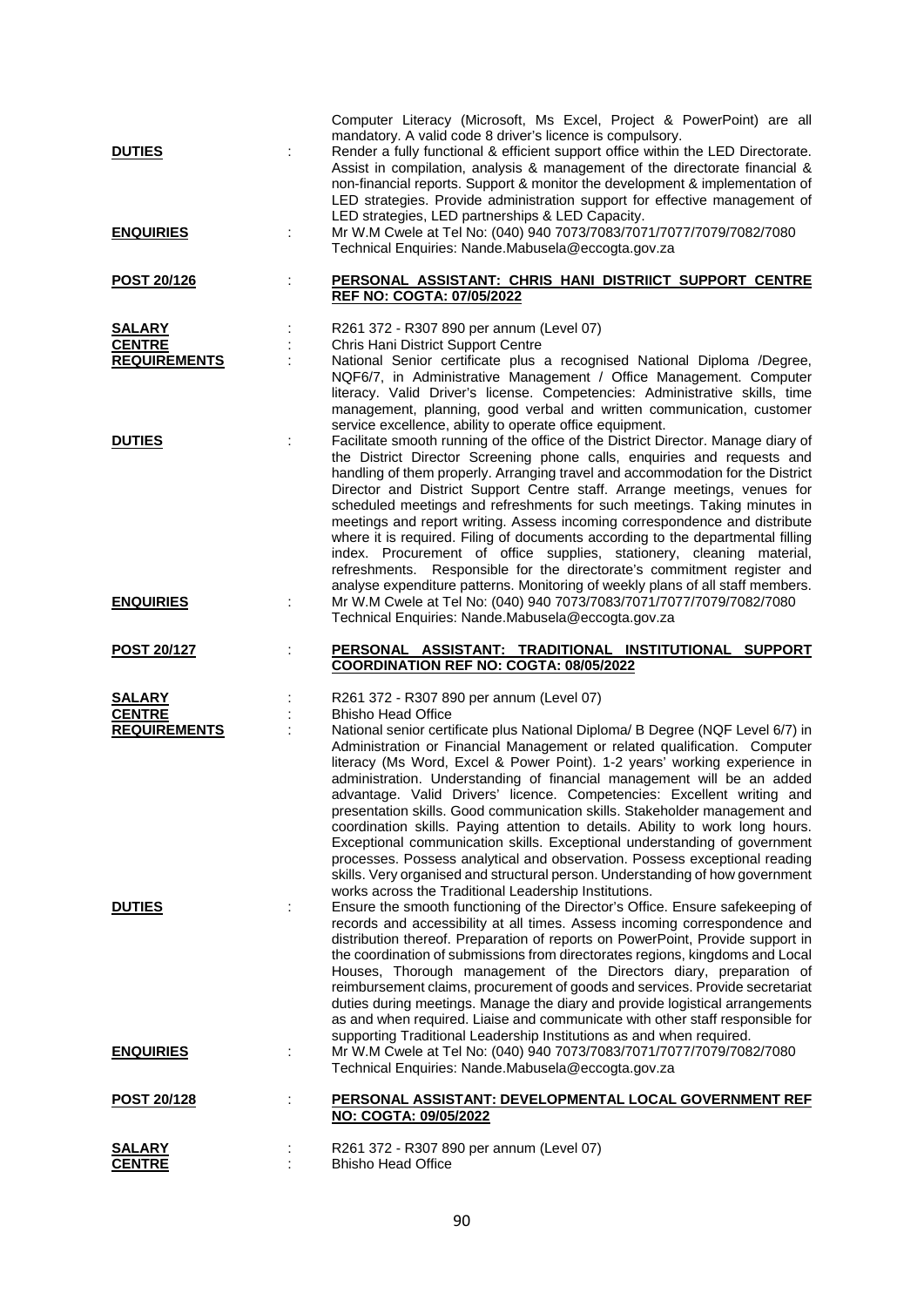| <b>REQUIREMENTS</b>            |   | National Senior certificate, plus National Diploma/Degree (NQF level 6/7) in<br>Office Administration/ public administration/Management or any relevant<br>equivalent qualification. 1-2 years relevant working experience with a senior<br>manager. Computer literacy (Ms Word, Excel & Power Point). Code 08 (B),<br>Driver's license is compulsory. Competencies: Very good writing and<br>presentation skills. Good communication skills. Paying attention to details.<br>Ability to work long hours. Exceptional communication skills. Understanding of<br>government processes. Possess analytical and observation. Possess<br>exceptional reading skills. Very organised and structural person.                                                                                                                                                                                                                                                                                                                                                                                                                                                                                                                                                                                                                                                                                                                                                                                                                                                                                                                                                                                                                                                                                                     |
|--------------------------------|---|------------------------------------------------------------------------------------------------------------------------------------------------------------------------------------------------------------------------------------------------------------------------------------------------------------------------------------------------------------------------------------------------------------------------------------------------------------------------------------------------------------------------------------------------------------------------------------------------------------------------------------------------------------------------------------------------------------------------------------------------------------------------------------------------------------------------------------------------------------------------------------------------------------------------------------------------------------------------------------------------------------------------------------------------------------------------------------------------------------------------------------------------------------------------------------------------------------------------------------------------------------------------------------------------------------------------------------------------------------------------------------------------------------------------------------------------------------------------------------------------------------------------------------------------------------------------------------------------------------------------------------------------------------------------------------------------------------------------------------------------------------------------------------------------------------|
| <b>DUTIES</b>                  | ÷ | Facilitate the smooth running of the DDG"s office. Facilitate the availability of<br>all office record at all times. Assess incoming work, quality assure and<br>distribute where required. Type correspondence delegated by the DDG.<br>Manage the diary of the DDG. Provide support in the coordination of<br>submissions from Chief Directorates. Provide support in budget monitoring.<br>Read BAS (or other related systems) generated reports. Coordinate the<br>preparation of the In Year Monitoring (IYM) reports for the branch. Prepare<br>power point presentations for various meetings. Provide support in meetings<br>of the DDG. Facilitate travelling arrangements and subsistence claims for the<br>DDG. Manage the budget of the office of the DDG.                                                                                                                                                                                                                                                                                                                                                                                                                                                                                                                                                                                                                                                                                                                                                                                                                                                                                                                                                                                                                                     |
| <u>ENQUIRIES</u>               | ÷ | Mr W.M Cwele at Tel No: (040) 940 7073/7083/7071/7077/7079/7082/7080<br>Technical Enquiries: Nande.Mabusela@eccogta.gov.za                                                                                                                                                                                                                                                                                                                                                                                                                                                                                                                                                                                                                                                                                                                                                                                                                                                                                                                                                                                                                                                                                                                                                                                                                                                                                                                                                                                                                                                                                                                                                                                                                                                                                 |
| POST 20/129                    | t | <b>PUBLIC</b><br><b>COMMUNITY</b><br><b>DEVELOPMENT</b><br><b>WORKERS:</b><br><b>MUNICIPAL</b><br>PARTICIPATION REF NO: COGTA: 10/05/2022 (X4 POSTS)                                                                                                                                                                                                                                                                                                                                                                                                                                                                                                                                                                                                                                                                                                                                                                                                                                                                                                                                                                                                                                                                                                                                                                                                                                                                                                                                                                                                                                                                                                                                                                                                                                                       |
| <b>SALARY</b><br><b>CENTRE</b> |   | R211 713 - R249 378 per annum (Level 06)<br>Ngqushwa Local Municipality (Ward 02)<br>Ndlambe Local Municipality (Ward 03)<br>KSD Local Municipality (Ward 27)<br>Ingquza Hill Local Municipality (Ward 15)                                                                                                                                                                                                                                                                                                                                                                                                                                                                                                                                                                                                                                                                                                                                                                                                                                                                                                                                                                                                                                                                                                                                                                                                                                                                                                                                                                                                                                                                                                                                                                                                 |
| <b>REQUIREMENTS</b>            |   | National Senior Certificate, Grade 12/ Diploma (NQF 5). Computer literacy-Ms<br>Word, Ms Excel, Project and PowerPoint all mandatory. Understanding of the<br>Community Development work and other development processes will be an<br>added advantage. Competencies: Knowledge of the Community Development<br>Facilitation and Community participation processes at Municipal level.<br>Understanding of government programmes and projects must be able to<br>interpret government policy to communities, good working relations with the<br>community. Positive attitude towards public. Team building skills, conflict<br>management and interpersonal skills. Creative thinking and innovative,<br>communication and interpersonal skills: This refers to the ability to<br>communicate effectively and in an understandable way without defeating the<br>purpose of communication. Cultural Sensitivity: Being: Being able to respect<br>the culture, values and customs of the community, recognising the important<br>role, cultural, historical and social factors play as an integral part of balance<br>development. Adult educational skills: being able to teach experientially using<br>participatory techniques. Programming and development skills: The ability to<br>plan, manage, implement, monitor and evaluate programmes in a wide array<br>of developmental disciplines such as water supply, agriculture, infrastructure<br>development, health, education, social development, environmental protection,<br>forestry, transport, housing, sports and recreation. Personal Attributes: self-<br>motivation, flexibility and ability to work in a team on participatory projects.<br>Added advantages: Computer literacy, research skills, a valid code 8 (EB)<br>drivers licence. |
| <b>DUTIES</b>                  |   | Disseminate government and other information to community members in a<br>timely and equitable manner. Listen and receive feedback and directing this<br>appropriately to providers. Supervise work teams of volunteers or community<br>members involved in community projects such as those employed on public<br>works programmes. Assist communities in understanding government<br>programmes, developing and submitting Integrated Development Plans to<br>municipalities and other spheres of government or donors. Coordinate inter-<br>departmental programmes and encourage improved integration. Maintain<br>ongoing and liaison and collaboration with various community-based<br>organisations and other cadres of community-based workers. Promote the<br>principles of Batho Pele and community participation. Alert communities and<br>other service providers to problems and delays in the delivery of basic services.<br>Assist in the implementation of government programmes and projects. Liaise<br>and advocate on behalf of communities with government parastatals, NGO and                                                                                                                                                                                                                                                                                                                                                                                                                                                                                                                                                                                                                                                                                                        |

91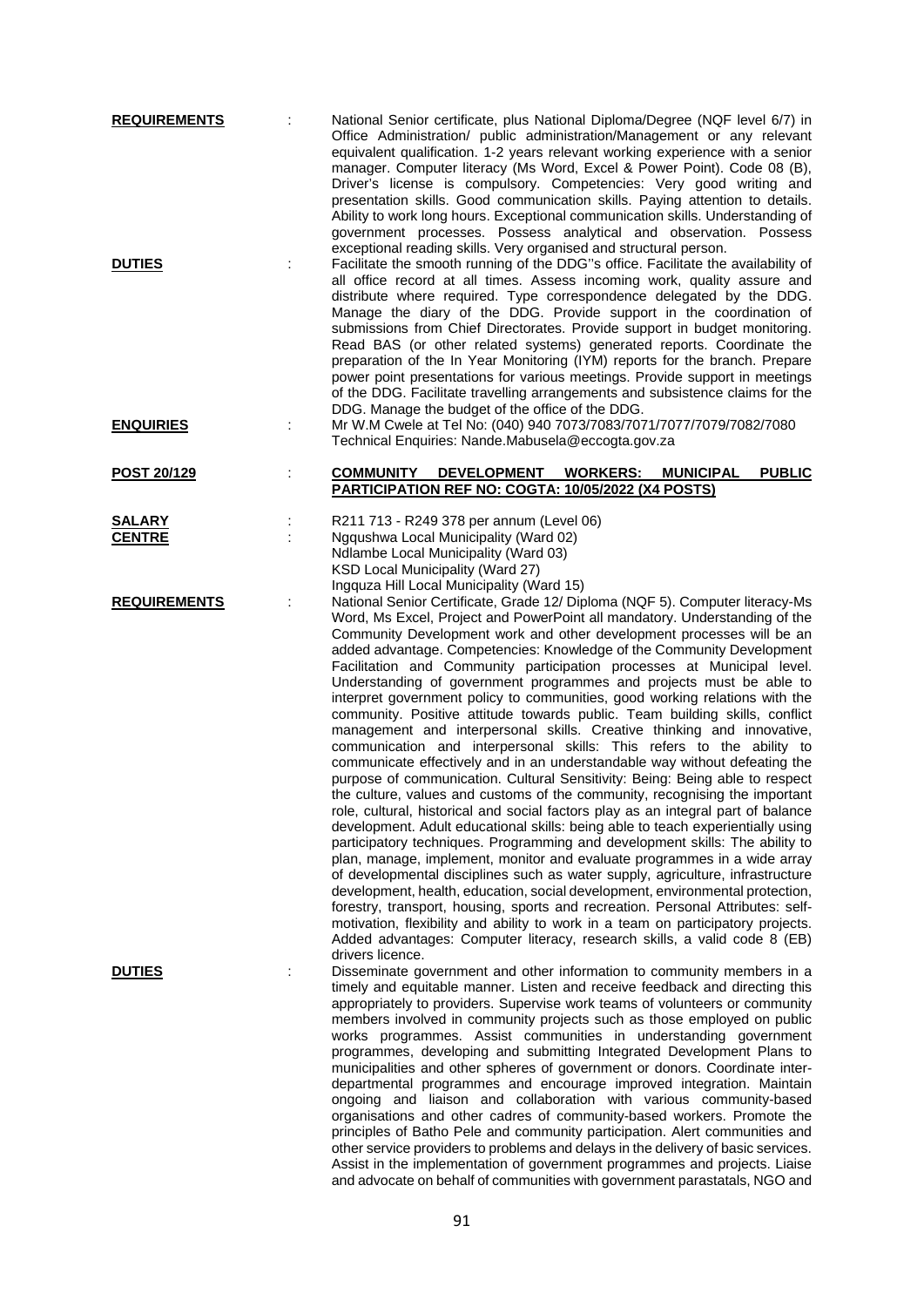| <b>ENQUIRIES</b>                                      | private sector donors, monitor and evaluate the development impact<br>government projects and programmes have on communities and submit a<br>report to the relevant structures of government (local, provincial and national).<br>Assist local communities in dealing with the HIV/AIDS pandemic by intensifying<br>education and awareness on HIV related matters.<br>Mr W.M Cwele at Tel No: (040) 940 7073/7083/7071/7077/7079/7082/7080<br>Technical Enquiries: Nande.Mabusela@eccogta.gov.za                                       |
|-------------------------------------------------------|-----------------------------------------------------------------------------------------------------------------------------------------------------------------------------------------------------------------------------------------------------------------------------------------------------------------------------------------------------------------------------------------------------------------------------------------------------------------------------------------------------------------------------------------|
| POST 20/130                                           | <b>SENIOR PERSONNEL OFFICERS: HUMAN RESOURCE PROVISIONING</b><br><b>REF NO: COGTA 11/05/2022 (X2 POSTS)</b>                                                                                                                                                                                                                                                                                                                                                                                                                             |
| <b>SALARY</b><br><b>CENTRE</b>                        | R176 310 - R207 681 per annum (Level 05)<br><b>Bhisho Head Office</b>                                                                                                                                                                                                                                                                                                                                                                                                                                                                   |
| <b>REQUIREMENTS</b>                                   | National Senior Certificate, Grade 12/ Diploma (NQF Level 5). Experience in<br>Human Resource Management /Public Administration will be an added<br>advantage. Computer literacy. Competencies: Knowledge and Understanding<br>of Human Resource Management prescripts, and Legislation, Basic Conditions<br>of Employment Act, Public Service Regulations, Analytical thinking & Report<br>Writing.                                                                                                                                    |
| <b>DUTIES</b>                                         | Facilitate the process of advertisement of vacant posts. Facilitate recruitment,<br>selection and appointment process. Facilitate the process of a reference<br>checking during recruitment process. Facilitate submission of forms for<br>Personnel Suitability check to Security Officer (pre- employment screening<br>forms), Facilitate the staff movement that is, acting appointments, Transfer and<br>secondments. Facilitate the verification of qualifications by suitable service<br>provider and Confirmation of probations. |
| <b>ENQUIRIES</b>                                      | Mr W.M Cwele at Tel No: (040) 940 7073/7083/7071/7077/7079/7082/7080<br>Technical Enquiries: Nande.Mabusela@eccogta.gov.za                                                                                                                                                                                                                                                                                                                                                                                                              |
| POST 20/131                                           | SENIOR ADMIN CLERK: FIXED ASSET REF NO: COGTA 12/05/2022                                                                                                                                                                                                                                                                                                                                                                                                                                                                                |
| <b>SALARY</b><br><b>CENTRE</b><br><b>REQUIREMENTS</b> | R176 310 - R207 681 per annum (Level 05)<br><b>Bhisho Head Office</b><br>Senior certificate, Grade 12/Diploma (NQF Level 5). Experience in Accounting<br>or Finance environment will be added advantage. Computer literacy.                                                                                                                                                                                                                                                                                                             |
| <b>DUTIES</b>                                         | Recording of all state assets. Conduct asset verification and barcode all new<br>procured assets at Head Office, Regions and Traditional Council, write report<br>after asset verification. Facilitate asset movement, updating of Inventory form<br>and ensure that the movement is recorded on the asset movement form.<br>Identify lost and redundant asset during asset verification. Assist in facilitating<br>disposal of redundant or unserviceable assets. Ensure asset in the department<br>are monitored on a daily basis.    |
| <b>ENQUIRIES</b>                                      | Mr W.M Cwele at Tel No: (040) 940 7073/7083/7071/7077/7079/7082/7080<br>Technical Enquiries: Nande.Mabusela@eccogta.gov.za                                                                                                                                                                                                                                                                                                                                                                                                              |
| <b>POST 20/132</b>                                    | <b>GROUNDSMAN: PHOTL REF NO: COGTA: 13/05/2022</b>                                                                                                                                                                                                                                                                                                                                                                                                                                                                                      |
| <b>SALARY</b>                                         | R124 434 - R146 577 per annum (Level 02)                                                                                                                                                                                                                                                                                                                                                                                                                                                                                                |
| <b>CENTRE</b><br><b>REQUIREMENTS</b>                  | <b>Bhisho Head Office</b><br>Grade 10 (Standard 8 certificate. Competencies: Good Communication skills.                                                                                                                                                                                                                                                                                                                                                                                                                                 |
| <b>DUTIES</b>                                         | Basic Communication skills. Basic Cleaning skills.<br>Cleaning and maintenance of House of Traditional Leaders Building. Collecting<br>of refuse bags within the building. Lifting and moving of heavy goods such as<br>office furniture. Assist in House of Traditional Leaders events as directed by<br>the supervisor. Cleaning of government vehicles allocated to House of<br><b>Traditional Leaders.</b>                                                                                                                          |
| <b>ENQUIRIES</b><br>÷                                 | Mr W.M Cwele at Tel No: (040) 940 7073/7083/7071/7077/7079/7082/7080<br>Technical Enquiries: Nande.Mabusela@eccogta.gov.za                                                                                                                                                                                                                                                                                                                                                                                                              |
|                                                       | <b>OFFICE OF THE PREMIER</b>                                                                                                                                                                                                                                                                                                                                                                                                                                                                                                            |
| <b>APPLICATIONS</b>                                   | Applications received after closing date will not be considered. No faxed<br>applications will be accepted, No hand delivered applications will be allowed<br>due to COVID 19. Applicants can apply using eRecruitment system which is<br>available<br>www.ecprov.gov.za<br>https://ecprov.gov.za/<br>on<br>or<br>https://erecruitment.ecotp.gov.za/ or email their applications and quote the<br>reference number of the post in the subject of the email to:                                                                          |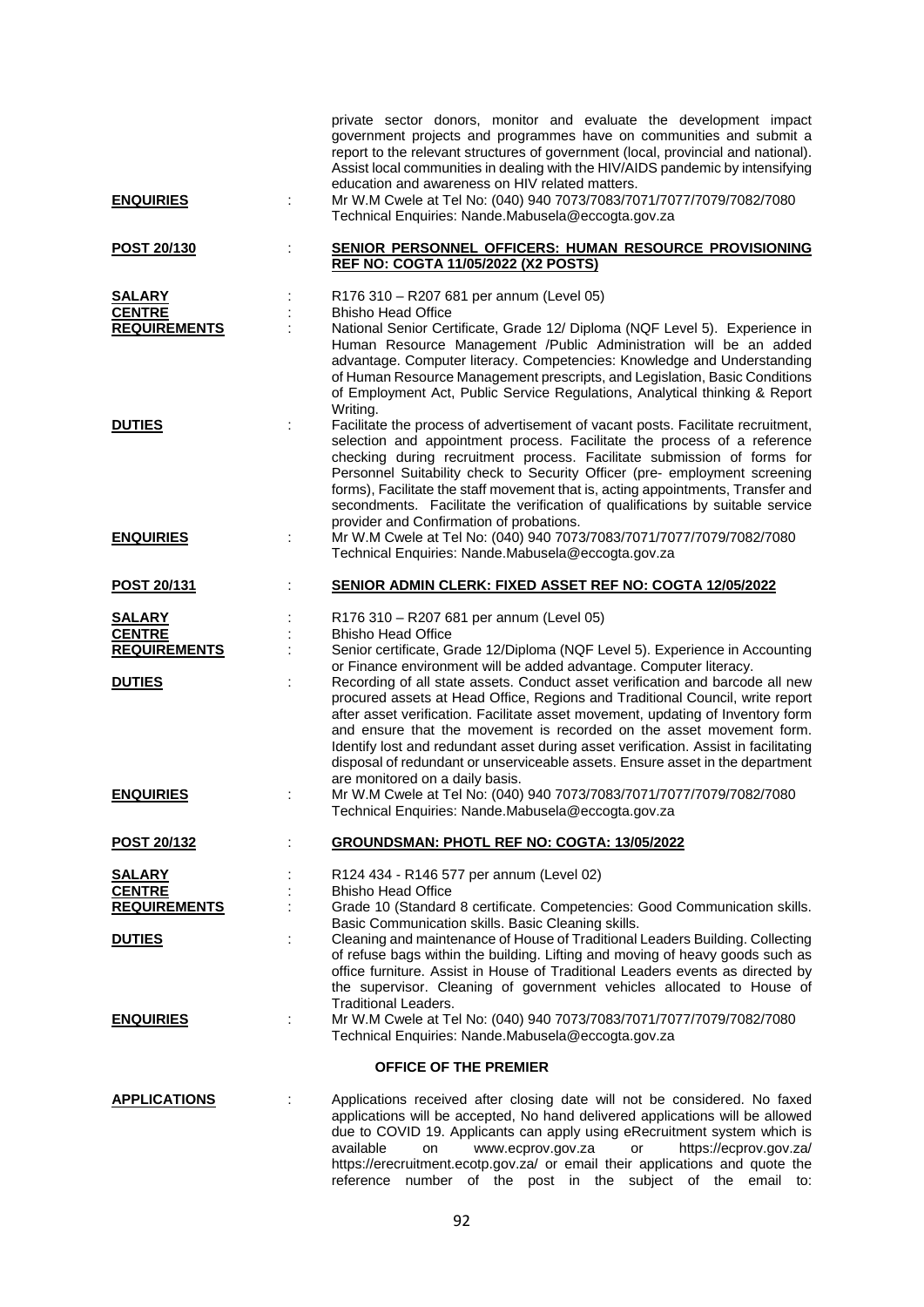[recruitment@ecotp.gov.za.](mailto:recruitment@ecotp.gov.za) To report technical glitches send email to: [recruitment@ecotp.gov.za](mailto:recruitment@ecotp.gov.za) with your ID number, your profile email address, details of the issue. The system closed at 23:59 on the closing date, however, technical support is limited to weekdays and working hours (08:00-16:30 Mon-Thur and 08:00-16:00 on Fri). Applicants are encouraged to apply using the erecruitment system. Refer all application related queries to the specified contact person.<br>20 June 2022

**NOTE** : Applications must be submitted on a duly completed New Z83 form obtainable from any Public Service Department or on the internet at www.dpsa.gov.za/documents. Applicants are not required to submit copies of qualifications and other relevant documents on application but must submit a fully completed signed Z83 form and a detailed Curriculum Vitae. Shortlisted candidates will be required to submit certified copies of qualifications and other relevant documents to HR on or before the day of the interview. Applicants must note that further Personnel Suitability checks will be conducted on shortlisted candidates and that their appointment is subject to the outcome of these checks which include security clearance, security vetting, qualification verification and criminal record checks. Reference checks will be done on nominated candidate(s). Note that correspondence will only be conducted with the short-listed candidates. If you have not been contacted by the Department within three (3) months of the closing date of the advertisement, please accept that your application was unsuccessful. We thank all applicants for their interest. People with disabilities are encouraged to apply for these posts.

## **OTHER POSTS**

### **POST 20/133** : **DEPUTY DIRECTOR: ASSET MANAGEMENT AND LOGISTICS REF NO:**

**CLOSING DATE** 

| <b>SALARY</b>       |
|---------------------|
| <b>CENTRE</b>       |
| <b>REQUIREMENTS</b> |

**SALARY** : R744 255 per annum (Level 11) : **Bhisho** 

**OTP 01 /05/2022**

National Senior Certificate, NQF level 7 as recognized by SAQA Degree in Supply Chain / Logistics / Financial Management / Accounting / Public Management/ other commerce related qualifications, 3 years' experience at Assistant Director level in asset and logistics management services, Good communication skills (written and verbal skills) and a good command of English language, In-depth understanding of legislative framework that governs the Public Service, Departmental policies and procedures, Government financial systems, SCM Performance Management, Asset management, Inventory management. Public sector supply chain management models and processes. Delegation Framework Management regulatory framework in the Public Service, Understanding of Financial Management best practices.

**DUTIES** : Manage the departmental assets and fleet management: Manage the development and implementation of Asset and Fleet management plan, Manage the implementation of cell phone policy, Monitor stock take and asset verification to ensure accuracy, Management Policies, Procedures and Strategies, Manage and maintain Asset Register, Manage the dispensation of subsidized vehicles., Manage departmental fleet, Manage the meetings of the transport committee effectively. Provide LOGIS system control: Manage departmental system control support, Monitor commitment and recommitment on the system, Management provisioning of LOGIS training to departmental users. Manage logistics and inventory management services: Develop and review inventory management policy and procedure, ensure proper inventory management processes, Manage and control purchasing of stores and equipment, Manage and maintain inventory stock levels. Manage disposal management for the department: Manage the development and maintenance of redundant material database, Facilitate the development and implementation of Dipsosal Policy and Strategy, Ensure execution of disposal process is managed effectively, Facilitate the sittings of the Disposal Asset Committee. Manage the allocated resources of the sub-directorate in line with legislative and departmental policy directives and comply with corporate governance and planning imperatives.

**ENQUIRIES** : Ms. Nozuko Mafu at 082 562 2347/ Mr N. Mhlawuli at 076 783 6993 eRecruitment technical enquiries: [recruitment@ecotp.gov.za](mailto:recruitment@ecotp.gov.za)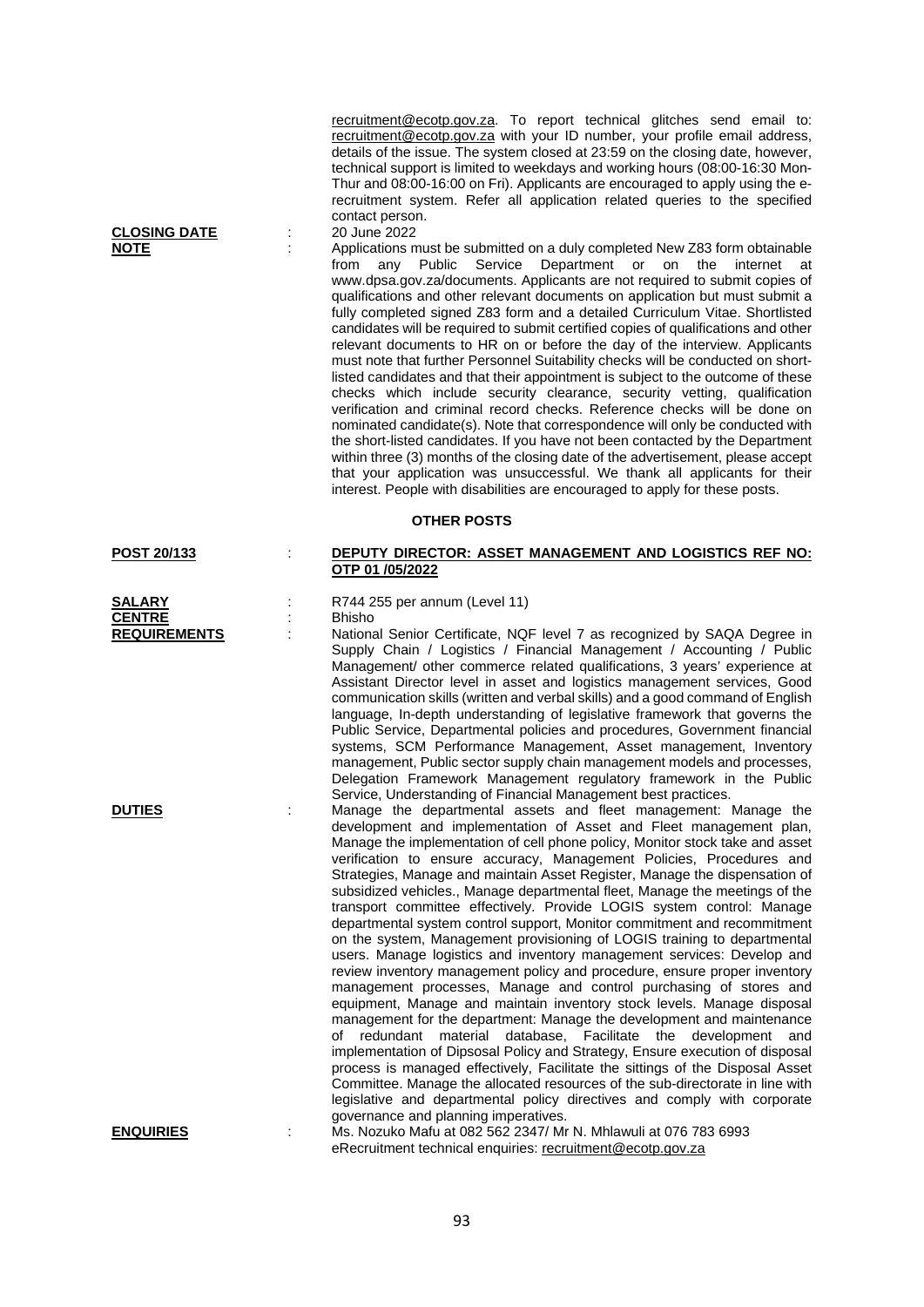| POST 20/134                                           | STATE ACCOUNTANT: BUDGET MANAGEMENT REF NO: OTP 02                                                                                                                                                                                                                                                                                                                                                                                                                                                                                                                                                                                                                                                                                                                                                                                                                                                                                                                                                                                                                                                                                                                                                                                                                                                                                                    |
|-------------------------------------------------------|-------------------------------------------------------------------------------------------------------------------------------------------------------------------------------------------------------------------------------------------------------------------------------------------------------------------------------------------------------------------------------------------------------------------------------------------------------------------------------------------------------------------------------------------------------------------------------------------------------------------------------------------------------------------------------------------------------------------------------------------------------------------------------------------------------------------------------------------------------------------------------------------------------------------------------------------------------------------------------------------------------------------------------------------------------------------------------------------------------------------------------------------------------------------------------------------------------------------------------------------------------------------------------------------------------------------------------------------------------|
|                                                       | /05/2022                                                                                                                                                                                                                                                                                                                                                                                                                                                                                                                                                                                                                                                                                                                                                                                                                                                                                                                                                                                                                                                                                                                                                                                                                                                                                                                                              |
| <b>SALARY</b><br><b>CENTRE</b><br><b>REQUIREMENTS</b> | R261 372 per annum (Level 07)<br>Bhisho<br>National Senior Certificate, NQF level 6 as recognized by SAQA in Financial<br>Management or any related field with a minimum of 1-2 years' experience in<br>budgeting management/planning. In-depth knowledge of legislative framework<br>that governs the Public Service (PFMA, DORA, PSA, PSR, PPPFA, Financial<br>Manual). Understanding of Financial Management best practices. Knowledge<br>of the Financial Management Systems (PERSAL, BAS & LOGIS). Internal<br>control procedures and systems.                                                                                                                                                                                                                                                                                                                                                                                                                                                                                                                                                                                                                                                                                                                                                                                                   |
| <b>DUTIES</b>                                         | Confirmation of availability of funds: Approve of purchase requisition after<br>checking of availability of funds. Allocate expenditure to correct item codes and<br>responsibility codes. Check delegation levels of expenditure approvals.<br>Distribute bas report and capture compliance related issues: Retrieve BAS<br>report from BAS with commitment report on a weekly basis. Identify<br>misallocations and expenditure paid incorrectly and compile draft report and<br>submit to Senior State Accountant. Advise Senior State Accountant for over<br>expenditure and advise to shift funds where necessary. Assist with circulation<br>of the expenditure report to GM's and Office Managers. Analyse monthly<br>expenditure reports and identify misallocations: Generate expense paid report<br>on BAS on a weekly basis and submit to Senior State Accountant. Request<br>5.7.2.8 PERSAL expenditure report from HR to collate all COE misallocations.<br>Assist with the loading of departmental budget: Assist with loading of budget<br>adjustments to the spreadsheet received from the directorates. Assist with<br>loading of original budget onto BAS system to correct components. Assist with<br>the shifting of funds between items if necessary. Assist with virements as per<br>needs for funding according to PFMA rules. |
| <u>ENQUIRIES</u>                                      | Ms. Nozuko Mafu at 082 562 2347/ Mr N. Mhlawuli at 076 783 6993<br>eRecruitment technical enquiries: recruitment@ecotp.gov.za                                                                                                                                                                                                                                                                                                                                                                                                                                                                                                                                                                                                                                                                                                                                                                                                                                                                                                                                                                                                                                                                                                                                                                                                                         |
|                                                       | <b>PROVINCIAL TREASURY</b>                                                                                                                                                                                                                                                                                                                                                                                                                                                                                                                                                                                                                                                                                                                                                                                                                                                                                                                                                                                                                                                                                                                                                                                                                                                                                                                            |
| <b>APPLICATIONS</b>                                   | be forwarded to: additional note: Applicants are encouraged to apply using e-<br>Recruitment system which is available on https://erecruitment.ecotp.gov.za/.<br>The system is available 24/7 and closes at 23:59 on the closing date. To report<br>technical glitches, for assistance regarding the system, and/or for activation of<br>your profile, send an email to: nolungalungisa.nelani@ecotp.gov.za (NB: For<br>technical glitches Only - No CVs). Email with your ID Number, your profile<br>email address, details of the issue. Technical support is limited to working<br>hours: (08:00-16:30 Mon-Thursday and 08:00-16:00 on Fri). Should you submit<br>your applications/CVs to: nolungalungisa.nelani@ecotp.gov.za and not as<br>specified - your application will be regarded as lost and will not be considered.<br>Refer all application related enquiries to the specified contact person.<br>20 June 2022                                                                                                                                                                                                                                                                                                                                                                                                                         |
| <u>CLOSING DATE</u><br><b>NOTE</b>                    | Applications must be submitted on a duly completed New Z83 form obtainable<br>Public Service<br>Department or<br>the<br>from<br>any<br>on<br>internet<br>at<br>www.dpsa.gov.za/documents. Applicants are not required to submit copies of<br>qualifications and other relevant documents on application but must submit a<br>fully completed signed Z83 form and a detailed Curriculum Vitae. Shortlisted<br>candidates will be required to submit certified copies of qualifications and other<br>relevant documents to HR on or before the day of the interview. Applicants<br>must note that further Personnel Suitability checks will be conducted on short-<br>listed candidates and that their appointment is subject to the outcome of these<br>checks which include security clearance, security vetting, qualification<br>verification and criminal record checks. Reference checks will be done on<br>nominated candidate(s). Note that correspondence will only be conducted with<br>the short-listed candidates. If you have not been contacted by the Department<br>within three (3) months of the closing date of the advertisement, please accept<br>that your application was unsuccessful. We thank all applicants for their<br>interest. People with disabilities are encouraged to apply for these posts.                          |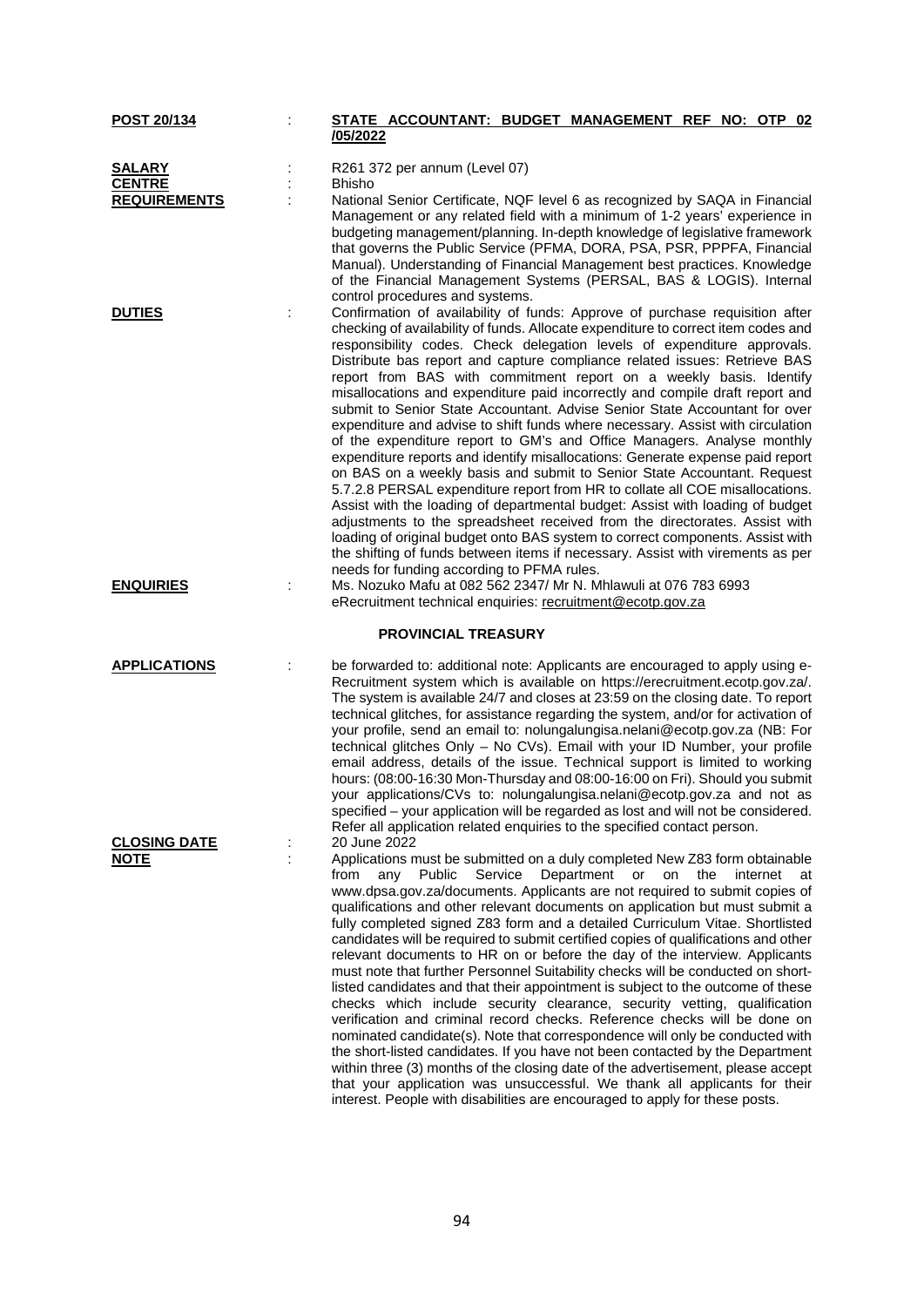## **POST 20/135** : **DIRECTOR: INTERNAL AUDIT REF NO: PT.01 /05/2022 SALARY** : R1 073 187 per annum (Level 13), (all-inclusive)<br> **CENTRE** : Head Office **CENTRE** : Head Office<br> **REQUIREMENTS** : B Com Degr **B Com Degree or B Tech in Internal Auditing or Auditing or related qualification** (NQF LEVEL 7) with Internal Auditing or Auditing and Accounting as major subjects coupled with a minimum of  $\overline{7}$  years relevant experience of which 5 years must have been at middle / senior management level plus articles (Deputy Director level or above) in Internal Auditing. Certifications i.e. CIA, PIA, IAT, CFE, CCSA, QAR will be added advantage. Have a valid Driver's Licence. Skills and Competencies: In-depth understanding of legislative framework that governs the Public Service; Sound knowledge and application of standards governing Internal Auditors – IIA standards and methodology; Internal Audit regulatory frameworks and policies; Practice of Internal Auditing; Risk Management Strategy, Combined Assurance Frameworks and Plans, Enterprise Risk Management (ERM) Concepts, framework and methodologies. Strategic Capability and Leadership, Programme and Project Management, Budget and Financial Management, Change Management, Knowledge Management, Project Management, Information Management, Service Delivery Innovation, Problem Solving and Analysis, People Management and Empowerment, Client Orientation and Customer Focus, Communication ( verbal & written), Computer Literacy, Extensive strategic planning, Programme management, Financial management skills, presentation skills. Personal Attributes: Confidentiality. Ability to work under pressure. Impact and Influence, Managing Interpersonal Conflict and Resolving Problems. **DUTIES** : Manage the Provision of Internal Audit Services in the Department; Develop the 3 year rolling audit plan, Ensure availability of appropriate resources completion of the audit plan, Institute Audits as requested or as deemed appropriate, Ensure the development / refinement and approval of audit programmes, Monitor progress and completion of the audit plan, Ensure provision of reports to relevant Management , Follow-up to ensure that appropriate action is taken by relevant Departmental Managers. Develop and maintain a Quality Assurance and Improvement Programme for the Internal Audit unit. Manage the Provision of Administrative and Technical Support to Audit Committee; Execute CAE responsibilities and report to the Audit Committee Functionally as per the IIA Standards; Ensure annual approval of the Internal Audit Plans & Charters by the Audit Committee; Plan and execute the annual Audit Committee meetings' plan/ schedule in consultation with the Audit Committee and Management. Ensure the secretariat duties is performed for the Audit Committee sittings, Ensure Technical support assistance to the Audit Committee is provided, Assist Audit Committee to develop Audit Committee reports annually Manage Area of Responsibility; Supervise and coordinate the effective and efficient running and management of the Unit, Develop and implement service delivery improvement programmes. Develop and supervise the implementation of the Unit's. Annual Operational Plans. Monitor and report on the implementation thereof monthly, quarterly and annually. Ensure that performance agreements and development plans are developed and implemented for all staff in the Unit within set timeframes. Ensure that staff performance is managed on a daily basis and that Performance Assessments of all employees in area of responsibility are done timeously and within agreed timeframes. Ensure that vacancies are filled timeously and the Recruitment, Selection and Placement of staff is according to laid down policy and procedure. Ensure the implementation and management of Risk, Finance and supply-chain Management protocols and prescripts in area of responsibility. Implement and Manage Risk, Finance and Supply-Chain Management Protocols and Prescripts in Area of Responsibility; Identify and manage risks in area of responsibility. Ensure timely budgeting, monitoring, variance analysis and reporting. Ensure that Procurement Planning takes place, that specifications are developed timeously and that there is compliance with supply chain prescripts. Ensure the Unit's assets are managed, maintained and kept safely. Weigh up financial implications of propositions and align expenditure to cash flow projections. **ENQUIRIES** : Ms T. Nkonyile at 083 8755 707 /Ms B Ndayi at 060 543 5574

**MANAGEMENT ECHELON**

eRecruitment technical enquiries: [Theliswa.Nkonyile@ectreasury.gov.za](mailto:Theliswa.Nkonyile@ectreasury.gov.za)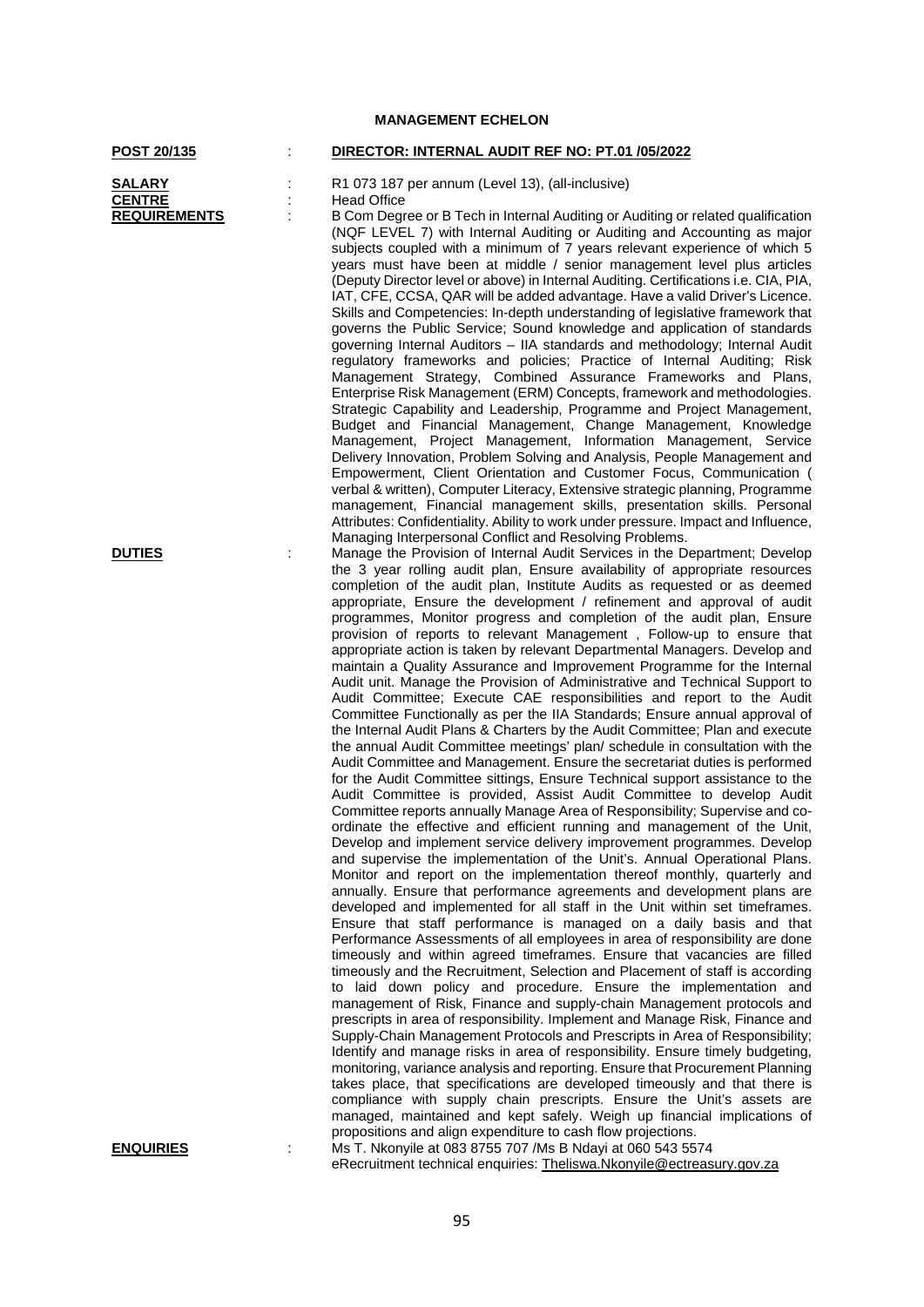# **POST 20/136** : **DEPUTY DIRECTOR: LABOUR RELATIONS REF NO: PT 02/05/2022** Purpose: To manage and facilitate the provision of Employee Relations Services in the Department. **SALARY** : R744 255 per annum (Level 11)<br> **CENTRE** : Head Office : **Head Office REQUIREMENTS** : National Senior Certificate plus National Diploma (NQF level 6) or Degree in Human Resource Management (NQF level 7 as recognized by SAQA) or any other relevant qualification with a Minimum 5 years relevant work experience of which 3 years' experience must have been at Assistant Director level in Labour Relations environment. Skills and Competencies: In-depth knowledge of legislative framework that governs the Public Service. Applied Strategic Thinking, Applying Technology, Budgeting and Financial Management. Communication and Information Management. Continuous Improvement. Citizen Focus and Responsiveness. Developing Others, Diversity Management, Impact and Influence. Managing Interpersonal Conflict and Resolving Problems. Networking and Building Bonds. Planning and Organising. Problem Solving and Decision Making. Project Management, Team Leadership, Good Communication Skills (verbal & written) and Computer Literate. **DUTIES** : Manage The Development of Departmental Labour Relations Policies and Guidelines: Annually review and quality assure labour relations policies and procedures. Research best practice with regard to labour relations policies and procedures. Draft recommendations of improvements and submit to the Director. Conduct workshops in respect of changes. Attend Labour Law updates to keep abreast of changes in legislation and practices, Conduct workshops on Sexual Harassment policy, Conduct workshops on Employment Equity Policy. Manage Collective Bargaining and Dispute Resolution Processes: Receive changes to conditions of employment from organised labour, receive all dispute referrals, Check dispute referrals for jurisdiction, Report monthly on number of reasons for and resolution of disputes. Represent employer in conciliation/arbitration. Manage Disciplinary Processes: Advise management in respect of progressive disciplinary processes, Draft precautionary suspension letters, Conduct disciplinary investigations in conjunction with the relevant manager regarding serious allegations, Make recommendations with regard to allegations/charges, Report monthly on number of disciplinary hearings and outcomes, Establish trends relating to disciplinary action, Facilitate the submission of grievance to the authority is aware of the timeframe, Ensure that relevant authority is aware of the timeframe. Manage Consultation and Negotiation Processes: Manage meetings with organised labour to determine concerns, Represent the department at conciliation or arbitration processes, Represent the department in the provincial and sector chamber, Provide advisory service to employees in respect of grievances and poor performance. Manage Area of Responsibility: Maintain high standards by ensuring that the team / section produces excellent work in terms of quality / quantity and timeliness, Resolve problems of motivation and control with minimum guidance from manager, Delegate functions to staff based on individual potential provide the necessary guidance and support and afford staff adequate training and development opportunities, Ensure Performance Agreements, Work Plans and Personal Development Plans (PDP's) for all subordinates are developed and implemented timeously, Manage employee performance daily and ensure timely submission of Performance Assessments of all subordinates, Ensure assets are managed, maintained and kept safely by subordinates. **ENQUIRIES** : Ms T. Nkonyile at 083 8755 707 /Ms B Ndayi at 060 543 5574 eRecruitment technical enquiries: [Theliswa.Nkonyile@ectreasury.gov.za](mailto:Theliswa.Nkonyile@ectreasury.gov.za) **POST 20/137** : **EXECUTIVE SUPPORT TO DDG: PROVINCIAL SCM MOVABLE & IMMOVABLE ASSET MANAGEMENT REF NO: PT 03/05/2022** (1 Year Contract) Purpose: To provide executive support in the office of the DDG: Provincial SCM Movable & Immovable Asset Management and ensure the effective management and smooth operation of the Branch. **SALARY** : R744 255 per annum (Level 11)

**OTHER POSTS**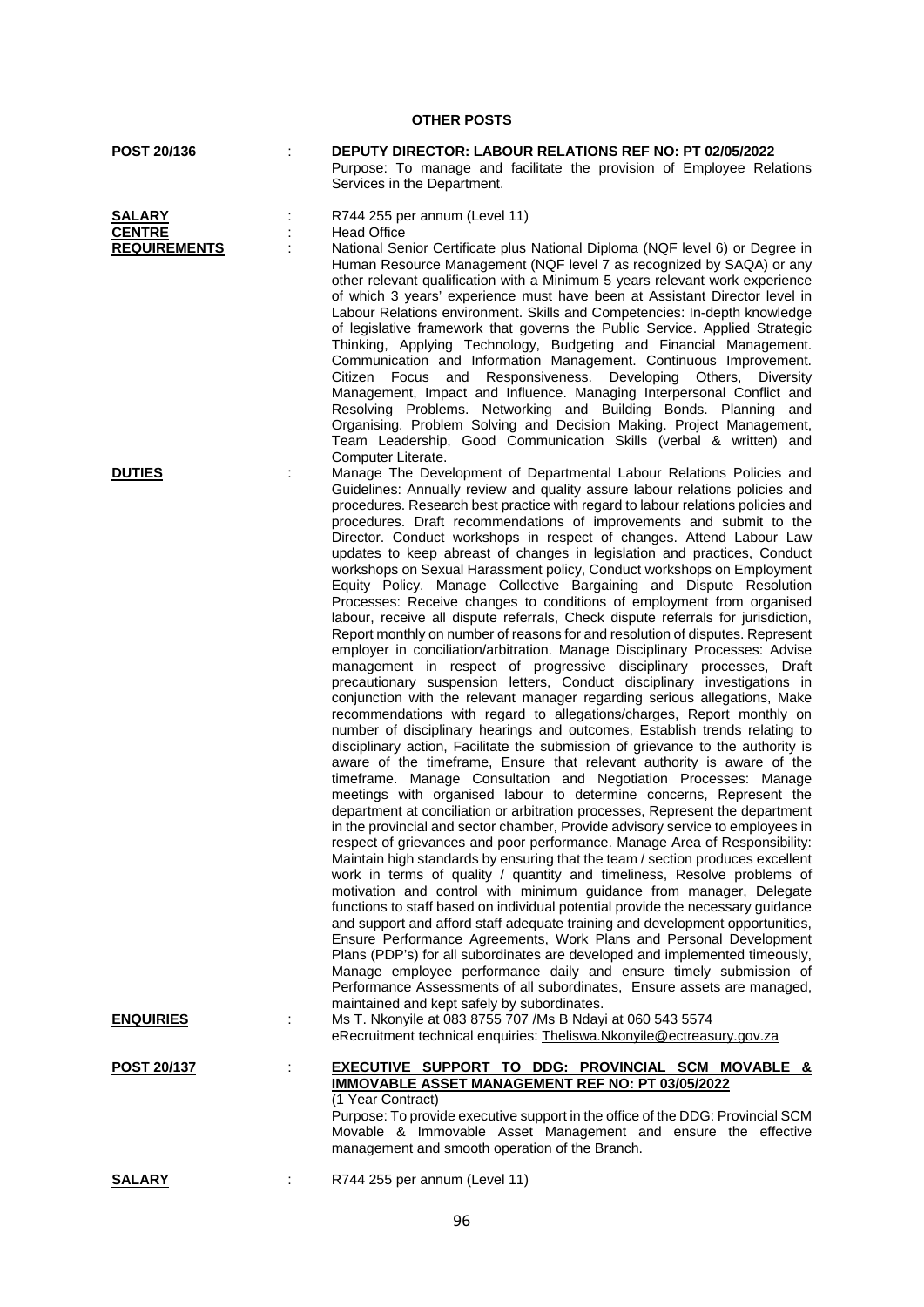| <b>CENTRE</b>                        |   | <b>Head Office</b>                                                                                                                                                                                                                                                                                                                                                                                                                                                                                                                                                                                                                                                                                                                                                                                                                                                                                                                                                                                                                                                                                                                                                                                                                                                                                                                                                                                                                                                                                                                                                                                                                                                                                                                                                                                                                                                                                                                                                                                                                                                                                                                                                                                                                                                                                                                                                                                                                                                                                                                                                                                                                                                                                                                                                                                                                                                                                                                                                                                                                                                                                                                                                                                                                                                                                                                                                                                                                |
|--------------------------------------|---|-----------------------------------------------------------------------------------------------------------------------------------------------------------------------------------------------------------------------------------------------------------------------------------------------------------------------------------------------------------------------------------------------------------------------------------------------------------------------------------------------------------------------------------------------------------------------------------------------------------------------------------------------------------------------------------------------------------------------------------------------------------------------------------------------------------------------------------------------------------------------------------------------------------------------------------------------------------------------------------------------------------------------------------------------------------------------------------------------------------------------------------------------------------------------------------------------------------------------------------------------------------------------------------------------------------------------------------------------------------------------------------------------------------------------------------------------------------------------------------------------------------------------------------------------------------------------------------------------------------------------------------------------------------------------------------------------------------------------------------------------------------------------------------------------------------------------------------------------------------------------------------------------------------------------------------------------------------------------------------------------------------------------------------------------------------------------------------------------------------------------------------------------------------------------------------------------------------------------------------------------------------------------------------------------------------------------------------------------------------------------------------------------------------------------------------------------------------------------------------------------------------------------------------------------------------------------------------------------------------------------------------------------------------------------------------------------------------------------------------------------------------------------------------------------------------------------------------------------------------------------------------------------------------------------------------------------------------------------------------------------------------------------------------------------------------------------------------------------------------------------------------------------------------------------------------------------------------------------------------------------------------------------------------------------------------------------------------------------------------------------------------------------------------------------------------|
| <b>REQUIREMENTS</b><br><b>DUTIES</b> |   | National Senior Certificate plus B. Degree (NQF level 7 as recognized by<br>SAQA) in Public Administration / Finance / Accounting plus Minimum of 5<br>years' experience in a relevant field (specifically program / project<br>management) of which 3 years must have been at Assistant Director Level. A<br>Postgraduate qualification in the above areas will be an added advantage.<br>Skills and Competencies: Knowledge and application of Legislation,<br>regulations and policies that governs the Public Service (PFMA, Treasury<br>Regulations, PSR,). Good project management skills, financial management<br>acumen, people management skills. Excellent communication skills (verbal<br>and written), computer literacy, problem solving and decision making abilities<br>as well as customer orientation and focus.<br>Provide direction and guidance on the effective management of the Office of                                                                                                                                                                                                                                                                                                                                                                                                                                                                                                                                                                                                                                                                                                                                                                                                                                                                                                                                                                                                                                                                                                                                                                                                                                                                                                                                                                                                                                                                                                                                                                                                                                                                                                                                                                                                                                                                                                                                                                                                                                                                                                                                                                                                                                                                                                                                                                                                                                                                                                                  |
|                                      |   | the DDG: Ensure staff adhere to relevant protocols in the day-to-day running<br>of the DDG office. Provide an oversight role in the implementation of<br>governance systems and take corrective action where necessary. Develop<br>internal control systems, policies and procedures. Ensure that internal control<br>systems, policies and procedures are adhered to at all time. Prepare and<br>distribute Annual Planner for the Programme and ensure adherence to it.<br>Maintain high standards of professionalism by ensuring that the team / unit<br>produces excellent work in terms of quality, quantity and timeliness. Advise and<br>sensitise the DDG and CD's of upcoming events and the preparations required<br>for these events. Recommend systems that will help support service delivery<br>in the unit to DDG so as to achieve Programme objectives. Support the<br>Programme by providing Strategic and Technical Leadership in order to ensure<br>the full Execution of Departmental Plans and Programmes: Facilitate the<br>preparations for the development of the Annual Performance Plan (APP) and<br>monitor its implementation in the Programme. Coordinate the development of<br>stakeholder protocols and monitor the implementation thereof. Facilitate the<br>preparation and the implementation of the Delegations Framework. Coordinate<br>the development of the Annual Operational Plan and monitor its<br>implementation. Coordinate and consolidate all Programme reports and other<br>required submissions timeously within the stipulated timeframes and submit<br>them to the DDG. Coordinate Chief Directorate meetings and ensure that<br>optimum benefit is realised by ensuring that all necessary arrangements /<br>preparations are done, minutes are accurate and distributed within 5 working<br>days. Make follow up on resolutions taken during the meetings. Provide<br>support towards ensuring appropriate and sound Finance, Human Resource<br>Management: Facilitate the timeous submission of Performance Agreements<br>for the Programme and quality check these prior to submission to DDG.<br>Facilitate the timeous conduct of quarterly Performance Assessments /<br>Evaluations and the submission thereof. Provide input to the annual budget<br>process. Ensure effective expenditure control which is in line with the approved<br>budget for the Programme. Ensure the management, safekeeping and<br>maintenance of assets in the DDG office. Maintain proper financial records in<br>the office of the DDG. Analyse monthly, quarterly and any other ad hoc reports<br>so as to identify risks that could negatively impact programme performance,<br>advise DDG and CD's and recommend corrective action where necessary.<br>Facilitate the development and management of the Risk Management Register<br>and Plan. Facilitate the budget preparations, recruitment and procurement<br>plans within the stipulated timeframes. Review IYM report to Financial<br>Management and quarterly report to OSM and ensure that the information<br>contained therein is accurate, variances on IYM are costed and that mitigation<br>plans on variances are valid. Ensure timely reporting on Procurement Plans to<br>SCM, Recruitment Plans to HR, Risk Management and Audit Improvement<br>Plans and responses to CFO and the Performance Report, and follow up on |
| <b>ENQUIRIES</b>                     | ÷ | deviations.<br>Ms T. Nkonyile at 083 8755 707 /Ms B Ndayi at 060 543 5574<br>eRecruitment technical enquiries: Theliswa.Nkonyile@ectreasury.gov.za                                                                                                                                                                                                                                                                                                                                                                                                                                                                                                                                                                                                                                                                                                                                                                                                                                                                                                                                                                                                                                                                                                                                                                                                                                                                                                                                                                                                                                                                                                                                                                                                                                                                                                                                                                                                                                                                                                                                                                                                                                                                                                                                                                                                                                                                                                                                                                                                                                                                                                                                                                                                                                                                                                                                                                                                                                                                                                                                                                                                                                                                                                                                                                                                                                                                                |
| POST 20/138                          |   | <b>ASSISTANT DIRECTOR: RISK AND SUPPLY CHAIN MANAGEMENT</b><br>PERFORMANCE REF NO: PT 04/05/2022<br>Purpose: To render Risk and Supply Chain Performance Management<br>Services in the department                                                                                                                                                                                                                                                                                                                                                                                                                                                                                                                                                                                                                                                                                                                                                                                                                                                                                                                                                                                                                                                                                                                                                                                                                                                                                                                                                                                                                                                                                                                                                                                                                                                                                                                                                                                                                                                                                                                                                                                                                                                                                                                                                                                                                                                                                                                                                                                                                                                                                                                                                                                                                                                                                                                                                                                                                                                                                                                                                                                                                                                                                                                                                                                                                                 |
| SALARY<br><b>CENTRE</b>              |   | R382 245 per annum (Level 09)<br><b>Head Office</b>                                                                                                                                                                                                                                                                                                                                                                                                                                                                                                                                                                                                                                                                                                                                                                                                                                                                                                                                                                                                                                                                                                                                                                                                                                                                                                                                                                                                                                                                                                                                                                                                                                                                                                                                                                                                                                                                                                                                                                                                                                                                                                                                                                                                                                                                                                                                                                                                                                                                                                                                                                                                                                                                                                                                                                                                                                                                                                                                                                                                                                                                                                                                                                                                                                                                                                                                                                               |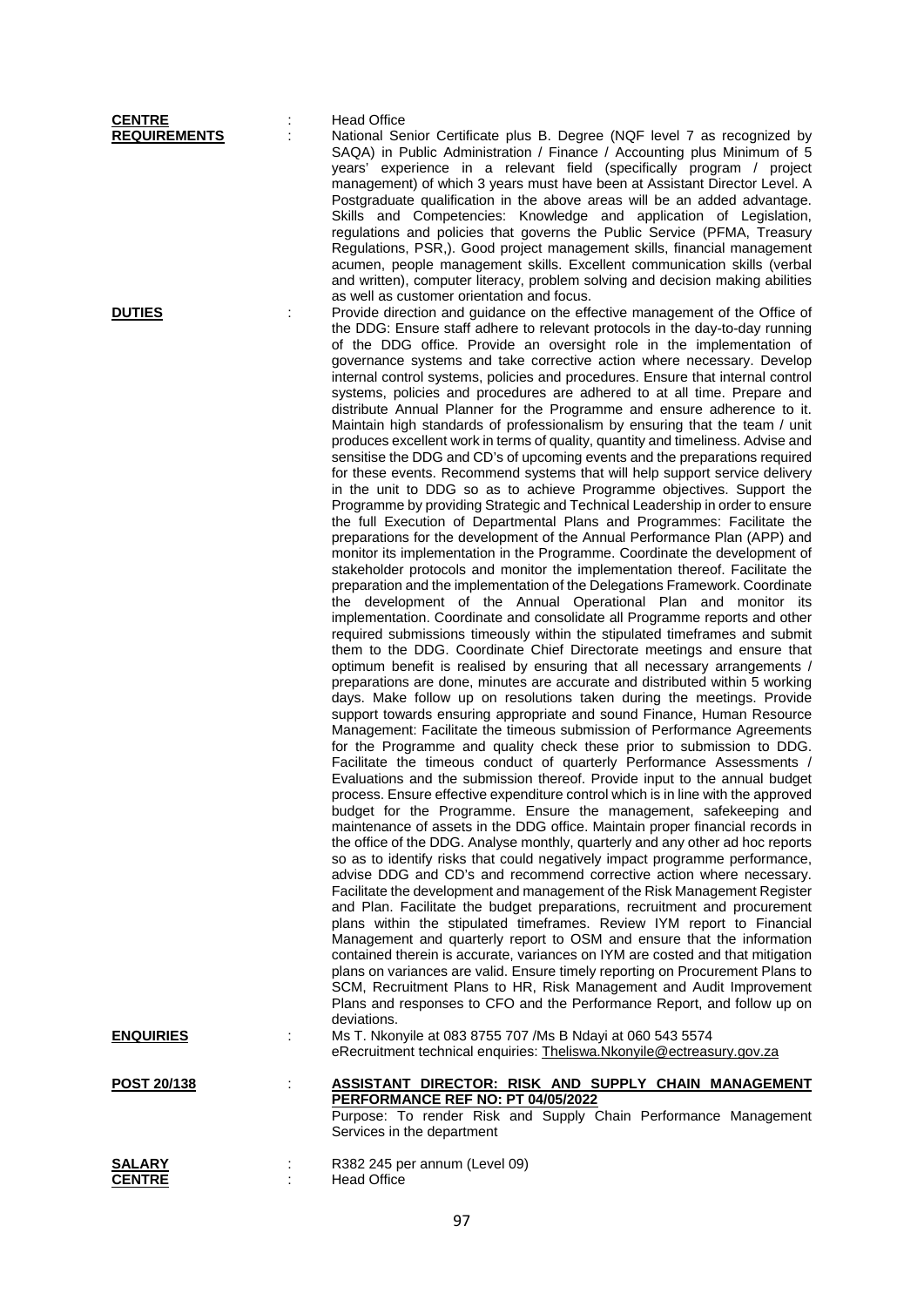| <b>REQUIREMENTS</b>                  |   | National Senior Certificate and a Degree (NQF level 7 as recognised by SAQA)<br>in Supply Chain Management / Internal Auditing qualification coupled with<br>Minimum of 3 years' work experience in Supply Chain Management<br>environment, Internal Auditing, Contracts and compliance, Risk and Supply                                                                                                                                                                                                                                                                                                                                                                                                                                                                                                                                                                                                                                                                                                                                                                                                                                                                                                                                                                                                                                                                                                                                                                                                                                                                                                                                                                                                                                                                                                                                                                                                                                                                                                                                                                                                                                                                                                                                                                                                                                                                                                                                                                          |
|--------------------------------------|---|-----------------------------------------------------------------------------------------------------------------------------------------------------------------------------------------------------------------------------------------------------------------------------------------------------------------------------------------------------------------------------------------------------------------------------------------------------------------------------------------------------------------------------------------------------------------------------------------------------------------------------------------------------------------------------------------------------------------------------------------------------------------------------------------------------------------------------------------------------------------------------------------------------------------------------------------------------------------------------------------------------------------------------------------------------------------------------------------------------------------------------------------------------------------------------------------------------------------------------------------------------------------------------------------------------------------------------------------------------------------------------------------------------------------------------------------------------------------------------------------------------------------------------------------------------------------------------------------------------------------------------------------------------------------------------------------------------------------------------------------------------------------------------------------------------------------------------------------------------------------------------------------------------------------------------------------------------------------------------------------------------------------------------------------------------------------------------------------------------------------------------------------------------------------------------------------------------------------------------------------------------------------------------------------------------------------------------------------------------------------------------------------------------------------------------------------------------------------------------------|
| <b>DUTIES</b>                        |   | Chain Performance Management environment at an officer (Level 7 or higher).<br>Render Support in ensuring Optimum Compliance within the SCM Unit: Assist<br>in monitoring compliance with SCM policies and procedures within the<br>department. Assist in monitoring and evaluation supplier performance in<br>relation to contractual obligation. Assist in monitoring and evaluating SCM<br>performance in respect of compliance to all SCM elements. Assist in monitoring<br>the adherence to the prescribed code of conduct by the SCM practitioner and<br>report any contraventions. Render support in ensuring Compliance<br>Assessment Report Writing: Ensure accuracy of information on the<br>Compliance Assessment Report. Submit a detailed report to the Deputy<br>Director for review. Facilitate Implementation of Risk Management<br>Interventions of SCM Unit: Identify and evaluate risks within SCM unit. Assist<br>with audit coordination for SCMU during Internal audits and external audits<br>(AG). Record all SCMU Related Complaints on the Complaints Register.<br>Investigate complaints and report to complainant. Assist with the monitoring<br>and evaluation of bid processes within the department.                                                                                                                                                                                                                                                                                                                                                                                                                                                                                                                                                                                                                                                                                                                                                                                                                                                                                                                                                                                                                                                                                                                                                                                                                                               |
| <b>ENQUIRIES</b>                     |   | Ms T. Nkonyile at 083 8755 707 /Ms B Ndayi at 060 543 5574<br>eRecruitment technical enquiries: Theliswa.Nkonyile@ectreasury.gov.za                                                                                                                                                                                                                                                                                                                                                                                                                                                                                                                                                                                                                                                                                                                                                                                                                                                                                                                                                                                                                                                                                                                                                                                                                                                                                                                                                                                                                                                                                                                                                                                                                                                                                                                                                                                                                                                                                                                                                                                                                                                                                                                                                                                                                                                                                                                                               |
| POST 20/139                          | ÷ | ASSISTANT DIRECTOR: SCM STRATEGIC PROCUREMENT AND<br>TRANSVESAL CONTRACT MANAGEMENT REF NO: PT 05/05/2022<br>Purpose: To render SCM transversal contract management and strategic<br>procurement mechanism and provide contract management support to<br><b>Provincial Departments and Public Entities</b>                                                                                                                                                                                                                                                                                                                                                                                                                                                                                                                                                                                                                                                                                                                                                                                                                                                                                                                                                                                                                                                                                                                                                                                                                                                                                                                                                                                                                                                                                                                                                                                                                                                                                                                                                                                                                                                                                                                                                                                                                                                                                                                                                                        |
| <b>SALARY</b>                        |   | R382 245 per annum (Level 09)                                                                                                                                                                                                                                                                                                                                                                                                                                                                                                                                                                                                                                                                                                                                                                                                                                                                                                                                                                                                                                                                                                                                                                                                                                                                                                                                                                                                                                                                                                                                                                                                                                                                                                                                                                                                                                                                                                                                                                                                                                                                                                                                                                                                                                                                                                                                                                                                                                                     |
| <b>CENTRE</b><br><b>REQUIREMENTS</b> |   | <b>Head Office</b><br>National Senior Certificate and Degree (NQF level 7 as recognized by SAQA)<br>in Financial Management, Majoring in Supply Chain and finance or related field<br>plus Minimum of 3 years' relevant experience at an officer level (level 7 or<br>higher) in Supply Chain Management preferable in Contract Management<br>environment.                                                                                                                                                                                                                                                                                                                                                                                                                                                                                                                                                                                                                                                                                                                                                                                                                                                                                                                                                                                                                                                                                                                                                                                                                                                                                                                                                                                                                                                                                                                                                                                                                                                                                                                                                                                                                                                                                                                                                                                                                                                                                                                        |
| <b>DUTIES</b>                        |   | Arrange and Manage Transversal Contracts, Render Secretariat Services to<br>the Interim Bid Advisory Committee (IBAC) to support Compliant and Accurate<br>Contract Awards: Coordinate the review process for development of business<br>cases and conduct research on opportunities for transversal contracts.<br>Facilitate the arrangement of transversal contracts by ensuring that the correct<br>processes of awarding contracts have been followed. Coordinate the review of<br>Bids received from Departments by ensuring that the correct processes of<br>evaluating tenders have been followed. Handle any anomalies detected in the<br>review of submission process thereof. Review Specifications received from<br>Departments to ensure compliance to the LEDPF and Treasury Regulations.<br>Render all secretariat services of the convening committees. Render The<br>Implementation and Institutionalisation of Contract Management: Coordinate<br>the development of questionnaires and conduct onsite visits to Provincial<br>Departments to ensure compliance to contract management practices. Review<br>the status of contract management to ensure compliance to the Contract<br>Management Framework. Render the monitoring of the contract management<br>plan and analyse responses from stakeholders to ensure update on status of<br>Gap analysis report. Render support to departments on contract management<br>disputes. Render the arrangement of contact management workshops and<br>rollout best practises to Institutionalise contact management in the Provincial<br>Departments. Promote Contract Management Strategic Procurement: Conduct<br>and train Departments on Spend analysis for all procurement in a financial<br>year. Identify procurement needs for all Departments. Monitor implementation<br>of Strategic Procurement Framework on set commodities. Manage Area of<br>Responsibility: Maintain high standards by ensuring that the team I produces<br>excellent work in terms of quality / quantity and timeliness, Resolve problems<br>of motivation and control with minimum guidance from manager, Delegate<br>functions to staff based on individual potential provide the necessary guidance<br>and support and afford staff adequate and development opportunities. Ensure<br>Performance Agreements, Work Plans and Personal Development Plans<br>(PDP's) for all subordinates are developed and implemented timeously, |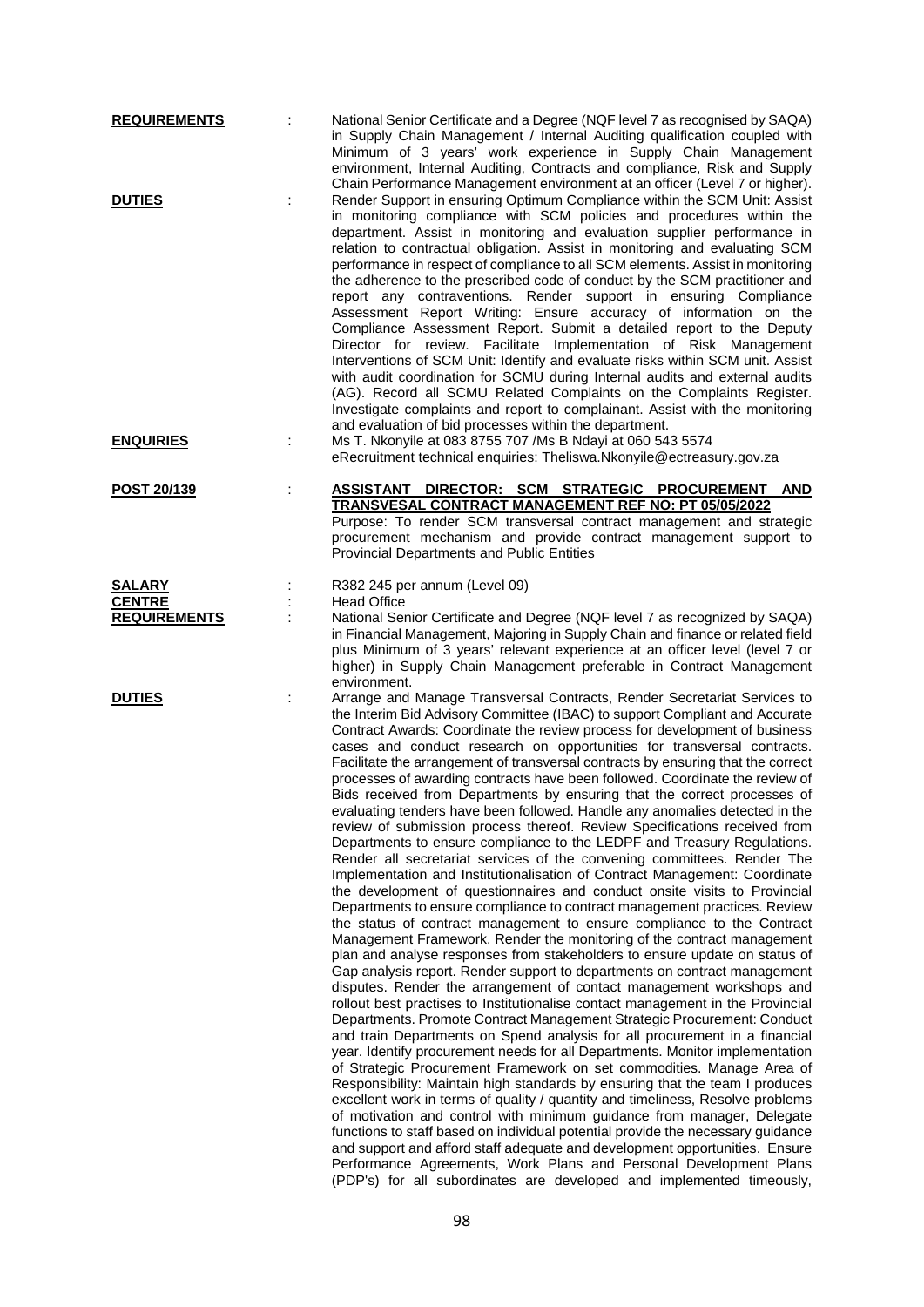| <b>ENQUIRIES</b>                                      | Manage employee performance daily and ensure timely submission of<br>Performance Assessments of all subordinates Ensure assets are managed,<br>maintained and kept safely by subordinates.<br>Ms T. Nkonyile at 083 8755 707 /Ms B Ndayi at 060 543 5574<br>eRecruitment technical enquiries: Theliswa.Nkonyile@ectreasury.gov.za<br>DEPARTMENT OF SOCIAL DEVELOPMENT                                                                                                                                                                                                                                                                                                                                                                                                                                                                                                                                                                                                                                                                                                                                                                                                                                                                                                                                                                                                                                                                                                                                                                                                                                                      |
|-------------------------------------------------------|----------------------------------------------------------------------------------------------------------------------------------------------------------------------------------------------------------------------------------------------------------------------------------------------------------------------------------------------------------------------------------------------------------------------------------------------------------------------------------------------------------------------------------------------------------------------------------------------------------------------------------------------------------------------------------------------------------------------------------------------------------------------------------------------------------------------------------------------------------------------------------------------------------------------------------------------------------------------------------------------------------------------------------------------------------------------------------------------------------------------------------------------------------------------------------------------------------------------------------------------------------------------------------------------------------------------------------------------------------------------------------------------------------------------------------------------------------------------------------------------------------------------------------------------------------------------------------------------------------------------------|
| <b>APPLICATIONS</b>                                   | can be forwarded to the following District: Head Office: Hand Delivery:<br>Albertina Sisulu Building, No 7 Beatrice Street (behind KFC-Alexandra Road),<br>King William's Town, or Post to The Director: HRA: Social Development,                                                                                                                                                                                                                                                                                                                                                                                                                                                                                                                                                                                                                                                                                                                                                                                                                                                                                                                                                                                                                                                                                                                                                                                                                                                                                                                                                                                          |
| <b>FOR ATTENTION</b><br><b>CLOSING DATE</b>           | Private Bag X0039, Bhisho, 5605.<br>Ms A Njaba<br>20 June 2022                                                                                                                                                                                                                                                                                                                                                                                                                                                                                                                                                                                                                                                                                                                                                                                                                                                                                                                                                                                                                                                                                                                                                                                                                                                                                                                                                                                                                                                                                                                                                             |
| <b>NOTE</b>                                           | Applications must be submitted on a duly completed New Z83 form obtainable<br>Department or<br>from<br>Public<br>Service<br>on<br>the<br>internet<br>any<br>at<br>www.dpsa.gov.za/documents. Applicants are not required to submit copies of<br>qualifications and other relevant documents on application but must submit a<br>fully completed signed Z83 form and a detailed Curriculum Vitae. Shortlisted<br>candidates will be required to submit certified copies of qualifications and other<br>relevant documents to HR on or before the day of the interview. Applicants<br>must note that further Personnel Suitability checks will be conducted on short-<br>listed candidates and that their appointment is subject to the outcome of these<br>checks which include security clearance, security vetting, qualification<br>verification and criminal record checks. Reference checks will be done on<br>nominated candidate(s). Note that correspondence will only be conducted with<br>the short-listed candidates. If you have not been contacted by the Department<br>within three (3) months of the closing date of the advertisement, please accept<br>that your application was unsuccessful. We thank all applicants for their<br>interest. People with disabilities are encouraged to apply for these posts.                                                                                                                                                                                                                                                                                            |
|                                                       | <b>MANAGEMENT ECHELON</b>                                                                                                                                                                                                                                                                                                                                                                                                                                                                                                                                                                                                                                                                                                                                                                                                                                                                                                                                                                                                                                                                                                                                                                                                                                                                                                                                                                                                                                                                                                                                                                                                  |
| <b>POST 20/140</b>                                    | DISTRICT DIRECTOR: JOE GQABI REF NO: DSD 02/05/2022<br>(Re-Advertisement)                                                                                                                                                                                                                                                                                                                                                                                                                                                                                                                                                                                                                                                                                                                                                                                                                                                                                                                                                                                                                                                                                                                                                                                                                                                                                                                                                                                                                                                                                                                                                  |
| <b>SALARY</b><br><b>CENTRE</b><br><b>REQUIREMENTS</b> | R1 073 187 per annum (Level 13)<br><b>Provincial Office</b><br>National Senior Certificate, Senior Certificate, B. Degree (NQF Level 7) in<br>Social Science or Social Work or Community Development or Public<br>Administration with at least 5 years proven managerial (MMS) experience.<br>Sound Knowledge of Public Management Framework will serve as a<br>recommendation. A valid driver's license is a prerequisite. Competencies:<br>Previous exposure to, inter alia, good staff management. Project Management<br>skills, budget utilization, quality assurance and customer care. Report writing<br>skills. Stakeholder management.                                                                                                                                                                                                                                                                                                                                                                                                                                                                                                                                                                                                                                                                                                                                                                                                                                                                                                                                                                             |
| <b>DUTIES</b>                                         | Coordinate and manage activities within the district office. Design strategies<br>and mechanism for service delivery that are area specific, operations and<br>management of programmes and projects delivery at service centre in the<br>area. Co-ordinate administrative support to service centres within the metro<br>district. Conduct district profiling and analyse emerging trends. Develop<br>business plans that are area specific and aligned with the municipal IDPS.<br>Evaluate outcomes of service at community level. Manage communication<br>office. Facilitate the development of District plans that are aligned with a<br>departmental strategic plan. Manage administrative support services for<br>capacitating service centre. Develop strategy for partnership collaboration and<br>management of such network. Oversee implementation of Departmental<br>Transformation plan within the District. Provide strategic direction, operation<br>and leadership to ensure implementation of key policies and programme in<br>aligning with Provincial Policy directives. Manage District and Area Offices as<br>focus points of service delivery. To provide strategic leadership to ensure that<br>services are delivered in a coherent and integrated manner to communities.<br>Monitor and ensure full operations at all levels in the Chris Hani District. A clear<br>understanding of both the provincial and departmental priorities as espoused<br>in the NDP, PGDP, SOPA and the MEC'S Policy Speech. To ensure the<br>institutionalization and establishment of an operational organizational |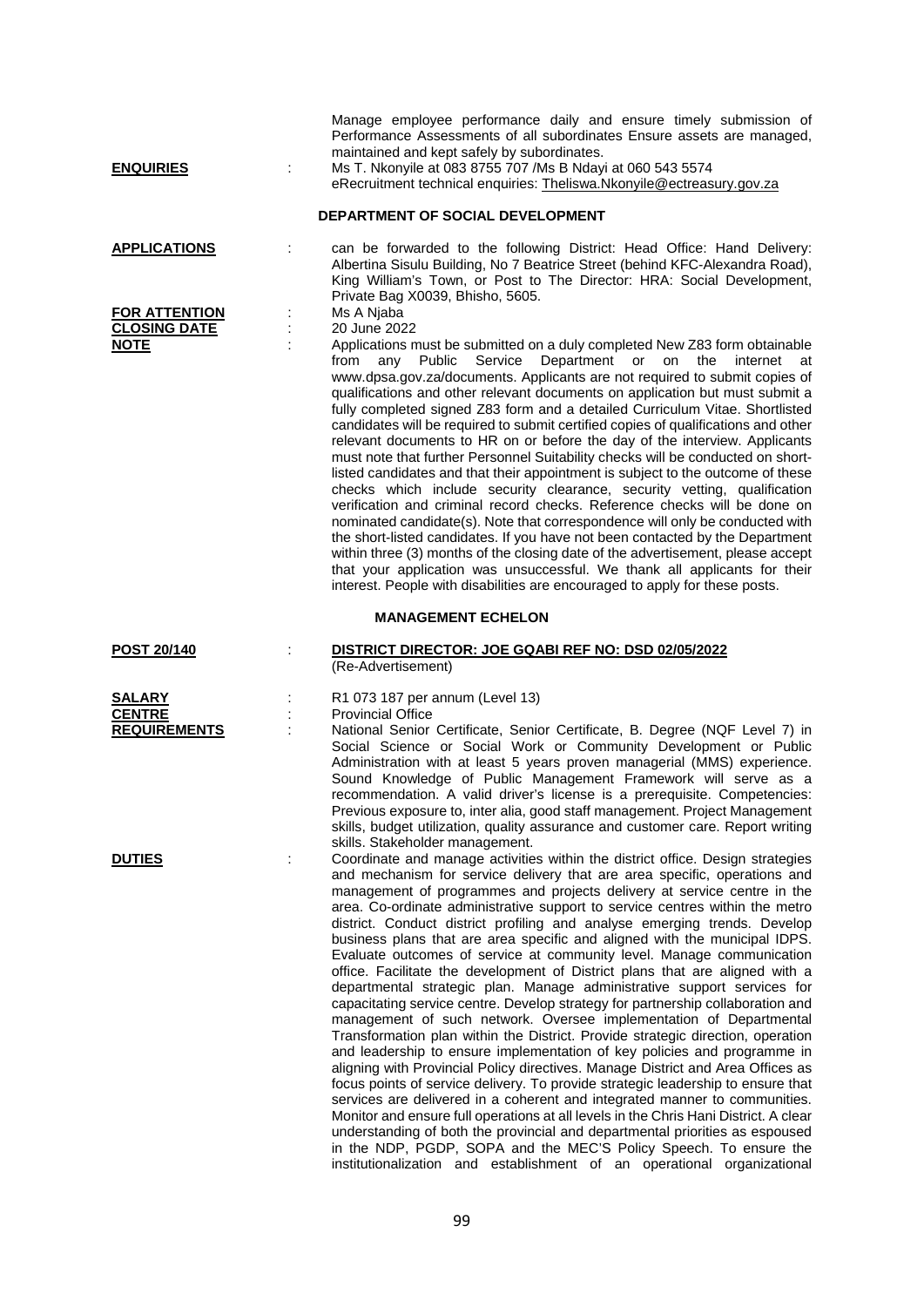| <b>ENQUIRIES</b>                     | performance information management systems and practices in the<br>department.<br>can be directed to Ms Z. Moyeni at 043 605-5110 / Ms A. Njaba at 043 605-<br>5101<br>eRecruitment technical enquiries: Zukisa.Moyeni@ecdsd.gov.za                                                                                                                                                                                                                                                                                                                                                                                                                                                                                                                                                                                                                                                                                                                                                                                              |
|--------------------------------------|----------------------------------------------------------------------------------------------------------------------------------------------------------------------------------------------------------------------------------------------------------------------------------------------------------------------------------------------------------------------------------------------------------------------------------------------------------------------------------------------------------------------------------------------------------------------------------------------------------------------------------------------------------------------------------------------------------------------------------------------------------------------------------------------------------------------------------------------------------------------------------------------------------------------------------------------------------------------------------------------------------------------------------|
|                                      | <b>OTHER POST</b>                                                                                                                                                                                                                                                                                                                                                                                                                                                                                                                                                                                                                                                                                                                                                                                                                                                                                                                                                                                                                |
| POST 20/141                          | <b>AUDIT COMMITTEE MEMBER REF NO: DSD 01/05/2022 (X2 POSTS)</b>                                                                                                                                                                                                                                                                                                                                                                                                                                                                                                                                                                                                                                                                                                                                                                                                                                                                                                                                                                  |
| <b>SALARY</b>                        | Appointment and Remuneration will be in accordance with the Provincial<br>Treasury Instruction Note No.6 of 2014/15 - Framework for Appointment and<br>remuneration of Audit Committee Members.                                                                                                                                                                                                                                                                                                                                                                                                                                                                                                                                                                                                                                                                                                                                                                                                                                  |
| <b>CENTRE</b><br><b>REQUIREMENTS</b> | <b>Provincial Office</b><br>National Senior Certificate, Senior Certificate, B. Degree (NQF Level 7) in<br>Information and Communication Technology, Strategic Management, Social<br>Work, Public Management, Business Management or any relevant qualification<br>to the services provided by the department of Social Development. A candidate<br>must have operated at an Executive Level of an organization for a minimum of<br>five (5) years. Served in the Audit Committee or any governance structures for<br>the minimum of two (2) years. Be a member of recognized professional body.<br>Understanding of the oversight regulatory framework governing public sector<br>in terms of PFMA, Treasury Regulations, etc. is required. Competencies: Be<br>independent and knowledgeable with experience in participating in the<br>governance structures. Be able to dedicate time to the activities of the Audit<br>Committee.<br>Have strong<br>analytical abilities, persuasion and<br>good<br>communication skills.   |
| <b>DUTIES</b>                        | Monitor and review performance & effectiveness of the Internal Audit Function<br>including approval of Internal Audit Services Coverage Plans & Policies.<br>Review AGSA' independence and objectivity and the effectiveness of the audit<br>process. Review AFS for abnormal and/or significant transactions of the entity<br>and the disclosure thereof in the AFS and advise. Consider the Entity's risk and<br>ethics management strategies and policies and advise management. Monitor<br>and review financial and non-financial performance of the Department against<br>service delivery expectations. Review the adequacy and effectiveness of the<br>internal control and governance systems. Review compliance with legal and<br>regulatory provisions. Consider ICT infrastructure and systems in place for<br>effectiveness in the delivery of services. Audit Committee will report directly to<br>the Head of Department and the Member of the Executive Council (MEC) of<br>the Department of Social Development. |
| <b>ENQUIRIES</b>                     | can be directed to Ms Z. Moyeni at 043 605-5110 / Ms A. Njaba at 043 605-<br>5101                                                                                                                                                                                                                                                                                                                                                                                                                                                                                                                                                                                                                                                                                                                                                                                                                                                                                                                                                |
| <b>NOTE</b>                          | Preference will be given to candidates with experience in the ICT operations,<br>Core Business related operations, or Strategic Management, Monitoring &<br>Evaluation.<br>eRecruitment technical enquiries: Zukisa.Moyeni@ecdsd.gov.za                                                                                                                                                                                                                                                                                                                                                                                                                                                                                                                                                                                                                                                                                                                                                                                          |
|                                      | DEPARTMENT OF SPORT, RECREATION, ARTS AND CULTURE                                                                                                                                                                                                                                                                                                                                                                                                                                                                                                                                                                                                                                                                                                                                                                                                                                                                                                                                                                                |
| <b>APPLICATIONS</b>                  | Applicants are encouraged to use e-recruitment system which is available on<br>Https://Erecruitment.Ecotp.Gov.Za. Applications received after closing date will<br>not be considered. No faxed applications will be accepted. Application<br>instructions: The system closes at 23:59 on the closing date; however, the<br>technical support is limited to working hours: (08:00-16:30 Monday -Thursday<br>and 08:00-16:00 on Friday). Applicant must register on the E-recruitment<br>system, complete and submit required information and apply for position as<br>advertised following the following link http://www.ecprov.gov.za.<br>Head Office Post to: The Senior Manager: HRM, Department of Sport,<br>Recreation, Arts and Culture, Private Bag X0020, Bisho, 5605, Hand deliver<br>to: No. 5 Eales Street, Wilton Zimasile Mkwayi Building, King William's Town,<br>5605. Enquiries - Mr. Y. Dlamkile Tel No: 043 492 1386 or Mrs. R. E. Swartbooi                                                                    |

Tel: 043 492 0949 **Amathole Museum**: Post to: The Museum Head, Amathole Museum, Private Bag X9030, East London 5200 OR Hand deliver to: Alexandria Road, King William's Town, 5601. Enquiries Mr. F. Kigozi Tel No: 081 268 3501 / 061 419 4142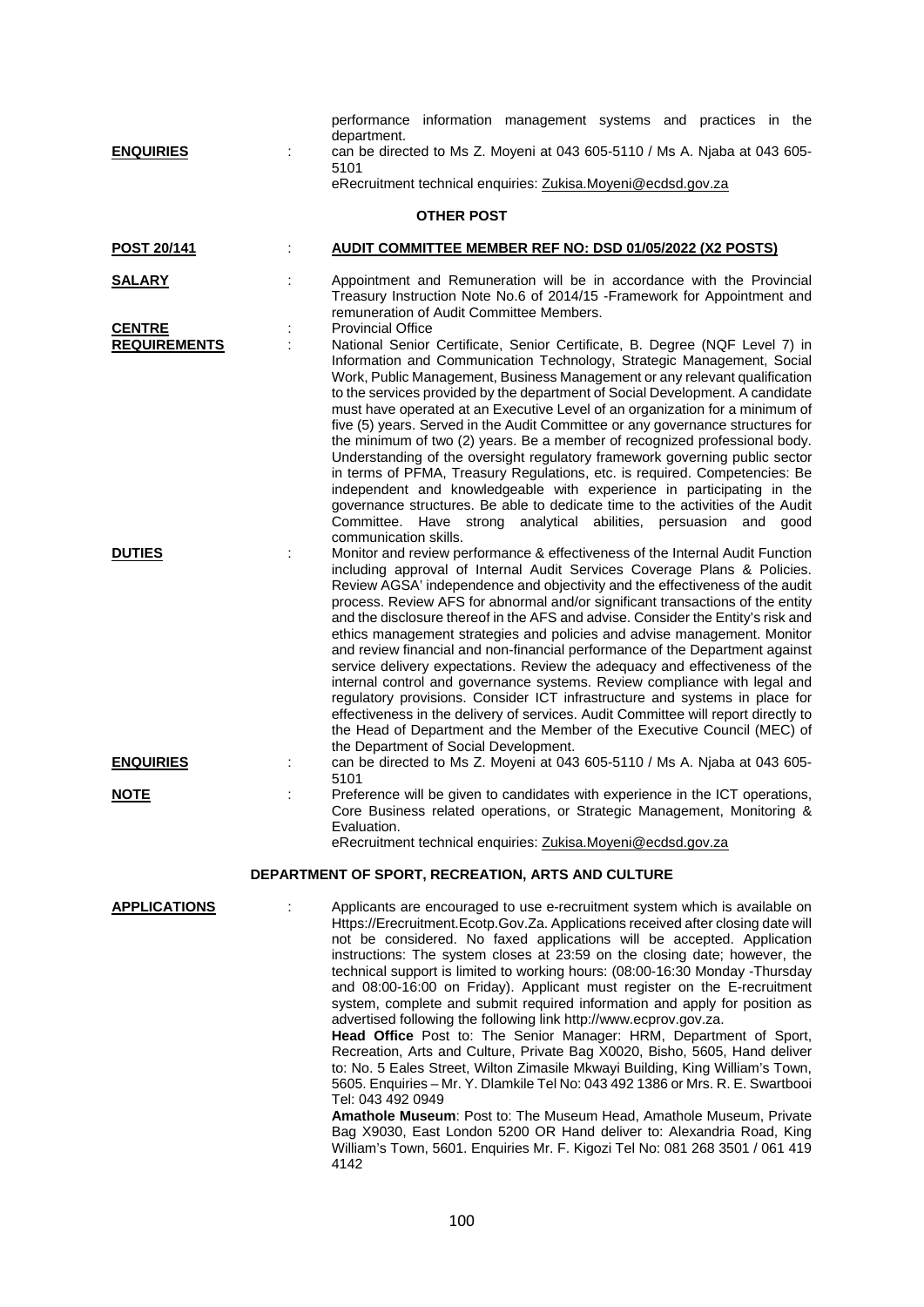**Buffalo City Metro District**: Post to: The Senior Manager, Department of Sport, Recreation Arts and Culture, Private Bag X9030, East London 5200 OR Hand deliver to: No 16 Commissioner Street, Old Elco Building, East London, 5201. Enquiries Ms. L. Xoseka Tel No: 043 492 2140

**Amathole District**: Post to: The Senior Manager, Department of Sport, Recreation Arts and Culture, Private Bag X9030, East London 5200 OR Hand deliver to: No 16 Commissioner Street, Old Elco Building, East London, 5201. Enquiries Mr. B. Mbangatha Tel No: 043 492 1838

**Chris Hani District**: Post to: The Senior Manager, Department of Sport, Recreation Arts and Culture, Private Bag, Komani, 5320 OR Hand deliver to: Bathandwa Ndondo Office Park, Komani Hospital Office Complex, Komani, 5320. Enquiries Mr. X. Kwanini at 066 071 6200

**Joe Gqabi District**: Post to: The Senior Manager: Department of Sport, Recreation, Arts and Culture, Private Bag X1010, Aliwal North, 9750 OR Hand deliver to: No. 02 Cole Street, Aliwal North. Attention Mr. D. Ndzongwana Tel No: 051 492 4757

**Sarah Baartman District**: Post to: The Senior Manager: Department of Sport, Recreation, Arts and Culture, Private Bag X1003, Grahamstown, 6140 OR Hand deliver to: Registry, 1st floor, Corner African and Milner Street, Grahamstown. Attention Mr. V Ketelo Tel No: 046 492 0223

**Alfred Nzo District**: Post to: The Senior Manager: Department of Sport, Recreation, Arts and Culture, Private Bag X531, Mt Ayliff, 5100 OR Hand deliver to: No 67 Church Street Mt Ayliff. Attention Mr. Gugwana Tel No: 039 254 0960 / 082 542 4726

**OR Tambo District**: Post to: The Senior Manager, Department of Sport, Recreation, Arts and Culture, Private Bag X5003, Mthatha, 5100, Hand deliver to human Resource Management, 6th Floor, Botha Sgcau Building, corner Leeds and Owen Street, Umtata. Attention Mr. S. Stuma Tel No: 047 495 0853 / 073 322 9654

**Nelson Mandela District:** Post to: The Senior Manager: Department of Sport, Recreation, Arts and Culture, Private Bag X6003, Port Elizabeth, 6003 OR Hand deliver to: 2nd Floor - 66 Corporate Place, Ring Road, Greenacres, Newton Park, Port Elizabeth. Attention Mr S. Javu Tel No: 041 492 1231 / 1230 **Bayworld Museum**: Post to: The Senior Manager: Department of Sport, Recreation, Arts and Culture, Private Bag X6003, Port Elizabeth, 6003 OR Hand deliver to: 2nd Floor - 66 Corporate Place, Ring Road, Greenacres, Newton Park, Port Elizabeth. Attention Mr. L. Mini: 041 584 0650

**NOTE Example 1** : Directions to Applicants: Applications must be submitted on a duly completed New Z83 form obtainable from any Public Service Department or on the internet at www.dpsa.gov.za/documents. Applicants are not required to submit copies of qualifications and other relevant documents on application but must submit a fully completed signed Z83 form and a detailed Curriculum Vitae. Shortlisted candidates will be required to submit certified copies of qualifications and other relevant documents to HR on or before the day of the interview. Please note that copies submitted need not to be certified. Communication regarding the requirements for certified documents will be limited to shortlisted candidates. Applications received after closing date will not be considered. All applications must be submitted to the relevant centre as specified in the advert. Applicants must note that further Personnel Suitability checks will be conducted on short-listed candidates and that their appointment is subject to the outcome of these checks which include security clearance, security vetting, qualification verification and criminal record checks. Reference checks will be done on nominated candidate(s). Note that correspondence will only be conducted with the short-listed candidates. If you have not been contacted by the Department within three (3) months of the closing date of the advertisement, please accept that your application was unsuccessful. We thank all applicants for their interest. People with disabilities are encouraged to apply for these posts.

### **MANAGEMENT ECHELON**

| <b>POST 20/142</b>             | ٠. | DIRECTOR: AMATHOLE DISTRICT REF NO: DSRAC 01/05/2022                     |
|--------------------------------|----|--------------------------------------------------------------------------|
| <b>SALARY</b><br><b>CENTRE</b> |    | R1 073 187 per annum, an all-inclusive remuneration<br>Amathole District |

**CLOSING DATE** : 20 June @16H00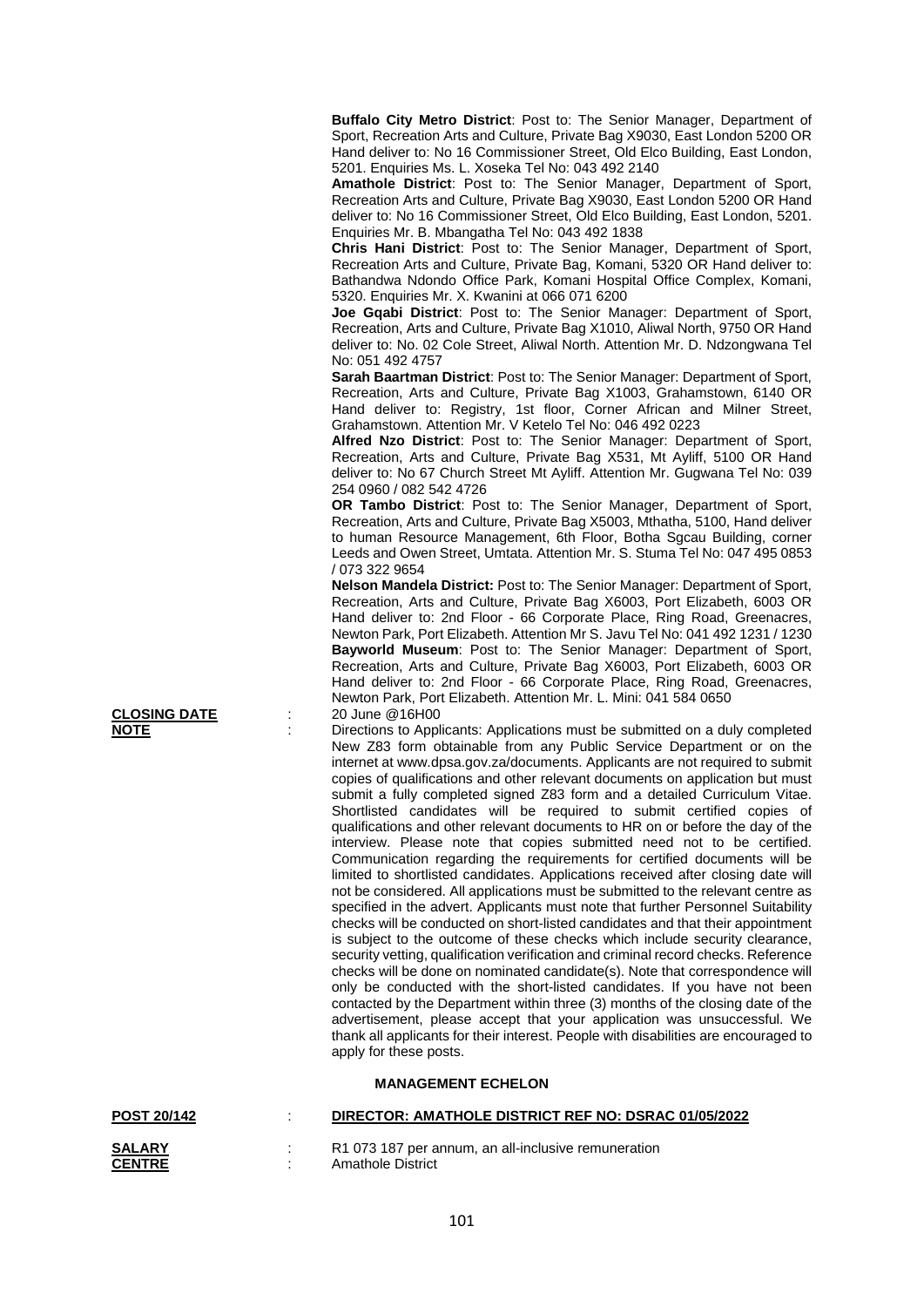| <b>REQUIREMENTS</b>                                   | A National Senior Certificate plus undergraduate NQF level 7 in Social<br>Science, Industrial Psychology, Business Administration and /or equivalent as<br>recognised by SAQA with 5 years' experience at MMS/SMS. Extensive<br>experience in a relevant managerial field. Experience in developing strategic<br>and business plans. Experience in government financial management.<br>Extensive knowledge and experience in Government policies and procedures.<br>Excellent communication and analytical skills. Computer literacy with and<br>emphasis in excellent PowerPoint. And independent worker, meeting time<br>frames. Monitoring and managing compliance of the District with the Statutory<br>Bodies. Must be in possession of a valid driving license. All shortlisted<br>candidates for SMS posts will be subjected to a technical exercise that intends<br>to test relevant technical elements of the job, the logistics which will be<br>communicated by the Department. Following the interview and technical<br>exercise, the selection panel will recommend candidates to attend a generic<br>managerial competence assessment (in compliance with the DPSA directive<br>on the implementation of competence-based assessment). The competence<br>assessment will be testing generic managerial competences using the<br>mandated DPSA SMS competence assessment tools. Knowledge and Skills:<br>Knowledge of accounting principles. Knowledge and understanding of<br>Government imperatives and priorities. Knowledge and understanding of the<br>white paper on the transformation of public service delivery (Batho Pele). It is<br>a DPSA requirement for applicants to produce or attach a pre-entry Certificate<br>for entry into the SMS posts. The recommended candidate has to produce an<br>SMS Pre-entry certificate (Nyukela) as offered by the National School of<br>Government (NSG) prior to appointment. The name of the pre-entry course is<br>"Certificate for entry into the SMS" and full details can be sourced by following<br>the link: https://www.thensg.gov.za/training-cours/sms-pre-entry-programme/.<br>The competency assessment will be testing generic managerial competencies<br>using the mandated DPSA SMS competency assessment tools. |
|-------------------------------------------------------|--------------------------------------------------------------------------------------------------------------------------------------------------------------------------------------------------------------------------------------------------------------------------------------------------------------------------------------------------------------------------------------------------------------------------------------------------------------------------------------------------------------------------------------------------------------------------------------------------------------------------------------------------------------------------------------------------------------------------------------------------------------------------------------------------------------------------------------------------------------------------------------------------------------------------------------------------------------------------------------------------------------------------------------------------------------------------------------------------------------------------------------------------------------------------------------------------------------------------------------------------------------------------------------------------------------------------------------------------------------------------------------------------------------------------------------------------------------------------------------------------------------------------------------------------------------------------------------------------------------------------------------------------------------------------------------------------------------------------------------------------------------------------------------------------------------------------------------------------------------------------------------------------------------------------------------------------------------------------------------------------------------------------------------------------------------------------------------------------------------------------------------------------------------------------------------------------------------------------------------------------------------------------------------------------|
| <b>DUTIES</b>                                         | Overall management of the District Office in terms of the following: Corporate<br>Services which includes Human Resource Management, Financial<br>management and Supply Chain Management and administrative aspects.<br>Provide strategic leadership within the district. Managing alignment of Annual<br>Performance Plan and Budget Plan. Ensure that the line function managers<br>carryout their duties and responsibilities in the following areas: Sport and<br>Recreation, Libraries and Archives Services, Museum and Heritage<br>Resources, Arts and Culture. Establish and maintain inter-governmental and<br>non-governmental organisation relations for the integration of programmes.<br>Manage the district budget and compile all reports as required. Monitor<br>performance of the district in relations to planned objectives. Ensure that the<br>operation of the district is in compliance with regulations.                                                                                                                                                                                                                                                                                                                                                                                                                                                                                                                                                                                                                                                                                                                                                                                                                                                                                                                                                                                                                                                                                                                                                                                                                                                                                                                                                                 |
| <b>ENQUIRIES</b>                                      | Y. Dlamkile Tel No: 043 492 1386<br>eRecruitment technical enquiries: rowena.swartbooi@ecsrac.gov.za                                                                                                                                                                                                                                                                                                                                                                                                                                                                                                                                                                                                                                                                                                                                                                                                                                                                                                                                                                                                                                                                                                                                                                                                                                                                                                                                                                                                                                                                                                                                                                                                                                                                                                                                                                                                                                                                                                                                                                                                                                                                                                                                                                                             |
|                                                       | <b>OTHER POSTS</b>                                                                                                                                                                                                                                                                                                                                                                                                                                                                                                                                                                                                                                                                                                                                                                                                                                                                                                                                                                                                                                                                                                                                                                                                                                                                                                                                                                                                                                                                                                                                                                                                                                                                                                                                                                                                                                                                                                                                                                                                                                                                                                                                                                                                                                                                               |
| <u>POST 20/143</u>                                    | DEPUTY DIRECTOR: ICT INFRASTRUCTURE REF NO: DSRAC 02/05/2022                                                                                                                                                                                                                                                                                                                                                                                                                                                                                                                                                                                                                                                                                                                                                                                                                                                                                                                                                                                                                                                                                                                                                                                                                                                                                                                                                                                                                                                                                                                                                                                                                                                                                                                                                                                                                                                                                                                                                                                                                                                                                                                                                                                                                                     |
| <b>SALARY</b><br><b>CENTRE</b><br><b>REQUIREMENTS</b> | R744 255 per annum (Level 11), an all-inclusive remuneration<br><b>Head Office</b><br>National Senior Certificate plus a National Diploma / preferable B. Degree<br>(NQF level 7) qualification in Information Technology plus 3 years' relevant<br>experience as Assistant Director in production level. Knowledge of government<br>legislations/ prescripts, policies, procedures, and processes. Advanced project<br>management. Government operating systems. Strategic vision of the province<br>and the department. Project Management. Report writing skills. Risk<br>management. Time management. Communication skills. Basic computer<br>literacy. Strategic capability and leadership. Client orientation and customer<br>focus. People management and empowerment. Problem analysis and solving.<br>Negotiation, communication, and networking skills. Ability to do research,                                                                                                                                                                                                                                                                                                                                                                                                                                                                                                                                                                                                                                                                                                                                                                                                                                                                                                                                                                                                                                                                                                                                                                                                                                                                                                                                                                                                        |
| <b>DUTIES</b>                                         | analyse documents and give solutions. Programme and project management.<br>A valid code 08 driving license.<br>Management of ICT Infrastructure. Maintain and ensure operational<br>procedures and tasks are achieved reliably and consistently. Manage the<br>operation of outsourced IT services to maintain the protection of departmental<br>information. Monitor ICT infrastructure. Maintain measures for protection                                                                                                                                                                                                                                                                                                                                                                                                                                                                                                                                                                                                                                                                                                                                                                                                                                                                                                                                                                                                                                                                                                                                                                                                                                                                                                                                                                                                                                                                                                                                                                                                                                                                                                                                                                                                                                                                       |

against environmental factors in ICT facilities. Provide business analysis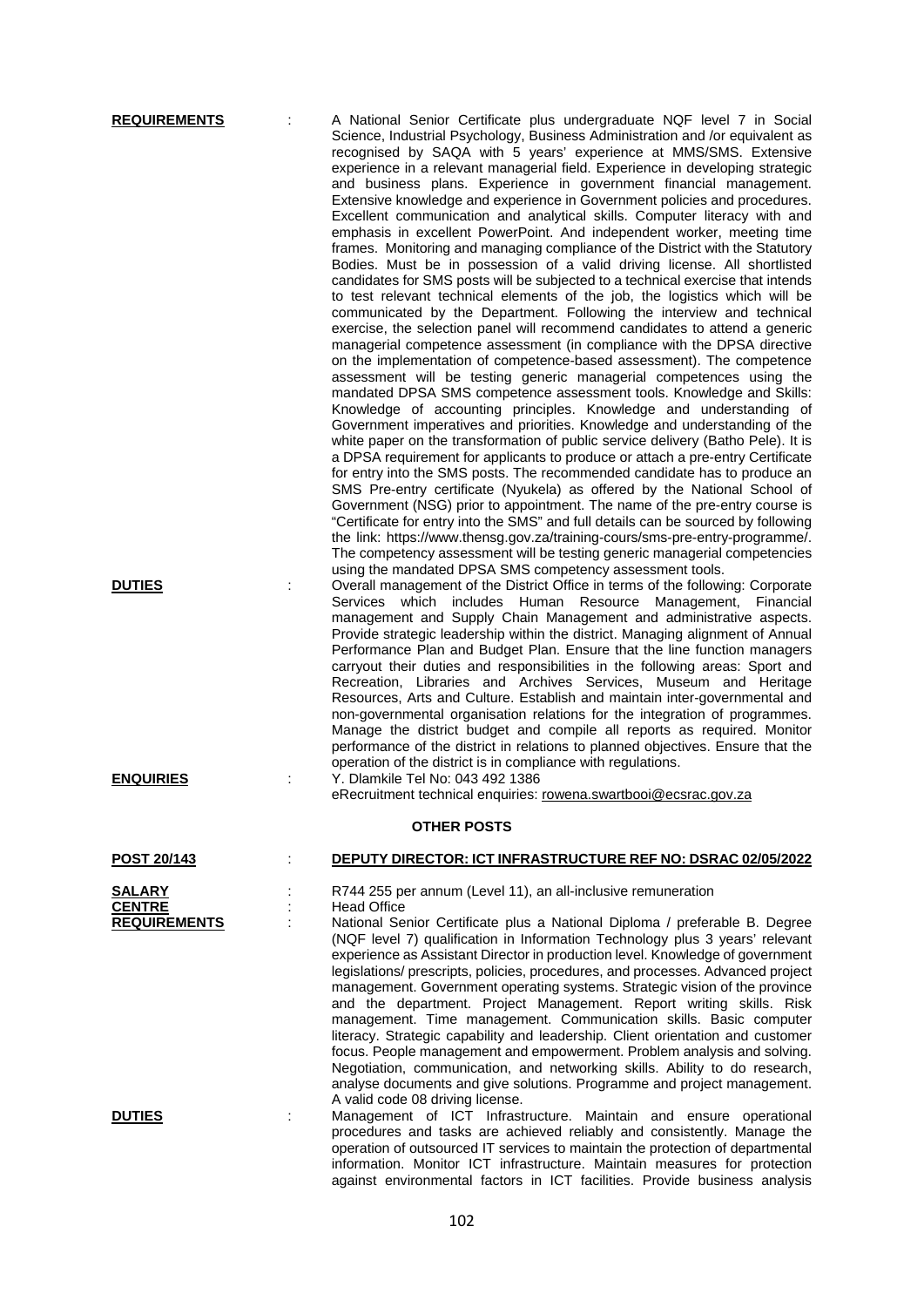services. Oversee ICT Continuity. Develop, maintain and test ICT continuity policy, plan and procedures. Maintain availability of business-critical ICT services and electronic information. Assess the adequacy of the ICT Continuity policy, plan and procedures following the successful resumption of services after a disruption. Manage ICT Security. Oversee protection against malware, network, endpoints and all forms of connectivity. Oversee management of ICT user identity and logical access. Monitor the infrastructure for security related events. Management of Configuration. Establish and maintain a logical model of the services, assets and infrastructure and how to record configuration items. Establish and maintain a configuration management repository and create controlled configuration baselines. Define and produce configuration reports on status changes. Periodically verify repository for completeness and correctness against the desired target. Ensure proper problem management. Define and implement criteria and procedures to report identified problems, including problem classification, categorization and prioritization. Oversee the investigation and diagnosis of problems. Supervise the creation of known-error records and appropriate workarounds and identification of potential solutions. Facilitate the identification and initiation of sustainable solutions addressing the root cause. Oversee collection and analysis of operational data. Ensure effective and efficient management of the component. Give input on the development of strategic, business/operation and procurement plans of the unit. Give advice on procurement of goods and services for the unit. Ensure sound working IT environment for IT personnel (allocation of resources). Promote sound labour relations and maintain discipline on staff. Compile weekly/monthly IT operations reports. Ensure IT tools are available to all departmental users. Manage financial resources (budget, cash flow projections & in-year monitoring). Manage human resources (attendance register and leave records).

| <b>ENQUIRIES</b>                                                | R. Swartbooi Tel No: 043 492 0949                                                                                                                                                                                                                                                                                                                                                                                                                                                                                                                                                                                                                                                                                                                                                                                                                                                                                                                                                                                                                                                                                                                                                                                                                                                                                                                                                                                                                                                                                                                                                                                                                                                                                                                                                                                    |
|-----------------------------------------------------------------|----------------------------------------------------------------------------------------------------------------------------------------------------------------------------------------------------------------------------------------------------------------------------------------------------------------------------------------------------------------------------------------------------------------------------------------------------------------------------------------------------------------------------------------------------------------------------------------------------------------------------------------------------------------------------------------------------------------------------------------------------------------------------------------------------------------------------------------------------------------------------------------------------------------------------------------------------------------------------------------------------------------------------------------------------------------------------------------------------------------------------------------------------------------------------------------------------------------------------------------------------------------------------------------------------------------------------------------------------------------------------------------------------------------------------------------------------------------------------------------------------------------------------------------------------------------------------------------------------------------------------------------------------------------------------------------------------------------------------------------------------------------------------------------------------------------------|
| <b>NOTE</b>                                                     | eRecruitment technical enquiries: mawabo.cezula@ecsrac.gov.za<br>People with disabilities who meet the requirements will be given preference.                                                                                                                                                                                                                                                                                                                                                                                                                                                                                                                                                                                                                                                                                                                                                                                                                                                                                                                                                                                                                                                                                                                                                                                                                                                                                                                                                                                                                                                                                                                                                                                                                                                                        |
| <b>POST 20/144</b>                                              | <b>DEPUTY DIRECTOR: INFRASTRUCTURE COMMUNITY &amp; DEVELOPMENT</b><br><b>REF NO: DSRAC 03/05/2022</b>                                                                                                                                                                                                                                                                                                                                                                                                                                                                                                                                                                                                                                                                                                                                                                                                                                                                                                                                                                                                                                                                                                                                                                                                                                                                                                                                                                                                                                                                                                                                                                                                                                                                                                                |
| SALARY<br><b>CENTRE</b><br><b>REQUIREMENTS</b><br><b>DUTIES</b> | R744 255 per annum (Level 11), an all-inclusive remuneration<br><b>Head Office</b><br>National Senior Certificate plus a National Diploma / preferable B. Degree<br>(NQF level 7) qualification in any built environment coupled with 3 years<br>relevant experience at junior management/ Assistant Director in project<br>management. Understanding development planning at national, provincial and<br>local level. Knowledge of government legislations/ prescripts, policies,<br>procedures and processes. Knowledge governing construction industry.<br>Advanced project management. Government operating systems. Strategic<br>vision of the province and the department. Project Management. Report writing<br>skills and social facilitation skills. Risk management. Time management.<br>Communication skills. Basic computer literacy. Strategic capability and<br>leadership. Client orientation and customer focus. People management and<br>empowerment. Problem analysis and solving. Financial management.<br>Programme and project management. Ability to interpret results of feasibility<br>studies and development specifications accordingly. Ability to conduct<br>community engagement and social facilitation processes. Broad understanding<br>of Heritage Resources Act. A valid code 08 driving license.<br>Facilitate appointment of the implementing agents, consultants and<br>contractors. Coordinate signing of the service level agreement with the<br>implementing agents. Ensure that consultants and contractors are briefed<br>about their respective roles. Manage registration of appointed service provider.<br>Ensure compliance of regulations by appointed consultants and contractors.<br>Monitor and evaluate the construction process of projects. Attend progress and |
|                                                                 | technical meetings on the building sites. Coordinate the implementation of<br>municipal infrastructure grant (MIG). Draw up sector conditions for sport and<br>recreation. Determine norms and standards for sport facilities and in the MIG                                                                                                                                                                                                                                                                                                                                                                                                                                                                                                                                                                                                                                                                                                                                                                                                                                                                                                                                                                                                                                                                                                                                                                                                                                                                                                                                                                                                                                                                                                                                                                         |

forums. Manage the community development and EPWP. Coordinate recommendation of the implementing agent to be used. Management of administration support. Give input in the development of strategic, operational, business, procurement and budget plans. Attend and respond to audit query matters. Manage human and financial resources. Manage allocation of staff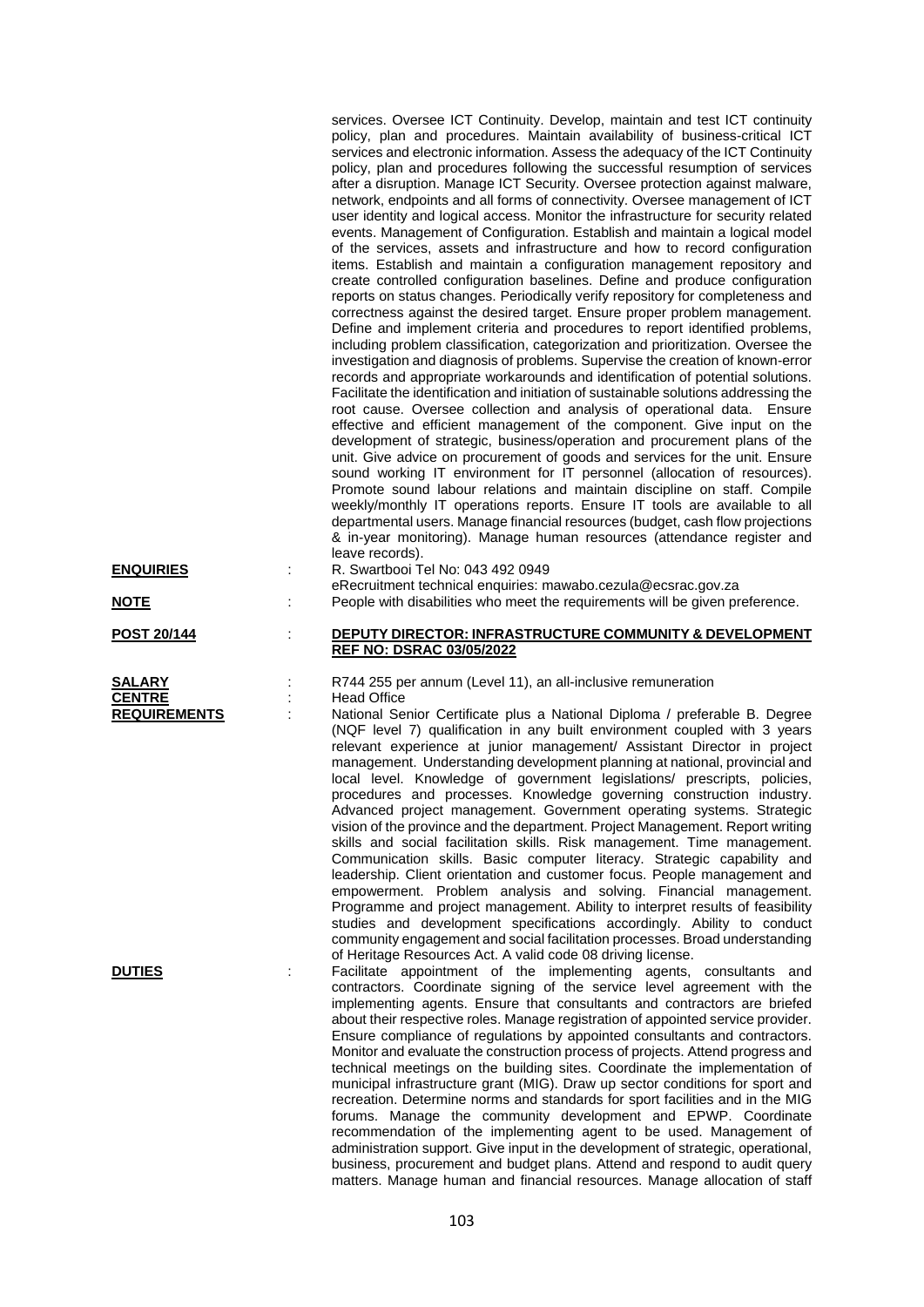|                                |   | resources. Manage compilation and submission of monthly and quarterly<br>reports. Manage EPMDS and staff development training needs. Manage                                                                                                                                                                                                                                                                                                                                                                                                                                                                                                                                                                                                                                                                                                                                                                                                                                                                                                                                                                                                                                                                                                                                                                                        |
|--------------------------------|---|------------------------------------------------------------------------------------------------------------------------------------------------------------------------------------------------------------------------------------------------------------------------------------------------------------------------------------------------------------------------------------------------------------------------------------------------------------------------------------------------------------------------------------------------------------------------------------------------------------------------------------------------------------------------------------------------------------------------------------------------------------------------------------------------------------------------------------------------------------------------------------------------------------------------------------------------------------------------------------------------------------------------------------------------------------------------------------------------------------------------------------------------------------------------------------------------------------------------------------------------------------------------------------------------------------------------------------|
| <b>ENQUIRIES</b>               | ÷ | attendance register and leave records.<br>R. Swartbooi Tel No: 043 492 0949                                                                                                                                                                                                                                                                                                                                                                                                                                                                                                                                                                                                                                                                                                                                                                                                                                                                                                                                                                                                                                                                                                                                                                                                                                                        |
| <u>NOTE</u>                    |   | eRecruitment technical enquiries: mawabo.cezula@ecsrac.gov.za<br>People with disabilities who meet the requirements will be given preference.                                                                                                                                                                                                                                                                                                                                                                                                                                                                                                                                                                                                                                                                                                                                                                                                                                                                                                                                                                                                                                                                                                                                                                                      |
| POST 20/145                    |   | <b>ASSISTANT DIRECTOR: SCM REF NO: DSRAC 04/05/2022</b>                                                                                                                                                                                                                                                                                                                                                                                                                                                                                                                                                                                                                                                                                                                                                                                                                                                                                                                                                                                                                                                                                                                                                                                                                                                                            |
| <b>SALARY</b><br><b>CENTRE</b> |   | R382 245 per annum (Level 09)<br><b>OR Tambo District</b>                                                                                                                                                                                                                                                                                                                                                                                                                                                                                                                                                                                                                                                                                                                                                                                                                                                                                                                                                                                                                                                                                                                                                                                                                                                                          |
| <b>REQUIREMENTS</b>            |   | National Senior Certificate plus 3-year National Diploma (NQF Level 6) in<br>Management / Financial Management / Logistics<br>Supply<br>Chain<br>Management/Purchasing<br>Management/ Public Administration/ Public<br>Management with 3 years' experience at a supervisory level (7/8) in Supply<br>Chain Management. Job related knowledge: Knowledge of the Public Finance<br>Management Act and Treasury Regulations. Knowledge of the Preferential<br>Procurement Policy Framework and Supply Chain Management Framework.<br>Knowledge of Basic Accounting System (BAS) and Logistical Information<br>System (LOGIS). Understanding of supply chain management processes.<br>Knowledge of economics. Job related skills: Communication skills (verbal and<br>written), Negotiation and Conflict resolution skills, Strategic management skills<br>and leadership skills, Project management skills, networking skills, Team<br>management skills, People management skills, Customer and client focus.<br>Statistical forecasting. A valid driving licence and willingness to travel.                                                                                                                                                                                                                                         |
| <b>DUTIES</b>                  |   | Manage the Demand Management Plan (DMP) and acquisition of goods,<br>services and assets. Identify preferential procurement objectives. Develop<br>systematic approach that achieves the lowest cost of ownership regarding<br>purchase of goods, services and asset. Determine bid criteria and facilitate<br>evaluation accordingly. Conduct historical data analysis to determine<br>procurement trends. Identify critical delivery dates. Conduct expenditure<br>analysis based on historical data and link Medium Term Expenditure<br>Framework (MTEF). Conduct frequency analysis of industries / commodities to<br>determine best alternatives. Provide logistical and transport services.<br>Implement Logistics Management Systems LOGIS, procedures and<br>processes. Ensure the integrity of LOGIS. Manage inventory levels. Initiate<br>payments for goods, services and assets. Manage stores and warehousing.<br>Manage creditors' reconciliation. Manage fleet services and travel<br>arrangements. Provide asset management services. Maintain asset registers.<br>Implement controls for safeguarding assets. Reconcile asset registers with<br>LOGIS and BAS. Maintain the Barcoded Asset Audit (BAUD) system. Verify<br>asset purchases. Manage office administration services. Provide facilities<br>services. |
| <u>ENQUIRIES</u>               |   | S. Stuma Tel No: 047 495 0853<br>eRecruitment technical enquiries: rowena.swartbooi@ecsrac.gov.za                                                                                                                                                                                                                                                                                                                                                                                                                                                                                                                                                                                                                                                                                                                                                                                                                                                                                                                                                                                                                                                                                                                                                                                                                                  |
| <u>NOTE</u>                    |   | This post is earmarked for persons with disabilities.                                                                                                                                                                                                                                                                                                                                                                                                                                                                                                                                                                                                                                                                                                                                                                                                                                                                                                                                                                                                                                                                                                                                                                                                                                                                              |
| <u>POST 20/146</u>             |   | <b>HR PRACTITIONER – PERFORMANCE MANAGEMENT REF NO: DSRAC</b><br>05/05/2022                                                                                                                                                                                                                                                                                                                                                                                                                                                                                                                                                                                                                                                                                                                                                                                                                                                                                                                                                                                                                                                                                                                                                                                                                                                        |
| <b>SALARY</b><br><b>CENTRE</b> |   | R321 543 per annum (Level 08), an all-inclusive remuneration<br><b>Head Office</b>                                                                                                                                                                                                                                                                                                                                                                                                                                                                                                                                                                                                                                                                                                                                                                                                                                                                                                                                                                                                                                                                                                                                                                                                                                                 |
| <b>REQUIREMENTS</b>            |   | National Senior Certificate plus a National Diploma/ B degree qualification<br>(NQF Level 6) certificate in Human Resources Management/ Public<br>Administration or relevant qualification. At least 1 - 2 years working experience<br>in Performance Management environment. Knowledge of PERSAL is essential<br>(PERSAL Introduction Certificate). Knowledge of Public Service Act, Public<br>Service Regulations, & PMDS Handbook/Manual and must be computer<br>literate. A valid code 8 driving licence.                                                                                                                                                                                                                                                                                                                                                                                                                                                                                                                                                                                                                                                                                                                                                                                                                      |
| <b>DUTIES</b>                  |   | Collection of PMDS documents and report on Departmental levels. Coordinate<br>submissions of Performance agreements, reviews, and annual assessments,<br>capturing Performance Agreements and Assessments on Persal. Compile<br>PMDS data for stability purpose, compile and prepare PMDS reports and<br>submit to provincial HRD, prepare the PMDS schedule plan. Organisation of<br>committees for moderations, coordination of moderation committee meetings<br>for all categories, document management in terms of validity and quality                                                                                                                                                                                                                                                                                                                                                                                                                                                                                                                                                                                                                                                                                                                                                                                        |

assurance. Organise the function of moderation committees, record minutes of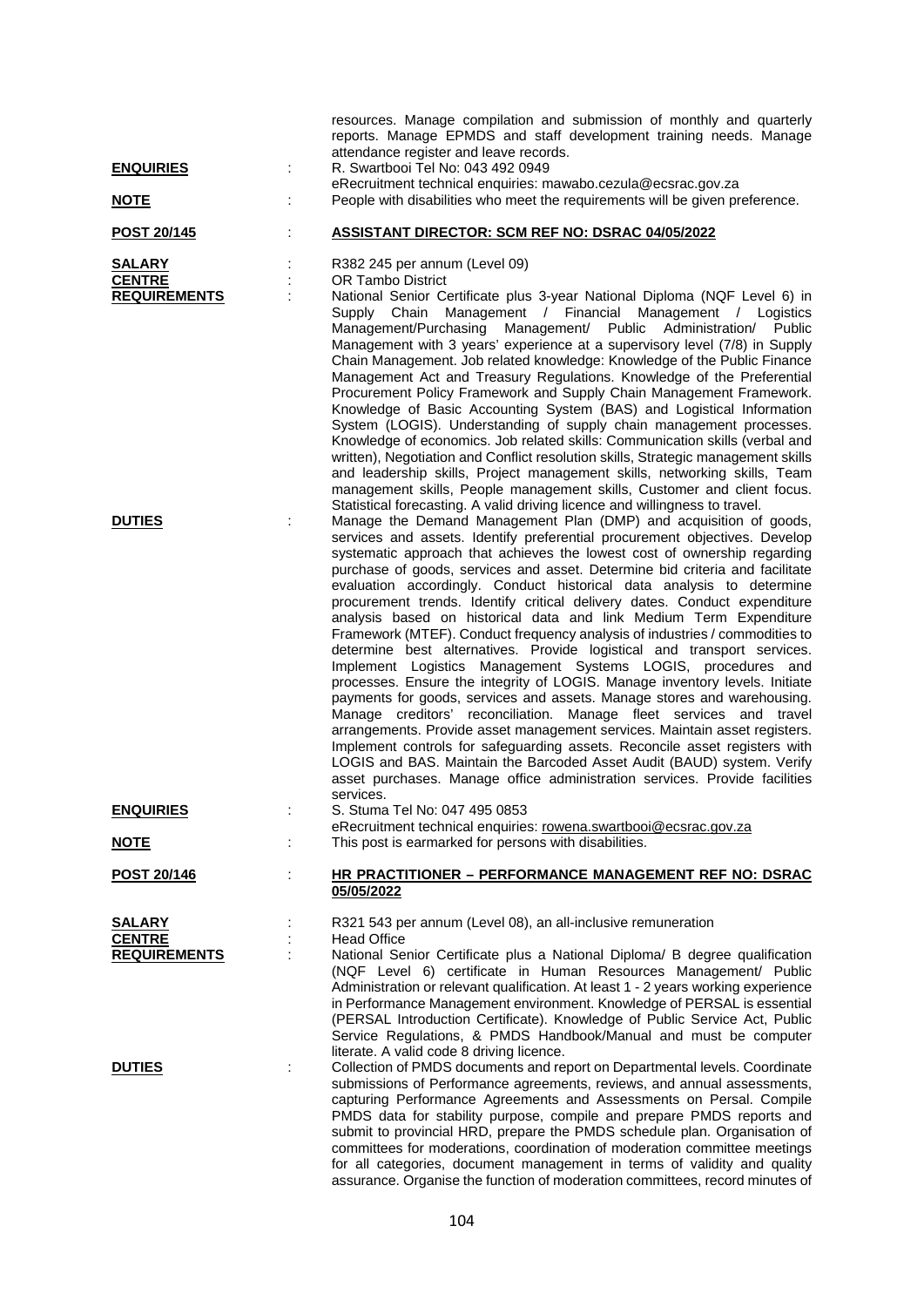|                                                       |   | moderation committees, compile submission for approval, administer the<br>moderation system as part of information and records management.<br>Organisation of performance incentives.                                                                                                                                                                                                                                                                                                                                                                                                                                                                                                                                                                                                                                                                                                                                                                                                                                                                                                                                                                                                                                                                                                                                                                                                                                                                                                                                                                                                                                                                                                                                                                                            |
|-------------------------------------------------------|---|----------------------------------------------------------------------------------------------------------------------------------------------------------------------------------------------------------------------------------------------------------------------------------------------------------------------------------------------------------------------------------------------------------------------------------------------------------------------------------------------------------------------------------------------------------------------------------------------------------------------------------------------------------------------------------------------------------------------------------------------------------------------------------------------------------------------------------------------------------------------------------------------------------------------------------------------------------------------------------------------------------------------------------------------------------------------------------------------------------------------------------------------------------------------------------------------------------------------------------------------------------------------------------------------------------------------------------------------------------------------------------------------------------------------------------------------------------------------------------------------------------------------------------------------------------------------------------------------------------------------------------------------------------------------------------------------------------------------------------------------------------------------------------|
| <b>ENQUIRIES</b>                                      | ÷ | R. Swartbooi Tel No: 043 492 0949                                                                                                                                                                                                                                                                                                                                                                                                                                                                                                                                                                                                                                                                                                                                                                                                                                                                                                                                                                                                                                                                                                                                                                                                                                                                                                                                                                                                                                                                                                                                                                                                                                                                                                                                                |
| <u>NOTE</u>                                           |   | eRecruitment technical enquiries: mawabo.cezula@ecsrac.gov.za<br>People with disabilities who meet the requirements will be given preference.                                                                                                                                                                                                                                                                                                                                                                                                                                                                                                                                                                                                                                                                                                                                                                                                                                                                                                                                                                                                                                                                                                                                                                                                                                                                                                                                                                                                                                                                                                                                                                                                                                    |
| POST 20/147                                           |   | HR PRACTITIONER - HR STRATEGIES REF NO: DSRAC 06/05/2022                                                                                                                                                                                                                                                                                                                                                                                                                                                                                                                                                                                                                                                                                                                                                                                                                                                                                                                                                                                                                                                                                                                                                                                                                                                                                                                                                                                                                                                                                                                                                                                                                                                                                                                         |
| <b>SALARY</b><br><b>CENTRE</b><br><b>REQUIREMENTS</b> |   | R321 543 per annum (Level 08), an all-inclusive remuneration<br><b>Head Office</b><br>National Senior Certificate plus a National Diploma/ B degree qualification<br>(NQF Level 6) certificate in Human Resources Management/ Public                                                                                                                                                                                                                                                                                                                                                                                                                                                                                                                                                                                                                                                                                                                                                                                                                                                                                                                                                                                                                                                                                                                                                                                                                                                                                                                                                                                                                                                                                                                                             |
|                                                       |   | Administration or relevant qualification. At least 1 - 2 years working experience<br>at HR strategies/practice environment. Knowledge of Public Service<br>Legislation/Policies/Prescripts and Procedures. Basic Knowledge on Financial<br>Administration. Public Service Regulatory Framework. Knowledge HR policies.<br>Organizing and Planning. Communication and Presentation skills. Computer<br>Literacy (PowerPoint & Excel). Ability to interpret legislation. Problem Solving<br>skills. Report writing Knowledge of PERSAL is essential (PERSAL Introduction<br>Certificate). Knowledge of Public Service Act, Public Service Regulations.<br>Knowledge of Vulindlela and analysis of PERSAL reports. A valid code 8<br>driving licence.                                                                                                                                                                                                                                                                                                                                                                                                                                                                                                                                                                                                                                                                                                                                                                                                                                                                                                                                                                                                                               |
| <b>DUTIES</b>                                         |   | Render support on the development/review of integrated Human Resource<br>policies. Identify if current practices are line with current legislation. Conduct<br>research/benchmark of best practices and establish policy task team. Assist in<br>consolidating inputs and submit final draft for adoption and approval. Provide<br>support in conducting awareness sessions to departmental employee. Provide<br>support on the development/review of the integrated Human Resource Plan.<br>Render administration support on analysis of HR current status. Conduct HR<br>needs (forecast HR demand and supply) and workforce analysis. Render<br>assistance in identification of gaps in supply and demand. Provide support on<br>consolidation of inputs and development of action plan. Obtain approval and<br>submit to the office of the Premier and DPSA. Administer the<br>development/review of integrated employment equity plan monitor its<br>implementation. Render consultation with relevant stakeholders to determine<br>gap. Provide support in conducting awareness workshop on employment<br>equity throughout the department. Render support in the implementation of<br>employment equity programmes. Assist in monitoring and evaluation of<br>employment equity plan through employment equity committee meetings.<br>Provide support on compilation of report to the department of labour on<br>progress made on equity status. Perform administration function. Ensure that<br>filing of records is maintained in line with relevant standards. Assist in the<br>compilation of reports. Provide support to Internal Audit, Strategic Management<br>and Risk Management sections on HRM related matters. Provide mentorship<br>to interns and learners. |
| <b>ENQUIRIES</b>                                      |   | R. Swartbooi Tel No: 043 492 0949<br>eRecruitment technical enquiries: mawabo.cezula@ecsrac.gov.za                                                                                                                                                                                                                                                                                                                                                                                                                                                                                                                                                                                                                                                                                                                                                                                                                                                                                                                                                                                                                                                                                                                                                                                                                                                                                                                                                                                                                                                                                                                                                                                                                                                                               |
| <u>NOTE</u>                                           |   | People with disabilities who meet the requirements will be given preference.                                                                                                                                                                                                                                                                                                                                                                                                                                                                                                                                                                                                                                                                                                                                                                                                                                                                                                                                                                                                                                                                                                                                                                                                                                                                                                                                                                                                                                                                                                                                                                                                                                                                                                     |
| POST 20/148                                           |   | <b>ARTS CENTER SUPERVISOR (X2 POSTS)</b>                                                                                                                                                                                                                                                                                                                                                                                                                                                                                                                                                                                                                                                                                                                                                                                                                                                                                                                                                                                                                                                                                                                                                                                                                                                                                                                                                                                                                                                                                                                                                                                                                                                                                                                                         |
| <u>SALARY</u><br><b>CENTRE</b>                        |   | R321 543 per annum (Level 08), an all-inclusive remuneration<br>Ingquza Arts Center (OR Tambo) Ref No: DSRAC 07/05/2022<br>Mdantsane Arts Center (Amathole) Ref No: DSRAC 08/05/2022                                                                                                                                                                                                                                                                                                                                                                                                                                                                                                                                                                                                                                                                                                                                                                                                                                                                                                                                                                                                                                                                                                                                                                                                                                                                                                                                                                                                                                                                                                                                                                                             |
| <b>REQUIREMENTS</b>                                   |   | National Senior Certificate plus a National Diploma at NQF level 6 in Fine Arts.<br>At least 1 to 2 years working experience in an Arts and Culture or Arts Centre<br>field. Knowledge of Public Service Legislation, Policies and Prescripts. Basic<br>knowledge of financial administration. Knowledge of public service.<br>Departmental management. Knowledge of Batho Pele principles. Knowledge<br>of the visual arts, craft and design sectors. Knowledge of government<br>strategies to use the arts to grow the economy. Good computer, organising,<br>communication and report writing skills. Excellent human and interpersonal<br>relations. Sound knowledge of stakeholders. A valid code 08 driving license.                                                                                                                                                                                                                                                                                                                                                                                                                                                                                                                                                                                                                                                                                                                                                                                                                                                                                                                                                                                                                                                       |
| <b>DUTIES</b>                                         |   | Coordinate national art festivals. Organise logistics and attend meetings.<br>Responsible for groups and designer artists. Monitor festival equipment for<br>artists. Coordinate art centre programs. Ensure crafting of rooster for activities.                                                                                                                                                                                                                                                                                                                                                                                                                                                                                                                                                                                                                                                                                                                                                                                                                                                                                                                                                                                                                                                                                                                                                                                                                                                                                                                                                                                                                                                                                                                                 |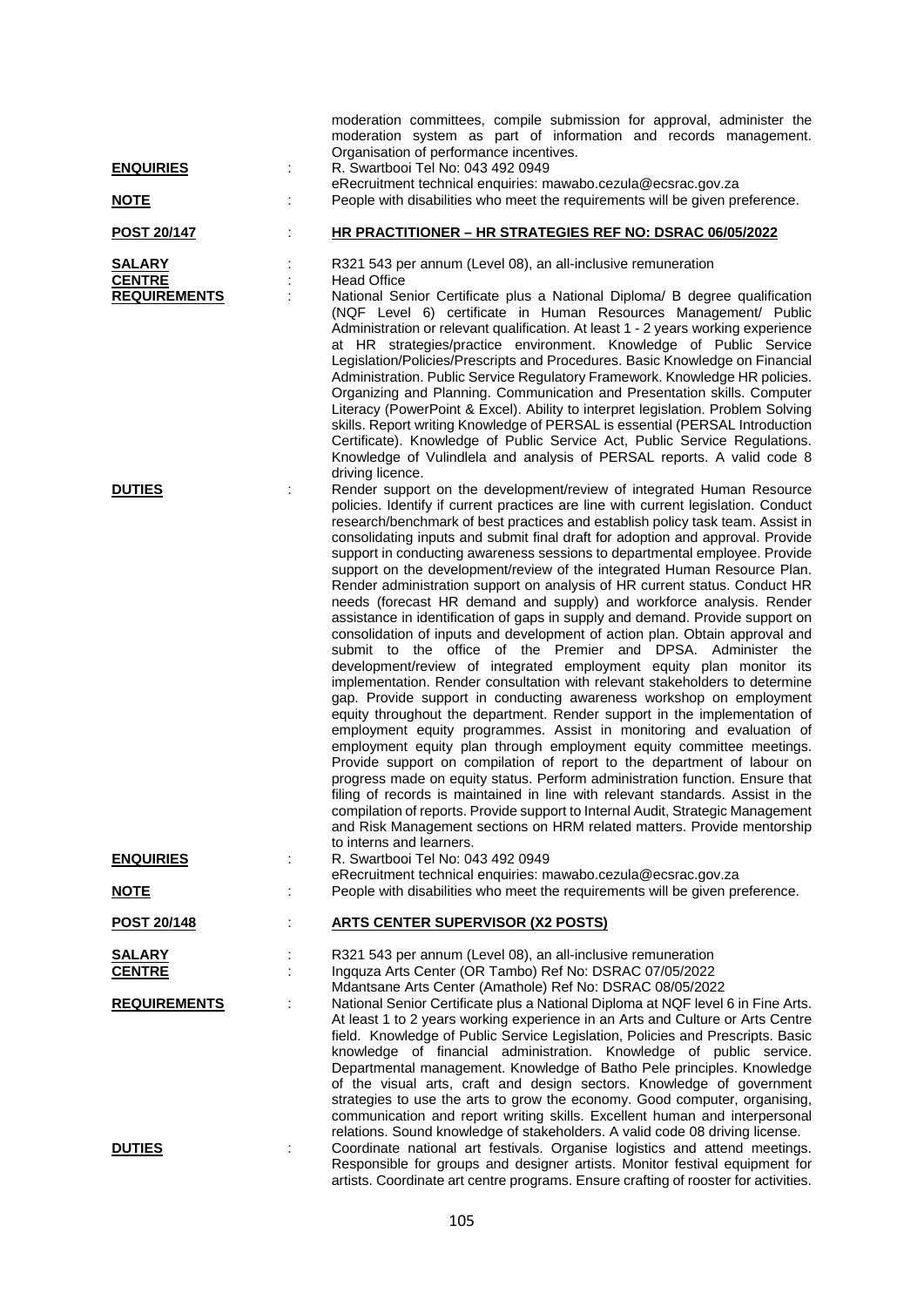|                                                       | Organise art centre structures. Consult with relevant stakeholders. Identify<br>beneficiaries. Coordinate approval of submission. Manage access of the art<br>centre. Market the institution to the communities. Monitor day to day operations<br>of the art centre. Responsible for art centre material. Develop database for<br>artists. Manage institutional support Maintain working relations with the<br>stakeholders. Give support to developing artists. Monitor progress of artists.<br>Provide administration support to the art centre. Give input in the development<br>of art centre business plan. Consolidate, compile and submit monthly and<br>quarterly reports. Monitor budget expenditure and revenue collection. Ensure<br>approval of procurement submission. Ensure staff development of PMDS.                                                                                                                   |
|-------------------------------------------------------|-----------------------------------------------------------------------------------------------------------------------------------------------------------------------------------------------------------------------------------------------------------------------------------------------------------------------------------------------------------------------------------------------------------------------------------------------------------------------------------------------------------------------------------------------------------------------------------------------------------------------------------------------------------------------------------------------------------------------------------------------------------------------------------------------------------------------------------------------------------------------------------------------------------------------------------------|
| <b>ENQUIRIES</b>                                      | Maintain staff discipline. Supervise and monitor visitor's register.<br>OR Tambo: S. Stuma Tel No: 047 495 0853. eRecruitment technical enquiries:<br>rowena.swartbooi@ecsrac.gov.za                                                                                                                                                                                                                                                                                                                                                                                                                                                                                                                                                                                                                                                                                                                                                    |
|                                                       | Amathole: B. Mbangatha Tel No: 043 492 1838. eRecruitment technical<br>enquiries: rowena.swartbooi@ecsrac.gov.za                                                                                                                                                                                                                                                                                                                                                                                                                                                                                                                                                                                                                                                                                                                                                                                                                        |
| <u>NOTE</u>                                           | People with disabilities who meet the requirements will be given preference.                                                                                                                                                                                                                                                                                                                                                                                                                                                                                                                                                                                                                                                                                                                                                                                                                                                            |
| <b>POST 20/149</b>                                    | <b>PRINCIPAL LIBRARIAN (X3 POSTS)</b>                                                                                                                                                                                                                                                                                                                                                                                                                                                                                                                                                                                                                                                                                                                                                                                                                                                                                                   |
| <b>SALARY</b><br><b>CENTRE</b>                        | R321 543 per annum (Level 08), an all-inclusive remuneration<br>Chris Hani District (District Office) Ref No: DSRAC 09/05/2022<br>Sarah Baartman District (Grahamstown Depot) Ref No: DSRAC 10/05/2022<br>Sarah Baartman District (Humansdorp) Ref No: DSRAC 11/05/2022                                                                                                                                                                                                                                                                                                                                                                                                                                                                                                                                                                                                                                                                 |
| <b>REQUIREMENTS</b>                                   | National Senior Certificate plus a National Diploma at NQF level 6 in Library<br>Science or Information Science B. Bibl Degree or. At least 1 - 2 years working<br>experience in a Library and Information Service field. Knowledge of Public<br>Service Legislation, Policies and Prescripts. Basic knowledge of Library and<br>Information science matters. Prescripts and legislations. Procedures and<br>processes. Good computer, organising, communication, and report writing<br>skills. Excellent human and interpersonal relations. Sound knowledge of<br>stakeholders. A valid code 08 driving license.                                                                                                                                                                                                                                                                                                                       |
| <b>DUTIES</b>                                         | Implement the provisioning of library materials to community/public libraries.<br>Implement awareness campaigns, outreach programmes and promotion of<br>library use to all communities within the district. Implement stock control of all<br>library material in all affiliated libraries. Supervision of selection and processing<br>of library material to be delivered to libraries. Conduct monitoring visits to public<br>libraries within the District. Supervision of staff in the district office/depot.<br>Analyse user needs submitted by public libraries. Compilation and<br>consolidation of monthly /quarterly user statistics and reports.                                                                                                                                                                                                                                                                             |
| <b>ENQUIRIES</b>                                      | Chris Hani: X. Kwanini Tel No: 066 071 6200. eRecruitment technical<br>enquiries: rowena.swartbooi@ecsrac.gov.za<br>Sarah Baartman: V. Ketelo Tel No: 046 492 0223. eRecruitment technical<br>enquiries: rowena.swartbooi@ecsrac.gov.za                                                                                                                                                                                                                                                                                                                                                                                                                                                                                                                                                                                                                                                                                                 |
| <b>NOTE</b>                                           | People with disabilities who meet the requirements will be given preference.                                                                                                                                                                                                                                                                                                                                                                                                                                                                                                                                                                                                                                                                                                                                                                                                                                                            |
| <b>POST 20/150</b>                                    | <b>ARCHAEOLOGIST REF NO: DSRAC 12/05/2022</b><br>Re-advertisement: Previous applicants are encouraged to re-apply                                                                                                                                                                                                                                                                                                                                                                                                                                                                                                                                                                                                                                                                                                                                                                                                                       |
| <b>SALARY</b><br><b>CENTRE</b><br><b>REQUIREMENTS</b> | R321 543 per annum (Level 08), an all-inclusive remuneration<br><b>Head Office</b><br>National Senior Certificate plus B. Degree (NQF Level 7) in Archaeology, or<br>other relevant field; at least 1 - 2 years of experience directly related to the<br>duties and responsibilities specified. Completed degree (s) from an accredited                                                                                                                                                                                                                                                                                                                                                                                                                                                                                                                                                                                                 |
| <b>DUTIES</b>                                         | institution. A valid code 08 driving licence.<br>Conduct field investigations of historic/ prehistoric sites for preservation<br>assessment. Compile and Evaluate Heritage Impact Assessments (HIA's) and<br>Environmental Impact Assessment (EIA) and other related reports. Evaluate<br>permit applications, issue comments, and make recommendations to<br>developments. Develop and maintain a heritage resource information<br>database. Serve as liaison with clients, contractors, landowners, and local<br>state/state/federal agency representative, as appropriate, to ensure smooth<br>project operation. Make recommendations as to site significance. Ensure<br>timely completion of project reports. May need to contribute input to budgets<br>and research design development. Perform miscellaneous job-related duties<br>as assigned. Skills in the use of computers for writing, analysis, and report<br>production. |
| <b>ENQUIRIES</b>                                      | R. Swartbooi Tel No: 043 492 0949                                                                                                                                                                                                                                                                                                                                                                                                                                                                                                                                                                                                                                                                                                                                                                                                                                                                                                       |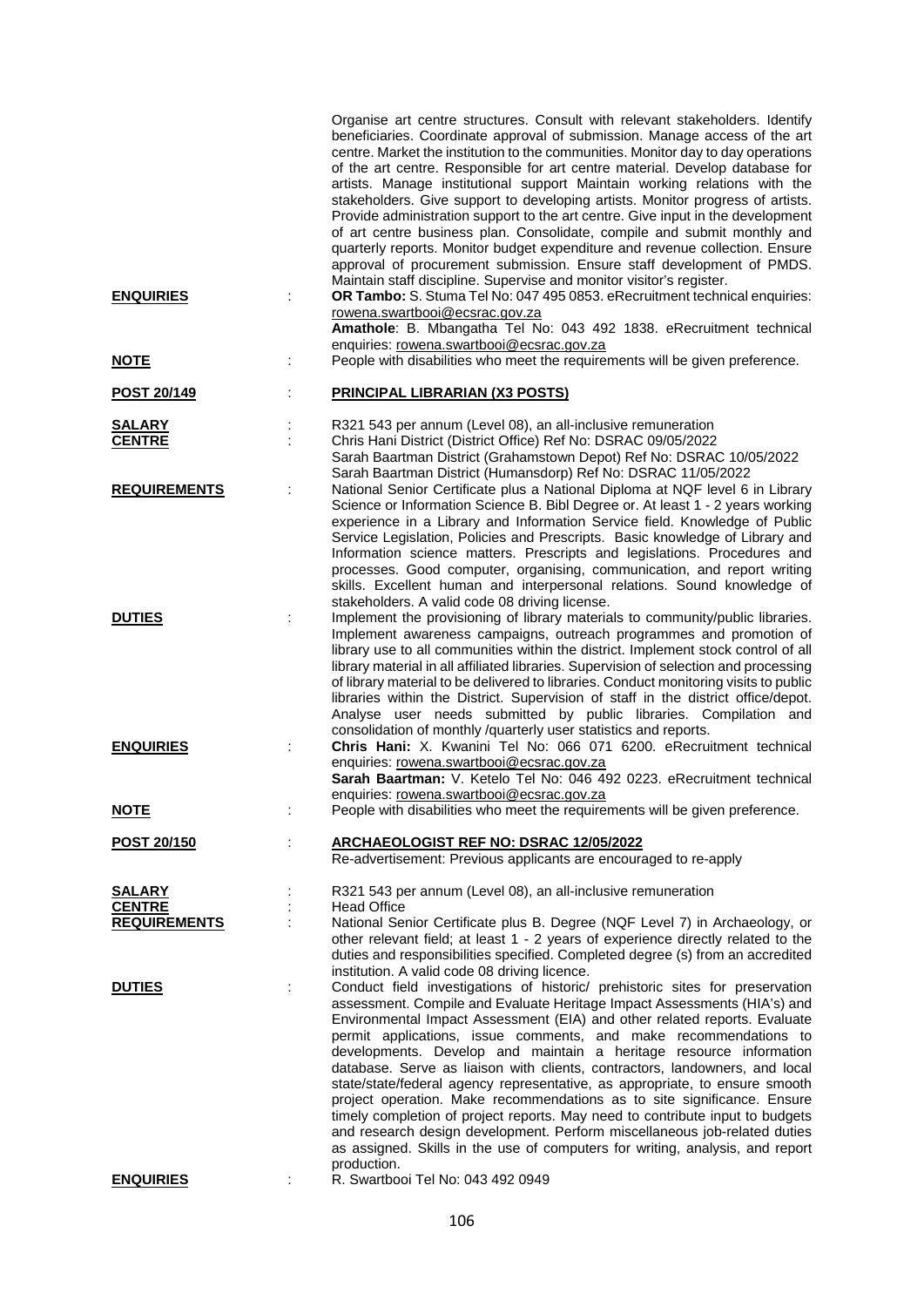| <u>NOTE</u>                                           | eRecruitment technical enquiries: mawabo.cezula@ecsrac.gov.za<br>People with disabilities who meet the requirements will be given preference.                                                                                                                                                                                                                                                                                                                                                                                                                                                                                                                                                                                                                                                                                                                                                                                                                                                                                                                                                                                                                                                  |
|-------------------------------------------------------|------------------------------------------------------------------------------------------------------------------------------------------------------------------------------------------------------------------------------------------------------------------------------------------------------------------------------------------------------------------------------------------------------------------------------------------------------------------------------------------------------------------------------------------------------------------------------------------------------------------------------------------------------------------------------------------------------------------------------------------------------------------------------------------------------------------------------------------------------------------------------------------------------------------------------------------------------------------------------------------------------------------------------------------------------------------------------------------------------------------------------------------------------------------------------------------------|
| POST 20/151                                           | PRINCIPAL CURATOR REF NO: DSRAC 13/05/2022<br>Re-advertisement: Previous applicants are encouraged to re-apply                                                                                                                                                                                                                                                                                                                                                                                                                                                                                                                                                                                                                                                                                                                                                                                                                                                                                                                                                                                                                                                                                 |
| <b>SALARY</b><br><b>CENTRE</b><br><b>REQUIREMENTS</b> | R321 543 per annum (Level 08)<br>Bayworld<br>National Senior Certificate plus BA Degree/ Diploma (NQF Level 6) in History/<br>Social Science/Philosophy with at least 1 - 2 years of experience in the field of<br>museum and heritage. Knowledge and understanding of government<br>processes. Project management skills. Good communication and interpersonal<br>skills. Ability to work under pressure without supervision. Computer literacy. A                                                                                                                                                                                                                                                                                                                                                                                                                                                                                                                                                                                                                                                                                                                                            |
| <b>DUTIES</b>                                         | valid code 08 driving license.<br>Curate and develop the collection for long term preservation and storage. Add<br>to the collection by undertaking active survey/research and actively seek to<br>obtain collections from donors. Assist public researchers, community<br>museums, institutions of learning, etc. with research in humanities and<br>museology. Edit and write articles for the museum newsletter, journals or<br>periodicals and give lectures. Supervision of staff at no. 7 Castle Hill branch.<br>Assist in compiling quarterly and annual reports and monitor the<br>Implementation of the frameworks for the benefaction of designated and<br>monitor the Implementation of the frameworks for the benefaction of<br>designated groups.                                                                                                                                                                                                                                                                                                                                                                                                                                 |
| <b>ENQUIRIES</b>                                      | L. Mini Tel No: 041 584 0650<br>eRecruitment technical enquiries: rowena.swartbooi@ecsrac.gov.za                                                                                                                                                                                                                                                                                                                                                                                                                                                                                                                                                                                                                                                                                                                                                                                                                                                                                                                                                                                                                                                                                               |
| <u>NOTE</u>                                           | People with disabilities who meet the requirements will be given preference.                                                                                                                                                                                                                                                                                                                                                                                                                                                                                                                                                                                                                                                                                                                                                                                                                                                                                                                                                                                                                                                                                                                   |
| <b>POST 20/152</b>                                    | STATE ACCOUNTANT - PRE-AUDIT (INTERNAL CONTROL) REF NO:<br><b>DSRAC 14/05/2022</b>                                                                                                                                                                                                                                                                                                                                                                                                                                                                                                                                                                                                                                                                                                                                                                                                                                                                                                                                                                                                                                                                                                             |
| <b>SALARY</b><br><b>CENTRE</b><br><b>REQUIREMENTS</b> | R261 372 per annum (Level 07), an all-inclusive remuneration<br>Chris Hani District<br>National Senior Certificate plus a National Diploma (NQF level 6 as recognised<br>by SAQA) in Internal Audit or Accounting or Cost & Management Accountant<br>or Financial Information System or Public Management with at least 1 to 2<br>years' experience within the public sector internal control / pre-audit unit.<br>Knowledge of financial systems (PERSAL & LOGIS). Knowledge of public<br>service. Legislation / policies / prescripts and procedures. Knowledge of Batho<br>Pele principles. Computer literacy. Good communication skills. Sound<br>organisational skills. Report writing. People management. Customer / client<br>orientated approach Ability to work under pressure and independently. A valid<br>code 08 driving licence.                                                                                                                                                                                                                                                                                                                                                 |
| <b>DUTIES</b>                                         | Ensure compliance with the applicable laws and regulations in procurement<br>processes, supplier payments and HR related claims. Prevent and detect<br>irregular, unauthorized fruitless and wasteful expenditures within the district.<br>Maintain proper filing of payment vouchers for easy retrieval during the audit<br>period. Submit RFI's to Head Office within the required time. Check compliance<br>of goods and services in line with procurement procedures and financial<br>delegations. Check compliance with prescripts and pre-audit checklist. Issuing<br>pre-audit certificate. Post-auditing for payment, filing and reporting on<br>unauthorised, irregular and fruitless expenditure. Checking that all supporting<br>documents for payment are present and are in compliance with the prescripts.<br>Affix pre-audit stamp and process to payment section. Administration and filing<br>of procurement documents. Filling of all procurement submissions.<br>Responding to all request for information from auditors. Compile and<br>consolidate finance reports. Capture all paid payments monthly. Update and<br>record unauthorized irregular fund and gift reports. |
| <b>ENQUIRIES</b>                                      | X. Kwanini Tel No: 066 071 6200<br>eRecruitment technical enquiries: rowena.swartbooi@ecsrac.gov.za                                                                                                                                                                                                                                                                                                                                                                                                                                                                                                                                                                                                                                                                                                                                                                                                                                                                                                                                                                                                                                                                                            |
| <b>NOTE</b>                                           | People with disabilities who meet the requirements will be given preference.                                                                                                                                                                                                                                                                                                                                                                                                                                                                                                                                                                                                                                                                                                                                                                                                                                                                                                                                                                                                                                                                                                                   |
| POST 20/153                                           | <b>EXHIBITION OFFICER REF NO: DSRAC 15/05/2022</b>                                                                                                                                                                                                                                                                                                                                                                                                                                                                                                                                                                                                                                                                                                                                                                                                                                                                                                                                                                                                                                                                                                                                             |
| <b>SALARY</b><br><b>CENTRE</b>                        | R261 372 per annum (Level 07), an all-inclusive remuneration<br>Amathole Museum                                                                                                                                                                                                                                                                                                                                                                                                                                                                                                                                                                                                                                                                                                                                                                                                                                                                                                                                                                                                                                                                                                                |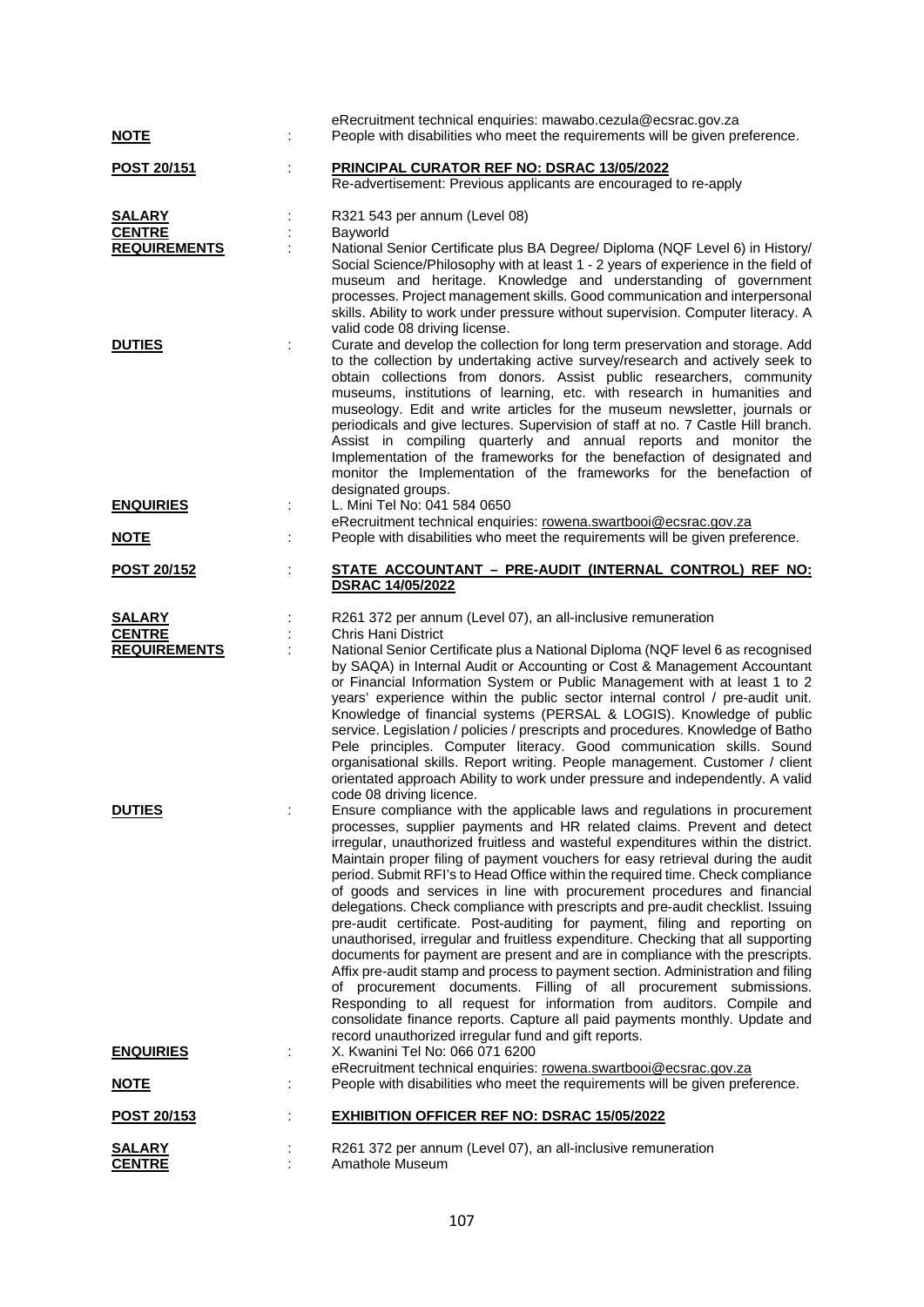| <b>REQUIREMENTS</b><br><b>DUTIES</b>           | ÷ | National Senior Certificate plus an NQF Level 6 Certificate in Graphic Design<br>and 1 - 2 years' relevant experience in a graphic design / museum environment.<br>Design principles, techniques and tools. Exhibition techniques. Stylistic and<br>decorative processes and techniques. Artistic skill. Museum mission<br>statement. International museum standards. Project management. Techniques<br>of application of materials. Verbal and written communication skill.<br>Photographic skills. Organising skills. Interpersonal skills. Report writing skills.<br>Problem solving skills. Computer skills. Inspection and analytical skills. A valid<br>code 08 driving license.<br>Plan and design exhibitions, publications and promotional items. Design all<br>museum promotional material, adverts and website banners. Design<br>brochures, invitations, booklets and signage to highlight national celebrations.<br>Design all museum publications and newsletters. Design and plan all museum<br>marketing programmes. Design temporary and permanent exhibitions. Design<br>museum signage. Design and coordinate all the workflow processes.<br>Developing systems and processes for the smooth and effective delivery of all<br>design and graphic work. Coordinate all graphic design work done to ensure<br>brand identity consistence. Attend all meetings to ensure smooth and<br>systematic delivery of all work requested of the design team. Develop style<br>guides and sheets as required. Develop and maintain brand identity manual<br>policies. Conceptualize and produce graphic design items for the museum.<br>Prepare sketches diagrams, illustrations and layout design concepts. Use<br>sketches, measurements, photographs and computer-generated images to<br>illustrate the visual proposal. Layout and design computer generated designs<br>and prints using specialized graphic software programmes. Consult with<br>woodwork section on framing and display options. Maintain an archive of<br>images, photographs and any previous work products for future use. Created<br>and design displays enhancement specimens. Design displays using molding<br>and casting techniques. Manufacture relevant displays. Install displays. Source |
|------------------------------------------------|---|-----------------------------------------------------------------------------------------------------------------------------------------------------------------------------------------------------------------------------------------------------------------------------------------------------------------------------------------------------------------------------------------------------------------------------------------------------------------------------------------------------------------------------------------------------------------------------------------------------------------------------------------------------------------------------------------------------------------------------------------------------------------------------------------------------------------------------------------------------------------------------------------------------------------------------------------------------------------------------------------------------------------------------------------------------------------------------------------------------------------------------------------------------------------------------------------------------------------------------------------------------------------------------------------------------------------------------------------------------------------------------------------------------------------------------------------------------------------------------------------------------------------------------------------------------------------------------------------------------------------------------------------------------------------------------------------------------------------------------------------------------------------------------------------------------------------------------------------------------------------------------------------------------------------------------------------------------------------------------------------------------------------------------------------------------------------------------------------------------------------------------------------------------------------------------------------------------------------------------------------------------------------------------------|
| <b>ENQUIRIES</b>                               |   | and purchase materials for displays. Conduct research on appropriate<br>photographs, video and sound presentations. Provide advice and technical<br>support. Ensure all museum buildings are branded, provided artwork for all<br>rooms. Give advice on display exhibitions.<br>S. Cakata at 061 419 4142<br>eRecruitment technical enquiries: rowena.swartbooi@ecsrac.gov.za                                                                                                                                                                                                                                                                                                                                                                                                                                                                                                                                                                                                                                                                                                                                                                                                                                                                                                                                                                                                                                                                                                                                                                                                                                                                                                                                                                                                                                                                                                                                                                                                                                                                                                                                                                                                                                                                                                     |
| <b>NOTE</b>                                    |   | People with disabilities who meet the requirements will be given preference.                                                                                                                                                                                                                                                                                                                                                                                                                                                                                                                                                                                                                                                                                                                                                                                                                                                                                                                                                                                                                                                                                                                                                                                                                                                                                                                                                                                                                                                                                                                                                                                                                                                                                                                                                                                                                                                                                                                                                                                                                                                                                                                                                                                                      |
| POST 20/154                                    |   | <b>CULTURAL OFFICER REF NO: DSRAC 16/05/2022</b>                                                                                                                                                                                                                                                                                                                                                                                                                                                                                                                                                                                                                                                                                                                                                                                                                                                                                                                                                                                                                                                                                                                                                                                                                                                                                                                                                                                                                                                                                                                                                                                                                                                                                                                                                                                                                                                                                                                                                                                                                                                                                                                                                                                                                                  |
| SALARY<br><b>CENTRE</b><br><b>REQUIREMENTS</b> |   | R261 372 per annum (Level 07), an all-inclusive remuneration<br>Sarah Baartman District (Dakawu Arts Center)<br>National Senior Certificate plus a National Diploma at NQF level 6 in Arts and<br>Culture. At least 1 to 2 years working experience in an Arts and Culture field.<br>Knowledge of Public Service Legislation, Policies and Prescripts. Basic<br>knowledge of financial administration. Good computer, organising,<br>communication and report writing skills. Excellent human and interpersonal<br>relations. Sound knowledge of stakeholders. A valid code 08 driving license.                                                                                                                                                                                                                                                                                                                                                                                                                                                                                                                                                                                                                                                                                                                                                                                                                                                                                                                                                                                                                                                                                                                                                                                                                                                                                                                                                                                                                                                                                                                                                                                                                                                                                   |
| <b>DUTIES</b>                                  | t | Coordinate Arts & Culture Provincial Programmes. Organise logistics and<br>attend meetings. Responsible for groups and designer artists. Organise festival<br>equipment for artists. Facilitate and implement art centre programs. Craft<br>rooster for activities. Organise arts centre structures. Consult with relevant<br>stakeholders. Identify beneficiaries. Coordinate approval of submissions.<br>Facilitate access of the art centre. Market the institution to the communities.<br>Monitor day to day operations of the art centre. Responsible for art centre<br>material. Develop database for artists. Provide institutional support. Maintain<br>working relations with the stakeholders. Give support to developing artists.<br>Monitor progress of artists. Provide administrative support. Draft art centre<br>business plan. Consolidate and compile quarterly and annual reports. Monitor<br>budget expenditure and revenue collection. Coordinate procurement<br>submission. Organise and monitor visitor's register.                                                                                                                                                                                                                                                                                                                                                                                                                                                                                                                                                                                                                                                                                                                                                                                                                                                                                                                                                                                                                                                                                                                                                                                                                                        |
| <b>ENQUIRIES</b>                               |   | V. Ketelo Tel No: 043 492 0223                                                                                                                                                                                                                                                                                                                                                                                                                                                                                                                                                                                                                                                                                                                                                                                                                                                                                                                                                                                                                                                                                                                                                                                                                                                                                                                                                                                                                                                                                                                                                                                                                                                                                                                                                                                                                                                                                                                                                                                                                                                                                                                                                                                                                                                    |
| <u>NOTE</u>                                    |   | eRecruitment technical enquiries: rowena.swartbooi@ecsrac.gov.za<br>People with disabilities who meet the requirements will be given preference.                                                                                                                                                                                                                                                                                                                                                                                                                                                                                                                                                                                                                                                                                                                                                                                                                                                                                                                                                                                                                                                                                                                                                                                                                                                                                                                                                                                                                                                                                                                                                                                                                                                                                                                                                                                                                                                                                                                                                                                                                                                                                                                                  |
| POST 20/155                                    |   | <b>LIBRARIAN (X7 POSTS)</b>                                                                                                                                                                                                                                                                                                                                                                                                                                                                                                                                                                                                                                                                                                                                                                                                                                                                                                                                                                                                                                                                                                                                                                                                                                                                                                                                                                                                                                                                                                                                                                                                                                                                                                                                                                                                                                                                                                                                                                                                                                                                                                                                                                                                                                                       |
| <b>SALARY</b>                                  |   | R261 372 per annum (Level 07), an all-inclusive remuneration                                                                                                                                                                                                                                                                                                                                                                                                                                                                                                                                                                                                                                                                                                                                                                                                                                                                                                                                                                                                                                                                                                                                                                                                                                                                                                                                                                                                                                                                                                                                                                                                                                                                                                                                                                                                                                                                                                                                                                                                                                                                                                                                                                                                                      |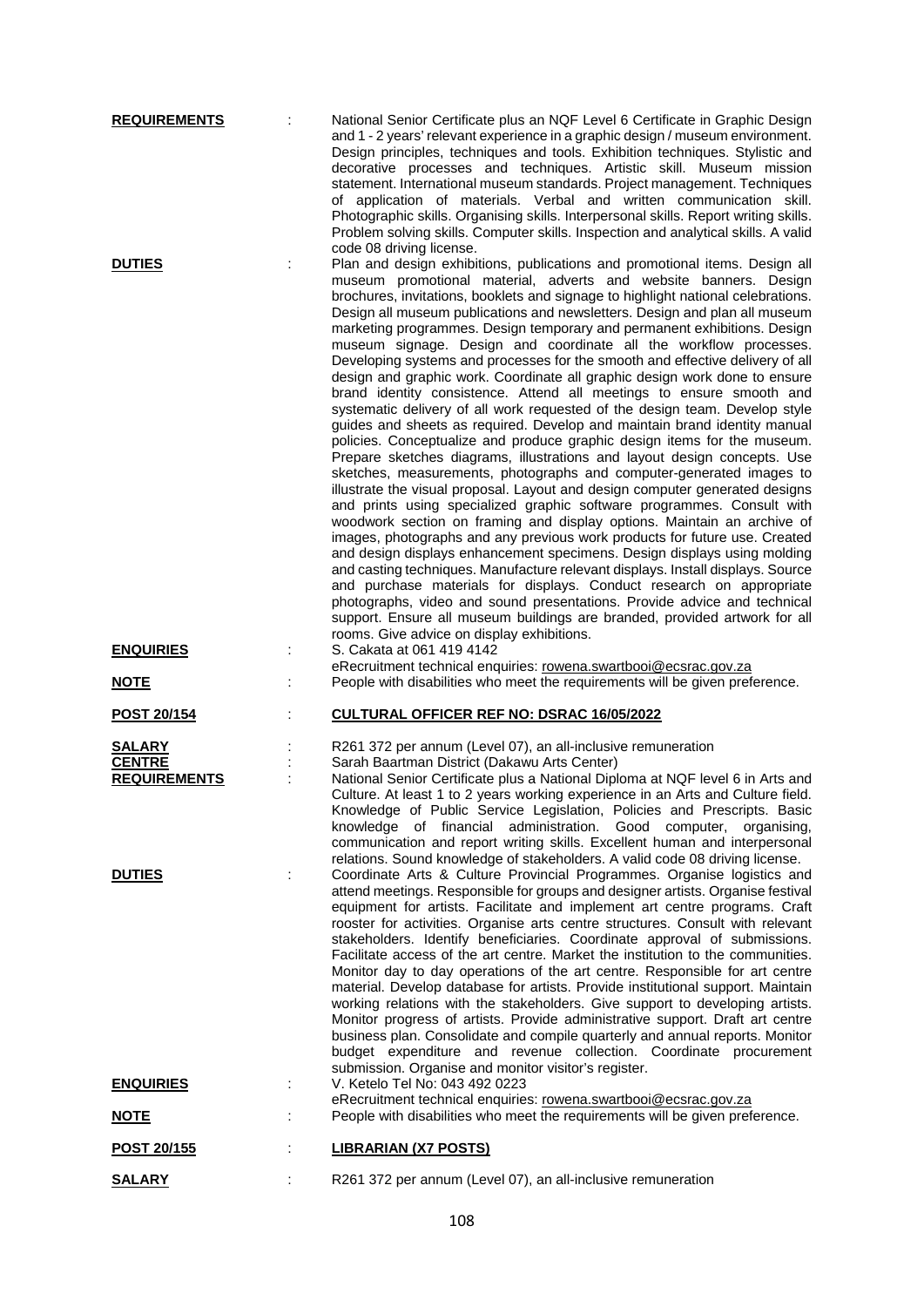| <b>CENTRE</b>                        | Nelson Mandela District (Colchester Public Library) Ref No: DSRAC                                                                                                       |
|--------------------------------------|-------------------------------------------------------------------------------------------------------------------------------------------------------------------------|
|                                      | 17/05/2022 (X1 Post)<br>Nelson Mandela District Kuyga Library) Ref No: DSRAC 18/05/2022 (X1 Post)                                                                       |
|                                      | Joe Gqabi District (Eureka Library) Ref No: DSRAC 19/05/2022 (X1 Post)                                                                                                  |
|                                      | Joe Gqabi District (Alwal North Public Library) Ref No: DSRAC 20/05/2022 (X1<br>Post)                                                                                   |
|                                      | OR Tambo District (PSJ -Thombo Modular Library) Ref No: DSRAC<br>21/05/2022 (X1 Post)                                                                                   |
|                                      | OR Tambo District (Bazindlovu Modular Library -Mqanduli) Ref No: DSRAC<br>22/05/2022 (X1 Post)                                                                          |
|                                      | Amathole District (Nomaka Mbeki Library) Ref No: DSRAC 23/05/2022 (X1<br>Post)                                                                                          |
| <b>REQUIREMENTS</b>                  | National Senior Certificate plus a Bibl. Degree/ B Tech in Library Information                                                                                          |
|                                      | Studies / National Diploma in Library and Information Studies (NQF level 6) or<br>equivalent studies with at least 1 to 2 years working experience in a Library         |
|                                      | and Information Service field. Knowledge of public service legislation, policies                                                                                        |
|                                      | and prescripts. Basic knowledge of library and information science matters.<br>Prescripts and legislations. Procedures and processes. Good computer,                    |
|                                      | organising, communication, and report writing skills, excellent human, and                                                                                              |
|                                      | interpersonal relations. Sound knowledge of stakeholders. A valid code 08                                                                                               |
| <b>DUTIES</b>                        | driving license.<br>Implement the provisioning of library materials to community/public libraries.                                                                      |
|                                      | Implement awareness campaigns, outreach programmes and promotion of                                                                                                     |
|                                      | library use to all communities within the district. Implement stock control of all<br>library material in all affiliated libraries. Selection and processing of library |
|                                      | material to be delivered to libraries. Conduct monitoring visits to public libraries                                                                                    |
|                                      | within the District. Supervision of staff in the district office/depot. Analyse user                                                                                    |
|                                      | needs submitted by public libraries. Compilation and consolidation of monthly<br>user statistics and reports.                                                           |
| <b>ENQUIRIES</b>                     | Sarah Baartman: V. Ketelo Tel No: 043 492 0223. eRecruitment technical                                                                                                  |
|                                      | enquiries: rowena.swartbooi@ecsrac.gov.za<br>Joe Gqabi: D. Ndzongwana Tel No: 051 492 4757. eRecruitment technical                                                      |
|                                      | enquiries: rowena.swartbooi@ecsrac.gov.za                                                                                                                               |
|                                      | OR Tambo: S. Stuma Tel No: 047 495 0853. eRecruitment technical enquiries:                                                                                              |
|                                      | rowena.swartbooi@ecsrac.gov.za<br>Amathole: B. Mbangatha Tel No: 043 492 1838. eRecruitment technical                                                                   |
|                                      | enquiries: rowena.swartbooi@ecsrac.gov.za<br>Nelson Mandela: A. Dyalvana Tel No: 041 492 1230. eRecruitment technical                                                   |
| <b>NOTE</b>                          | enquiries: rowena.swartbooi@ecsrac.gov.za<br>People with disabilities who meet the requirements will be given preference.                                               |
|                                      |                                                                                                                                                                         |
| POST 20/156                          | SPORT PROMOTION OFFICER - SCHOOL SPORT REF NO: DSRAC<br>24/05/2022                                                                                                      |
| <b>SALARY</b>                        | R261 372 per annum (Level 07), an all-inclusive remuneration                                                                                                            |
| <b>CENTRE</b><br><b>REQUIREMENTS</b> | Sarah Baartman District<br>National Senior Certificate plus a National Diploma in Sport Management or                                                                   |
|                                      | Human Movement Science (NQF Level 6) with at least 1 - 2 years' experience                                                                                              |
|                                      | in Sport Development. Good communication and organising skills. Ability to<br>work under pressure. Basic computer skills. Basic knowledge of Financial                  |
|                                      | Administration. Report writing skills, Presentation skills will be an added                                                                                             |
|                                      | advantage. Knowledge of relevant prescripts. Exposure in a number of codes                                                                                              |
| <b>DUTIES</b>                        | or federations. A valid code 08 driving license.<br>To promote and encourage participation in Sport Development. To create                                              |
|                                      | platform for talent identification through the implementation of the Sport                                                                                              |
|                                      | Development & Federations Activities. To facilitate and implement capacity<br>building programmes. To facilitate participation of Federations from grassroots           |
|                                      | to National Level.                                                                                                                                                      |
| <b>ENQUIRIES</b>                     | V. Ketelo Tel No: 043 492 0223                                                                                                                                          |
| <b>NOTE</b>                          | eRecruitment technical enquiries: rowena.swartbooi@ecsrac.gov.za<br>People with disabilities who meet the requirements will be given preference.                        |
| <u>POST 20/157</u>                   | <b>SPORT PROMOTION OFFICER - CLUB DEVELOPMENT REF NO: DSRAC</b>                                                                                                         |
|                                      | 25/05/2022                                                                                                                                                              |
| <b>SALARY</b>                        | R261 372 per annum (Level 07), an all-inclusive remuneration                                                                                                            |
| <u>CENTRE</u>                        | Sarah Baartman District                                                                                                                                                 |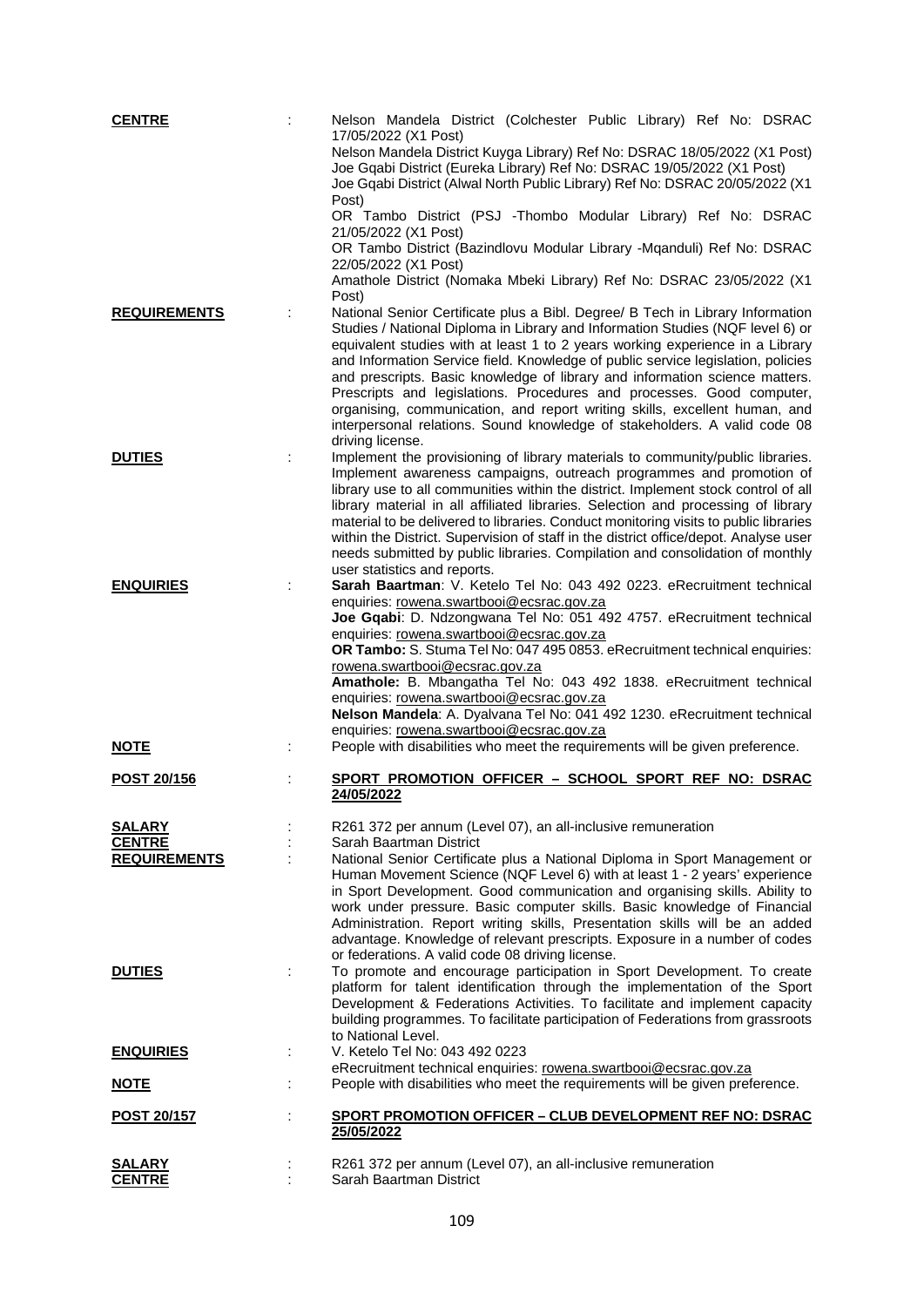| <b>REQUIREMENTS</b><br><b>DUTIES</b> |   | National Senior Certificate plus a National Diploma in Sport Management or<br>Human Movement Science (NQF Level 6) with at least 1 -2 years' experience<br>in Sport Development. Knowledge of Sport Prescripts. Sport Administration.<br>Knowledge of how to implement conditional grants in line with the DORA<br>framework and the national Sport and Recreation plan. Basic knowledge of<br>Financial Administration. Good communication and organising skills. Ability to<br>work under pressure. Basic computer skills. Report writing skills, Presentation<br>skills will be an added advantage. Knowledge of relevant prescripts. Exposure<br>in several codes or federations. A valid code 08 driving license.<br>Facilitate the establishment, support and maintenance of recreation; schools,<br>and clubs' structures in municipalities and wards. Provide support services to<br>federations, clubs, hub structures and school sport structures. To implement<br>operational plans of the district. Liaise with hubs, sport federations, school<br>sports structures, sport councils and academy to increase the number of<br>participants in sports and recreation activities. Create an enabling environment<br>for the talent identification through the implementation of the Sports<br>Development and federations activities. Compilation of monthly reports. |
|--------------------------------------|---|---------------------------------------------------------------------------------------------------------------------------------------------------------------------------------------------------------------------------------------------------------------------------------------------------------------------------------------------------------------------------------------------------------------------------------------------------------------------------------------------------------------------------------------------------------------------------------------------------------------------------------------------------------------------------------------------------------------------------------------------------------------------------------------------------------------------------------------------------------------------------------------------------------------------------------------------------------------------------------------------------------------------------------------------------------------------------------------------------------------------------------------------------------------------------------------------------------------------------------------------------------------------------------------------------------------------------------------------------------------------------------|
| <b>ENQUIRIES</b>                     |   | Collection of credible data and evidence.<br>V. Ketelo Tel No: 043 492 0223                                                                                                                                                                                                                                                                                                                                                                                                                                                                                                                                                                                                                                                                                                                                                                                                                                                                                                                                                                                                                                                                                                                                                                                                                                                                                                     |
| <u>NOTE</u>                          |   | eRecruitment technical enquiries: rowena.swartbooi@ecsrac.gov.za<br>People with disabilities who meet the requirements will be given preference.                                                                                                                                                                                                                                                                                                                                                                                                                                                                                                                                                                                                                                                                                                                                                                                                                                                                                                                                                                                                                                                                                                                                                                                                                                |
| <b>POST 20/158</b>                   |   | SPORT PROMOTION OFFICER - RECREATION DEVELOPMENT REF NO:                                                                                                                                                                                                                                                                                                                                                                                                                                                                                                                                                                                                                                                                                                                                                                                                                                                                                                                                                                                                                                                                                                                                                                                                                                                                                                                        |
|                                      |   | <b>DSRAC 26/05/2022</b>                                                                                                                                                                                                                                                                                                                                                                                                                                                                                                                                                                                                                                                                                                                                                                                                                                                                                                                                                                                                                                                                                                                                                                                                                                                                                                                                                         |
| <b>SALARY</b>                        |   | R261 372 per annum (Level 07), an all-inclusive remuneration                                                                                                                                                                                                                                                                                                                                                                                                                                                                                                                                                                                                                                                                                                                                                                                                                                                                                                                                                                                                                                                                                                                                                                                                                                                                                                                    |
| <b>CENTRE</b><br><b>REQUIREMENTS</b> |   | Joe Gqabi District<br>National Senior Certificate plus a National Diploma in Sport Management or                                                                                                                                                                                                                                                                                                                                                                                                                                                                                                                                                                                                                                                                                                                                                                                                                                                                                                                                                                                                                                                                                                                                                                                                                                                                                |
|                                      |   | Human Movement Studies (NQF Level 6) with at least 1 - 2 years' experience<br>in Recreation Development. Knowledge of how to implement conditional grants<br>in line with the DORA framework and National Sport and Recreation plan. Must<br>have a good organising, interpersonal, and Project Management skills, must<br>be able work under pressure, computer literacy, Good communication and<br>organising skills. Ability to work under pressure. Basic knowledge of Financial<br>Administration. Basic computer skills. A valid code 08 driving license.                                                                                                                                                                                                                                                                                                                                                                                                                                                                                                                                                                                                                                                                                                                                                                                                                 |
| <b>DUTIES</b>                        | ÷ | Facilitate, organise and implementation of Recreation Development<br>programmes in the district. Preparation of documentation for submissions.<br>Organise and co-ordinate Recreation Development projects provincially, in<br>accordance with the Provincial Sport and Recreation policy. Liaise with<br>communities, structures, federations and maintain partnership. Organise<br>capacity building workshops. Compile reports.                                                                                                                                                                                                                                                                                                                                                                                                                                                                                                                                                                                                                                                                                                                                                                                                                                                                                                                                              |
| <b>ENQUIRIES</b>                     |   | D. Ndzongwana Tel No: 051 492 4757                                                                                                                                                                                                                                                                                                                                                                                                                                                                                                                                                                                                                                                                                                                                                                                                                                                                                                                                                                                                                                                                                                                                                                                                                                                                                                                                              |
| <u>NOTE</u>                          |   | eRecruitment technical enquiries: rowena.swartbooi@ecsrac.gov.za<br>People with disabilities who meet the requirements will be given preference.                                                                                                                                                                                                                                                                                                                                                                                                                                                                                                                                                                                                                                                                                                                                                                                                                                                                                                                                                                                                                                                                                                                                                                                                                                |
| POST 20/159                          |   | <b>LANGUAGE PRACTITIONER (AFRIKAANS) REF NO: DSRAC 27/05/2022</b><br>Re-advertisement: Previous applicants are encouraged to re-apply                                                                                                                                                                                                                                                                                                                                                                                                                                                                                                                                                                                                                                                                                                                                                                                                                                                                                                                                                                                                                                                                                                                                                                                                                                           |
| SALARY                               |   | R261 372 per annum (Level 07)                                                                                                                                                                                                                                                                                                                                                                                                                                                                                                                                                                                                                                                                                                                                                                                                                                                                                                                                                                                                                                                                                                                                                                                                                                                                                                                                                   |
| <b>CENTRE</b><br><b>REQUIREMENTS</b> |   | <b>Head Office</b><br>National Senior Certificate plus a B. A. Degree/ National Diploma at (NQF level                                                                                                                                                                                                                                                                                                                                                                                                                                                                                                                                                                                                                                                                                                                                                                                                                                                                                                                                                                                                                                                                                                                                                                                                                                                                           |
|                                      |   | 6) in Language Practice with Afrikaans and English. Experience in translating<br>from English to Afrikaans vice versa. 1 to 2 years' experience and ability to<br>translate technical and legal documents in the languages mentioned above.<br>Experience and knowledge in publishing and creative writing field. Knowledge<br>of language policy; computer literacy. The candidate must possess good<br>interpersonal relations and ability to work as a team. Must have written and<br>verbal communication skills. Candidate must be able to work independently,<br>under pressure, and after hours. Be willing to travel to various districts for<br>stakeholder engagement. Knowledge of Sign Language or willingness to learn<br>the language would be an added advantage. Driver's license would be an<br>advantage.                                                                                                                                                                                                                                                                                                                                                                                                                                                                                                                                                     |
| <b>DUTIES</b>                        |   | Render language services duties such as translation of official documents from<br>and into Afrikaans, English for our department and other government<br>departments. Provide and facilitate any language related development<br>initiative. Provide interpreting service when required. Facilitate editing,<br>proofreading and prepare manuscripts for publication. Liaise and meet with                                                                                                                                                                                                                                                                                                                                                                                                                                                                                                                                                                                                                                                                                                                                                                                                                                                                                                                                                                                      |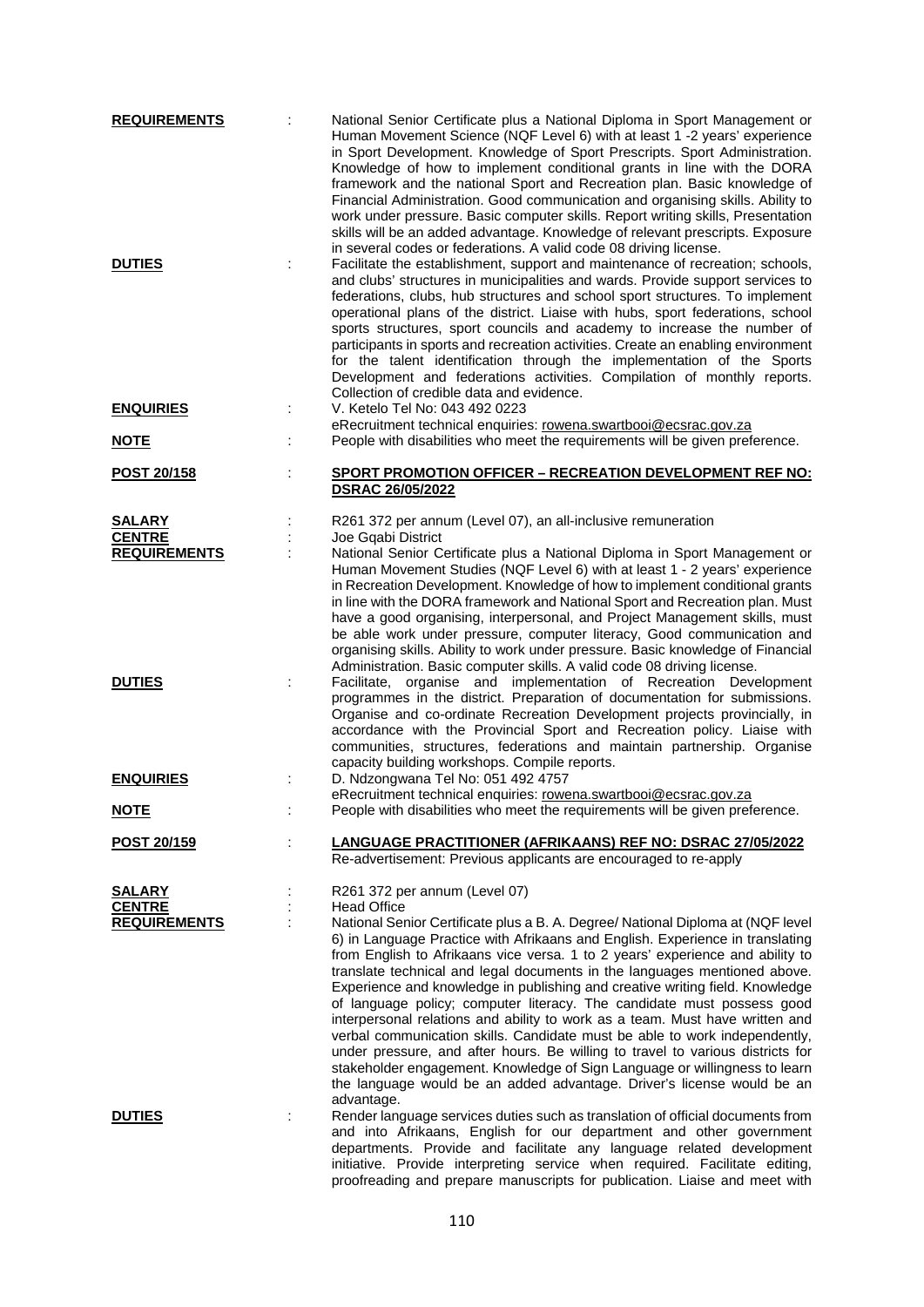|                                | stakeholders for language development projects as well as organizing                                                                                          |
|--------------------------------|---------------------------------------------------------------------------------------------------------------------------------------------------------------|
| <b>ENQUIRIES</b>               | language related events.<br>R. Swartbooi Tel No: 043 492 0949                                                                                                 |
|                                | eRecruitment technical enquiries: mawabo.cezula@ecsrac.gov.za                                                                                                 |
| <u>NOTE</u>                    | People with disabilities who meet the requirements will be given preference.                                                                                  |
| POST 20/160                    | <b>LIBRARY ASSISTANT (X3 POSTS)</b>                                                                                                                           |
| <b>SALARY</b>                  | R176 310 per annum (Level 05), an all-inclusive remuneration                                                                                                  |
| <b>CENTRE</b>                  | Chris District Ref No: DSRAC 28/05/2022<br>Joe Gqabi (Lower Tsitsana Library) Ref No: DSRAC 29/05/2022                                                        |
|                                | Alfred Nzo District (Mount Frere Library) Ref No: DSRAC 30/05/2022                                                                                            |
| <b>REQUIREMENTS</b>            | National Senior Certificate with no experience. A National diploma in library<br>and information studies (NQF Level 6) will be an added advantage. Good       |
|                                | command of at least two (2) official languages. Knowledge of library systems                                                                                  |
|                                | and relevant government prescripts. Computer literacy. Good verbal and                                                                                        |
| <b>DUTIES</b>                  | written skills.<br>Perform all circulations duties in the library. Join and renew library                                                                     |
|                                | membership. Assist with shelving and circulation of all library material. Attend                                                                              |
|                                | reference queries brought by members of the public library and leaners.<br>Maintain good public relations with the neighborhood or community. Attend          |
|                                | meetings where and when necessary. Compile statistics of the library. Assist                                                                                  |
|                                | in organising and/ or be involved in awareness programmes (Advocacy and<br>Marketing). Assist in the information of library structure. Responsible for        |
|                                | orientation and children's programmes Assist in the management of library                                                                                     |
|                                | donations, perform all circulation duties and other programmes in the library                                                                                 |
| <b>ENQUIRIES</b>               | including ICT and mini-lib services.<br>Chris Hani: X. Kwanini at 066 071 6200. eRecruitment technical enquiries:                                             |
|                                | rowena.swartbooi@ecsrac.gov.za                                                                                                                                |
|                                | D. Ndzongwana Tel No: 051 492 4757. eRecruitment technical enquiries:<br>rowena.swartbooi@ecsrac.gov.za                                                       |
|                                | M. Gugwana Tel No: 039 492 0297. eRecruitment technical enquiries:                                                                                            |
| <b>NOTE</b>                    | rowena.swartbooi@ecsrac.gov.za<br>People with disabilities who meet the requirements will be given preference.                                                |
|                                |                                                                                                                                                               |
| <b>POST 20/161</b>             | HR CLERK REF NO: DSRAC 31/05/2022                                                                                                                             |
| <b>SALARY</b><br><b>CENTRE</b> | R176 310 per annum (Level 05), an all-inclusive remuneration<br><b>BCM District</b>                                                                           |
| <b>REQUIREMENTS</b>            | National Senior Certificate with no experience. An appropriate NQF Level 4                                                                                    |
|                                | Qualification in Human Resource Management / Personnel Management /                                                                                           |
|                                | Public Administration will be an added advantage. Knowledge of Human<br>Resources, and Conditions of Service. A fair understanding of Public Service          |
|                                | Regulations, Public Service Act and other Legislation governing Human                                                                                         |
|                                | Resource Administration. Computer literacy. Knowledge of PERSAL will be an<br>added advantage. A valid code 08 driving licence will be an added advantage.    |
| <b>DUTIES</b>                  | Implement human resource administration practices. Coordinate recruitment                                                                                     |
|                                | and selection process. Implement conditions of services. Render termination                                                                                   |
|                                | of service. Facilitate appointments and transfers. Capture all appointments of<br>employees. Verify appointment with relevant supporting documents. Capturing |
|                                | of information on system. Avoid faulty transactions from the system. Facilitate                                                                               |
|                                | injury on duty (IOD) cases for employees. Receive IOD forms. Fill in and<br>forward the forms to the relevant doctor. Ensure doctor's registration. Forward   |
|                                | forms to the department of labour. Facilitate submission of approval.                                                                                         |
|                                | Processing of payments. Facilitate leave matters. Request database of<br>employees for long service. Check verification of notches from the system.           |
|                                | Facilitate the process of leave discounting. Verification of the amount to be                                                                                 |
|                                | paid. Capture the documents on the system. Render Human Resource clerical<br>services within the District.                                                    |
| <b>ENQUIRIES</b>               | L. Xoseka Tel No: 043 492 2140                                                                                                                                |
| <u>NOTE</u>                    | eRecruitment technical enquiries: rowena.swartbooi@ecsrac.gov.za<br>People with disabilities who meet the requirements will be given preference.              |
|                                |                                                                                                                                                               |
| POST 20/162                    | HR CLERK REF NO: DSRAC 32/05/2022                                                                                                                             |
| <b>SALARY</b>                  | R176 310 per annum (Level 05), an all-inclusive remuneration                                                                                                  |
| <b>CENTRE</b>                  | Amathole Museum                                                                                                                                               |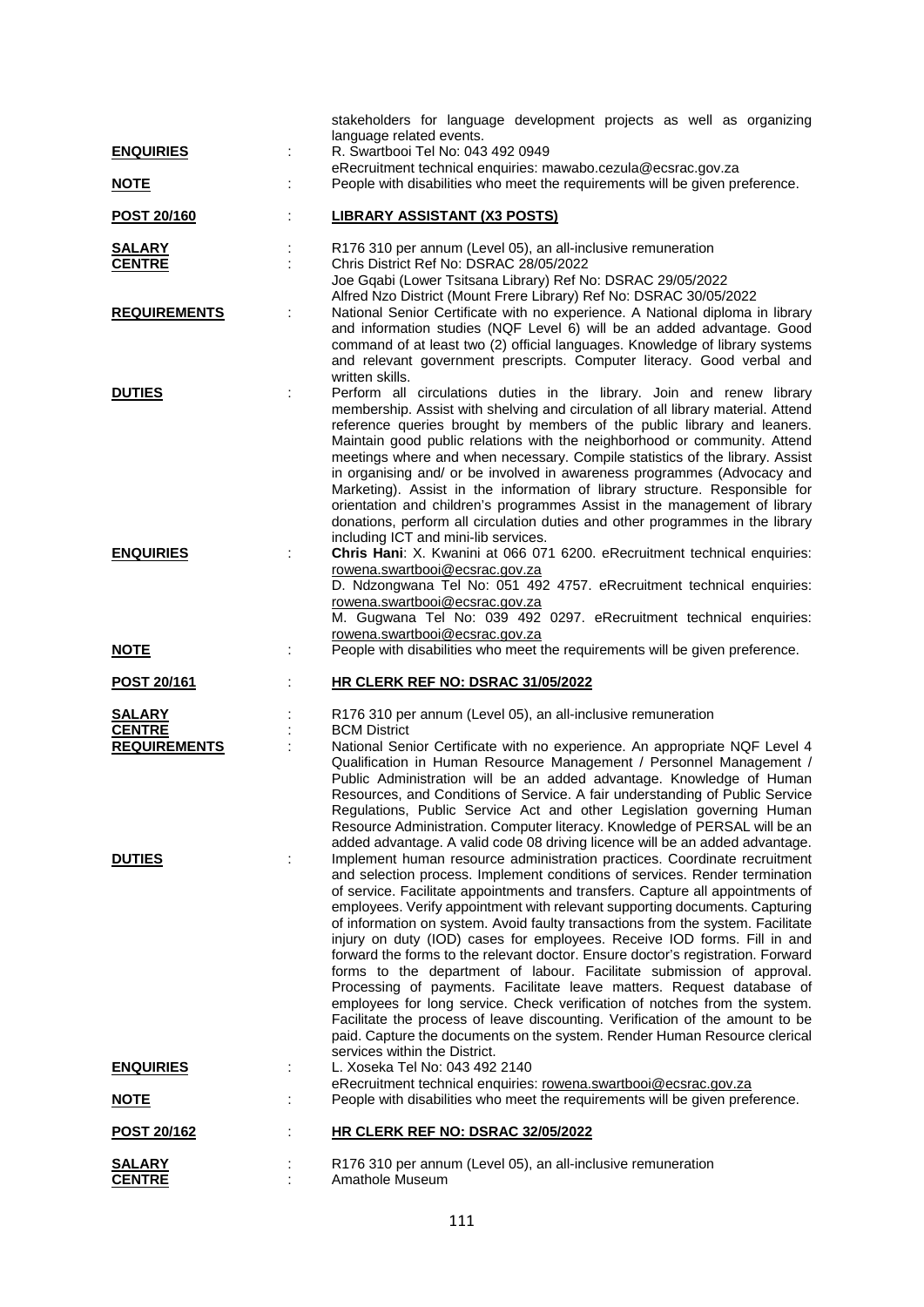| <b>REQUIREMENTS</b>                                   |   | National Senior Certificate with no experience. An appropriate NQF Level 4<br>Qualification in Human Resource Management / Personnel Management /<br>Public Administration will be an added advantage. Knowledge of Human<br>Resources and Conditions of Service. A fair understanding of Public Service<br>Regulations, Public Service Act and other Legislation governing Human<br>Resource Administration. Computer literacy. Knowledge of PERSAL will be an<br>added advantage. A valid code 08 driving licence will be an added advantage.                                                                                                                                                                                                                                                                                                                                                                                                                                                             |
|-------------------------------------------------------|---|-------------------------------------------------------------------------------------------------------------------------------------------------------------------------------------------------------------------------------------------------------------------------------------------------------------------------------------------------------------------------------------------------------------------------------------------------------------------------------------------------------------------------------------------------------------------------------------------------------------------------------------------------------------------------------------------------------------------------------------------------------------------------------------------------------------------------------------------------------------------------------------------------------------------------------------------------------------------------------------------------------------|
| <b>DUTIES</b>                                         |   | Implement human resource administration practices. Coordinate recruitment<br>and selection process. Implement conditions of services. Render termination<br>of service. Facilitate appointments and transfers. Capture all appointments of<br>employees. Verify appointment with relevant supporting documents. Capturing<br>of information on system. Avoid faulty transactions from the system. Facilitate<br>injury on duty (IOD) cases for employees. Receive IOD forms. Fill in and<br>forward the forms to the relevant doctor. Ensure doctor's registration. Forward<br>forms to the department of labour. Facilitate submission of approval.<br>Processing of payments. Facilitate leave matters. Request database of<br>employees for long service. Check verification of notches from the system.<br>Facilitate the process of leave discounting. Verification of the amount to be<br>paid. Capture the documents on the system. Render Human Resource clerical<br>services within the Museum.    |
| <b>ENQUIRIES</b>                                      |   | S. Cakata at 061 419 4142<br>eRecruitment technical enquiries: rowena.swartbooi@ecsrac.gov.za                                                                                                                                                                                                                                                                                                                                                                                                                                                                                                                                                                                                                                                                                                                                                                                                                                                                                                               |
| <b>NOTE</b>                                           |   | People with disabilities who meet the requirements will be given preference.                                                                                                                                                                                                                                                                                                                                                                                                                                                                                                                                                                                                                                                                                                                                                                                                                                                                                                                                |
| POST 20/163                                           |   | <b>COLLECTION ASSISTANT REF NO: DSRAC 33/05/2022</b>                                                                                                                                                                                                                                                                                                                                                                                                                                                                                                                                                                                                                                                                                                                                                                                                                                                                                                                                                        |
| <b>SALARY</b><br><b>CENTRE</b><br><b>REQUIREMENTS</b> |   | R147 459 per annum (Level 04), an all-inclusive remuneration<br><b>Barkley East Museum</b><br>National Senior Certificate with no experience. An appropriate qualification in<br>technical field. (NQF Level 4) will be an added advantage. Legislative<br>framework governing museums. Occupational Health and Safety prescripts.<br>Problem solving. Good Communication skills. Planning and Organising skills.<br>Computer literacy. Creativity. Reliability. Commitment. Professionalism. A valid<br>code 08 driving license will be an added advantage.                                                                                                                                                                                                                                                                                                                                                                                                                                                |
| <b>DUTIES</b>                                         | ÷ | Render Collection Management. Ensure the storage areas are clean. Assist<br>with emptying of dehumidifies and ensuring proper working of equipment.<br>Assist with care and conservation of objects in collections. Receive donations<br>on an ad hoc basis and check with the Historian if it is needed. Record donated<br>object information, process and store it. Keep the display areas ornaments<br>clean. Render custodian services. Make presentations on the history of the<br>house to group of learners, local and foreign visitors. Handle incoming calls<br>and do school bookings. Open and close the museum. Arm the alarm when<br>closing the museum. Render administration and maintenance services. Selling<br>of tickets to museum visitors. Ensure the money is locked in the safe at the end<br>of each day. Record information in the petty cash book. Compile monthly and<br>quarterly reports. Ensure that rates, electricity and telephone are paid. Clean<br>the museum building. |
| <b>ENQUIRIES</b>                                      |   | D. Ndzongwana Tel No: 051 492 4757<br>eRecruitment technical enquiries: rowena.swartbooi@ecsrac.gov.za                                                                                                                                                                                                                                                                                                                                                                                                                                                                                                                                                                                                                                                                                                                                                                                                                                                                                                      |
| <b>NOTE</b>                                           |   | People with disabilities who meet the requirements will be given preference.                                                                                                                                                                                                                                                                                                                                                                                                                                                                                                                                                                                                                                                                                                                                                                                                                                                                                                                                |
| POST 20/164                                           |   | <b>CLEANER (X3 POSTS)</b>                                                                                                                                                                                                                                                                                                                                                                                                                                                                                                                                                                                                                                                                                                                                                                                                                                                                                                                                                                                   |
| <b>SALARY</b><br><b>CENTRE</b>                        |   | R104 073 per annum (Level 02), an all-inclusive remuneration<br>Somerset East Museum Ref No: DSRAC 34/05/2022<br>Amathole Museum Ref No: DSRAC 35/05/2022<br>Burgersdorp Museum Ref No: DSRAC 36/05/2022                                                                                                                                                                                                                                                                                                                                                                                                                                                                                                                                                                                                                                                                                                                                                                                                    |
| <b>REQUIREMENTS</b>                                   |   | Grade 8 certificate or ABET qualification. Good interpersonal skills. Good<br>verbal communication skills. Self - motivated.                                                                                                                                                                                                                                                                                                                                                                                                                                                                                                                                                                                                                                                                                                                                                                                                                                                                                |
| <b>DUTIES</b>                                         |   | Provisioning of cleaning services. Cleaning offices corridors, elevators and<br>boardrooms by: Dusting and waxing office furniture. Sweeping, scrubbing and<br>waxing of floors. Vacuuming and shampooing floors. Cleaning walls, windows<br>and doors. Emptying and cleaning of dirt bins. Collect and removing of waste<br>papers. Freshen the office areas. Clean general kitchens by: Cleaning of bins.<br>Wash and keep stock of kitchen utensils. Cleaning the rest rooms by: Refilling<br>hand wash liquid soap. Replace toilet papers, hand towels and refreshers.<br>Empty and wash waste bins. Keep and maintain cleaning materials and                                                                                                                                                                                                                                                                                                                                                           |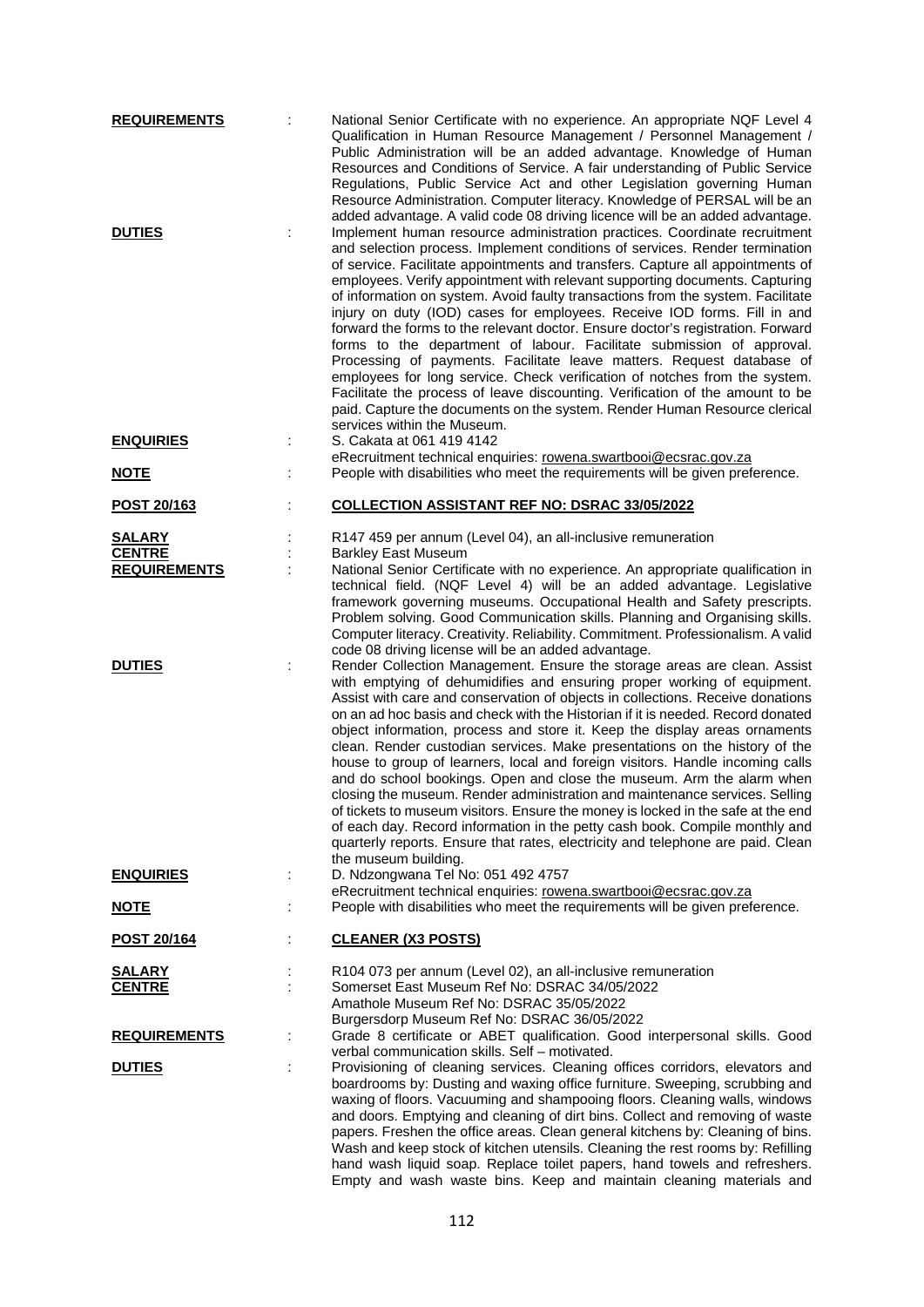| <b>ENQUIRIES</b>                                      | equipment. Report broken cleaning materials and equipment. Cleaning of<br>machines (microwaves, vacuum cleaners etc.) and equipment after use.<br>Amathole: S. Cakata at 061 419 4142. eRecruitment technical enquiries:<br>rowena.swartbooi@ecsrac.gov.za<br>Burgersdorp: D. Ndzongwana - 051 492 4757. eRecruitment technical<br>enquiries: rowena.swartbooi@ecsrac.gov.za<br>Somerset: V. Ketelo Tel No: 042 492 0223. eRecruitment technical enquiries:                                                                                                                                                                                                          |
|-------------------------------------------------------|----------------------------------------------------------------------------------------------------------------------------------------------------------------------------------------------------------------------------------------------------------------------------------------------------------------------------------------------------------------------------------------------------------------------------------------------------------------------------------------------------------------------------------------------------------------------------------------------------------------------------------------------------------------------|
| <u>NOTE</u>                                           | rowena.swartbooi@ecsrac.gov.za<br>People with disabilities who meet the requirements will be given preference.                                                                                                                                                                                                                                                                                                                                                                                                                                                                                                                                                       |
| <b>POST 20/165</b>                                    | <b>GENERAL ASSISTANT: LIBRARIES REF NO: DSRAC 37/05/2022</b>                                                                                                                                                                                                                                                                                                                                                                                                                                                                                                                                                                                                         |
| <b>SALARY</b><br><b>CENTRE</b><br><b>REQUIREMENTS</b> | R104 073 per annum (Level 02), an all-inclusive remuneration<br>Sarah Baartman District<br>Grade 8 certificate or ABET qualification. Must be able to write and read. Good<br>interpersonal skills. Good Verbal and written communication skills. Self -<br>motivated.                                                                                                                                                                                                                                                                                                                                                                                               |
| <b>DUTIES</b>                                         | Perform routine duties relating to maintenance of the centre. Assist in packing<br>the delivered items to the storeroom and office. Ensure prompt delivery and<br>safe keeping of information. Delivery of documents within and other<br>departments. Photocopying and faxing documents. Render transport services<br>for provincial library staff. Ferry officials and stakeholders to departmental<br>events. Report all defects to the relevant official. Perform general assistant<br>work. Load and off load furniture, equipment and any other goods to relevant<br>destination. Perform any other duties related to general assistant work that may<br>arise. |
| <b>ENQUIRIES</b>                                      | V. Ketelo Tel No: 043 492 0223<br>eRecruitment technical enquiries: rowena.swartbooi@ecsrac.gov.za                                                                                                                                                                                                                                                                                                                                                                                                                                                                                                                                                                   |
| <b>NOTE</b>                                           | People with disabilities who meet the requirements will be given preference.                                                                                                                                                                                                                                                                                                                                                                                                                                                                                                                                                                                         |

# **INTERNSHIP PROGRAMME / ICT SECTION FOR AUGUST 2022/ AUGUST 2024 (24 MONTHS 2022 - 2024)**

# **OTHER POSTS**

| <b>POST 20/166</b>                                     | SYSTEMS FUNCTIONAL SUPPORT / DATA ANALYST-SCIENTIST REF<br><b>NO: DSRAC 4705/2022 (X4 POSTS)</b><br>Directorate: ICT Operations                                                                                                                                                                                                                                                                                                                                                                                                                                                                                                                                                                                                                                                                                                                                                                                                                                                                                                                                                                                                                                                                                                                                                                                                                                                                                                                                |
|--------------------------------------------------------|----------------------------------------------------------------------------------------------------------------------------------------------------------------------------------------------------------------------------------------------------------------------------------------------------------------------------------------------------------------------------------------------------------------------------------------------------------------------------------------------------------------------------------------------------------------------------------------------------------------------------------------------------------------------------------------------------------------------------------------------------------------------------------------------------------------------------------------------------------------------------------------------------------------------------------------------------------------------------------------------------------------------------------------------------------------------------------------------------------------------------------------------------------------------------------------------------------------------------------------------------------------------------------------------------------------------------------------------------------------------------------------------------------------------------------------------------------------|
| <b>STIPEND</b><br><b>CENTRE</b><br><b>REQUIREMENTS</b> | R6 174.96 per month for graduates.<br><b>Head Office</b><br>NQF level 6 qualification in either. National Diploma/Degree: IT; Business<br>Applications: Software Development: Technical Programming. Mathematical<br>Statistics, Computer Science, Applied Mathematics, or other relevant &<br>equivalent qualifications. Coupled with relevant data scientist/analysis<br>Certificates like: Big Data; Data Analysis & Modelling (Pandas, NumPy,<br>Matplotlib, seaborn, SciPy); Machine learning and Deep Learning (Sklearn,<br>TensorFlow, Keras, Pytorch); Data visualization (Power BI, Tableau);<br>Coding/IDEs (Python, Jupyter, Spyder, Pycharm, R programming).                                                                                                                                                                                                                                                                                                                                                                                                                                                                                                                                                                                                                                                                                                                                                                                       |
| <b>DUTIES</b>                                          | Providing functional and technical support for departmental systems. Proving<br>technical/functional. Application support for the various designated<br>applications/systems including the Departmental Intranet & Website. Proving<br>help-desk support services for the all users and handling help-desk<br>Understand<br>designated<br>applications/systems<br>escalations.<br>business<br>functionality; and use technical and analytical expertise to locate and resolve<br>applications/systems related problems. Provide system related advisory<br>service to departmental users and help-desk services. Providing training for<br>users for designated systems. Provide data analytic/analysis related services.<br>Work closely with business to identify issues and use data to propose solutions<br>for effective decision making. Build algorithms and design experiments to<br>merge, manage, interrogate, and extract data to supply tailored reports to<br>colleagues, customers, or the wider organisation. Use machine learning tools<br>and statistical techniques to produce solutions to problems and dashboards for<br>internal stakeholders. Test data mining models to select the most appropriate<br>ones for use on identified projects or business units. Maintain clear and<br>coherent communication, both verbal and written, to understand data needs<br>and report results. Assess the effectiveness of data sources and data- |